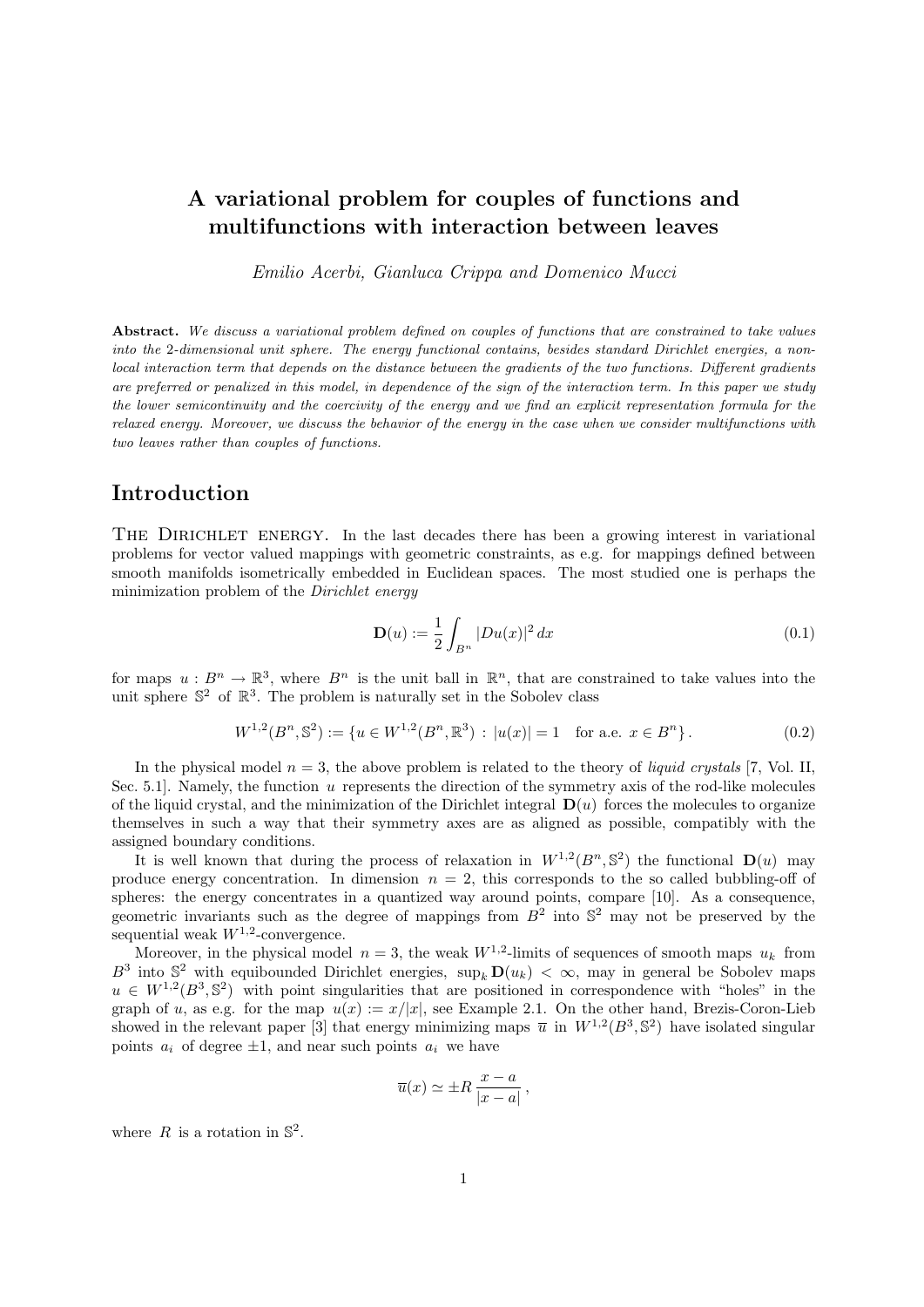CARTESIAN CURRENTS. The theory of Cartesian currents, introduced by Giaquinta-Modica-Souček in 1989, and extensively studied in the monograph [7], has revealed to be a satisfactory approach to deal with geometric problems such as the liquid crystal energy, especially in higher dimension  $n$ .

The naïve idea is to look at a map u in  $W^{1,2}(B^n,\mathbb{S}^2)$  as a current  $G_u$  carried by its graph. The Dirichlet energy is extended to the class of integer multiplicity rectifiable currents in  $\mathcal{R}_n(B^n \times \mathbb{S}^2)$ that naturally arise as weak limits of sequences of graphs  $G_{u_k}$  of smooth maps  $u_k : B^n \to \mathbb{S}^2$  with equibounded Dirichlet energies. The weak limit currents describe the energy concentration phenomenon, and preserve geometric invariants as the degree.

A natural setting is therefore the class cart<sup>2,1</sup>( $B<sup>n</sup> \times \mathbb{S}^2$ ) of Cartesian currents, see Definition 2.2 below. Roughly speaking, a current T in cart<sup>2,1</sup> $(B<sup>n</sup> \times \mathbb{S}^2)$  is given by the sum of a graph  $G_{u_T}$ , for some  $u_T \in W^{1,2}(B^n, \mathbb{S}^2)$ , and a vertical current of the type  $L_T \times \llbracket \mathbb{S}^2 \rrbracket$ , where  $L_T$  is an integer multiplicity rectifiable current of codimension 2 in  $B<sup>n</sup>$  (that is, a sum of signed unit Dirac masses in the 2-dimensional case, and of oriented lines in the physically relevant 3-dimensional case). Again very roughly speaking, this  $L_T$  closes the holes created by the relevant singularities, i.e. those with nonzero degree. Being the weak limit of smooth graphs, the current T has no boundary inside  $B<sup>n</sup> \times \mathbb{S}^2$ . This yields that in higher dimension  $n \geq 3$  the current  $L_T$  "encloses" the codimension 3 singularities of the map  $u_T$ : if  $n = 3$ and  $u_T(x) = x/|x|$ , then  $L_T$  may be given by (the current integration of 1-forms in  $B^3$  over) an oriented rectifiable arc with initial point at the boundary  $\partial B^3$  and final point at the origin of  $B^3$ , see Example 2.5.

The Dirichlet energy functional  $T \mapsto D(T)$  is well defined and lower semicontinuous in the class cart<sup>2,1</sup>( $B^n \times \mathbb{S}^2$ ), and it extends the Dirichlet integral of mappings in the sense that  $\mathbf{D}(T) = \mathbf{D}(u)$  if  $T = G_u$ . Moreover, a strong density property of smooth maps holds. This approach allows to describe in a satisfactory way the *relaxed Dirichlet energy* of maps in  $W^{1,2}(B^n, \mathbb{S}^2)$ .

All the above generalizes to the case when  $B^n$  is replaced by a sufficiently regular open set  $\Omega \subset \mathbb{R}^n$ . For a quick review of these results the reader is addressed to Section 2; for more details we refer to [7] and [9], and for various physical aspects of the theory of liquid crystal we suggest [14].

ENERGY OF COUPLES OF FUNCTIONS. In this paper we are interested in a related variational problem. Instead of considering just one function, we assume that the behavior of our material is characterized by two relevant axes, thus we shall deal with couples  $(u, v)$  of  $W^{1,2}$ -maps defined on the unit ball  $B^n$  of  $\mathbb{R}^n$  (with  $n \geq 2$ ), and with values in  $\mathbb{S}^2$ , the unit 2-sphere in  $\mathbb{R}^3$ . This could model for instance the behavior of a mixture of two liquid crystals put in the same region.

The energy we want to study consists of two terms. The first one takes into account the Dirichlet energies of the functions u and v, and can physically be seen as the non-interacting part: some energy is required in order to deviate from a parallel alignment for each of the two axes, separately. The second term encodes the interaction between the directions of the two axes: we assume that interactions between the directions happen only up to a certain distance  $r$  (which, as we are in the case of the unit ball, will always be understood to be a positive number not exceeding 2, the diameter of the ball) and depend on the difference between the gradients of the directions. Thus we are led to consider energies of the form

$$
\mathcal{E}(u,v) := \frac{1}{2} \int_{B^n} |Du(x)|^2 dx + \frac{1}{2} \int_{B^n} |Dv(x)|^2 dx + \int_{B^n} \int_{\widetilde{B}_r(x)} \frac{1}{2} [f(Du(x) - Dv(y)) + f(Dv(x) - Du(y))] dy dx
$$

with  $u, v: B^n \to \mathbb{S}^2$ . Here and in the sequel,  $f_A := \frac{1}{|A|} \int_A$  denotes the averaged integral and

$$
\widetilde{B}_r(x) := \overline{B}_r(x) \cap B^n, \qquad x \in B^n, \quad r > 0,\tag{0.3}
$$

where  $\overline{B}_r(x)$  is the closed ball in  $\mathbb{R}^n$  of radius r centered at x.

In this paper we confine ourselves to the *model case* where  $f(A) = \gamma |A|^2$  for some  $\gamma \in \mathbb{R}$ . The energy we will investigate is thus

$$
\mathcal{E}_{\gamma}(u,v) := \frac{1}{2} \int_{B^n} |Du(x)|^2 dx + \frac{1}{2} \int_{B^n} |Dv(x)|^2 dx + \gamma \int_{B^n} \int_{\widetilde{B}_r(x)} \frac{1}{2} (|Du(x) - Dv(y)|^2 + |Dv(x) - Du(y)|^2) dy dx.
$$
\n(0.4)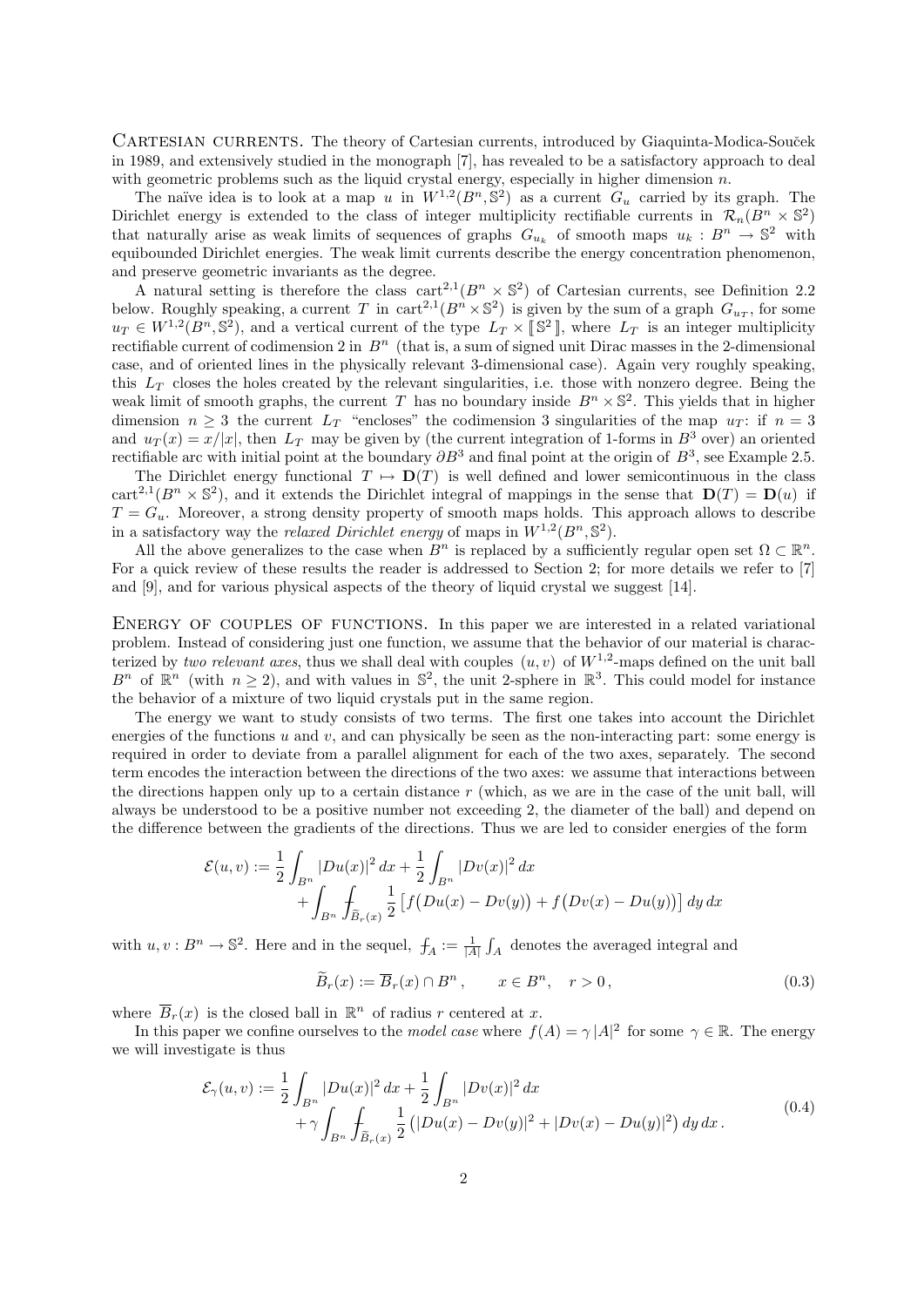Notice that, depending on the sign of the coefficient  $\gamma$  in the interaction term, different gradients of the axes directions may be either preferred or disfavored in this model.

In the sequel we shall discuss the following relaxation of the energy (0.4) on couples of functions in  $W^{1,2}(B^n, \mathbb{S}^2)$ :

$$
\widetilde{\mathcal{E}_{\gamma}}(u,v) := \inf \left\{ \liminf_{k \to \infty} \mathcal{E}_{\gamma}(u_k, v_k) \quad | \quad \{u_k\}, \{v_k\} \subset C^{\infty}(B^n, \mathbb{S}^2),
$$
\n
$$
u_k \to u, \ v_k \to v \text{ weakly in } W^{1,2} \right\}.
$$
\n
$$
(0.5)
$$

We observe that one might assume that the interaction depends also on the difference between the directions of the axes, i.e., it contains terms as

$$
\gamma' \int_{B^n} |u(x) - v(x)|^2 dx \quad \text{or} \quad \gamma' \int_{B^n} \int_{\widetilde{B}_r(x)} \frac{1}{2} (|u(x) - v(y)|^2 + |v(x) - u(y)|^2) dy dx.
$$

However, this kind of interaction term is continuous with respect to the weak  $W^{1,2}$ -convergence in both entries, so it is preserved in the process of relaxation, without giving rise to any new term.

ENERGY OF MULTIFUNCTIONS. A further natural question regards the possibility of *interchanging* the two axes  $u$  and  $v$  starting from which we compute the interaction energy. Assume that at every point  $x \in B^n$  we only know the set  $\{u(x), v(x)\}\)$ , but not which of the unit vectors in such set "comes" from  $u^{\prime\prime}$  and which one "comes from  $v^{\prime\prime}$ . We would like to consider an energy whose form is based on  $(0.4)$ , but depending only on the set  $\{u(x), v(x)\}.$ 

A suitable setting is that of multifunctions with two values. We identify different couples  $(u, v)$  and  $(\tilde{u}, \tilde{v})$  of Sobolev functions in  $W^{1,2}(B^3, \mathbb{S}^2)$  provided that the set of points x in the domain  $B^3$  such that the sets  $\{u(x), u(x)\}$  and  $\{\tilde{u}(x), \tilde{u}(x)\}$  are different bas measure zero. that the sets  $\{u(x), v(x)\}\$ and  $\{\tilde{u}(x), \tilde{v}(x)\}\$ are different has measure zero.

Due to the presence of the non-local interaction term, it turns out that the energy  $\mathcal{E}_{\gamma}(u, v)$  may depend on the chosen representative of the equivalence class. An explicit example of such phenomenon is constructed in Section 8. We thus define the energy  $\mathcal{E}_{\gamma}[u, v]$  of the multifunction  $[u, v]$  through an additional minimization procedure, that is

$$
E_{\gamma}[u, v] := \inf \{ \mathcal{E}_{\gamma}(\widetilde{u}, \widetilde{v}) \mid (\widetilde{u}, \widetilde{v}) \sim (u, v) \}.
$$
\n(0.6)

FURTHER RELATED MODELS. An interesting related energy would be the one with *pointwise inter*action, instead of short-range interaction. Passing formally to the limit as  $r \to 0$  in (0.4), the pointwise interaction turns out to be expressed by the energy functional

$$
\mathcal{E}^0_\gamma(u,v) = \frac{1}{2} \int_{B^n} |Du(x)|^2 \, dx + \frac{1}{2} \int_{B^n} |Dv(x)|^2 \, dx + \gamma \int_{B^n} |Du(x) - Dv(x)|^2 \, dx. \tag{0.7}
$$

Although some of our results could be obtained also for this energy, the main trouble in dealing with the functional  $\mathcal{E}^0_\gamma$  is due to the strong difficulties in showing its lower semicontinuity (remember that  $\gamma$  may be negative). The coercivity of  $\mathcal{E}_{\gamma}^0$  will be briefly addressed in Remark 4.4.

We remark that another physically interesting analysis, which we do not carry out in this paper, would involve the study of a functional with *rigid* interaction, e.g. when considering the energy

$$
\frac{1}{2} \int_{B^n} |Du(x)|^2 \, dx + \frac{1}{2} \int_{B^n} |Dv(x)|^2 \, dx
$$

under a constraint on the angle between the two physical axes, for instance an orthogonality relation

$$
u(x) \cdot v(x) = 0 \quad \text{for a.e.} \quad x \in B^n.
$$

EXTENSIONS TO MAPS WITH VALUES INTO MANIFOLDS. Our results extend in a straightforward way to the class of Sobolev functions  $W^{1,2}(B^n, \mathcal{Y})$ , where  $\mathcal Y$  is any smooth oriented compact manifold isometrically embedded in some Euclidean space. In fact, since the Dirichlet energy  $\mathbf{D}(T)$  is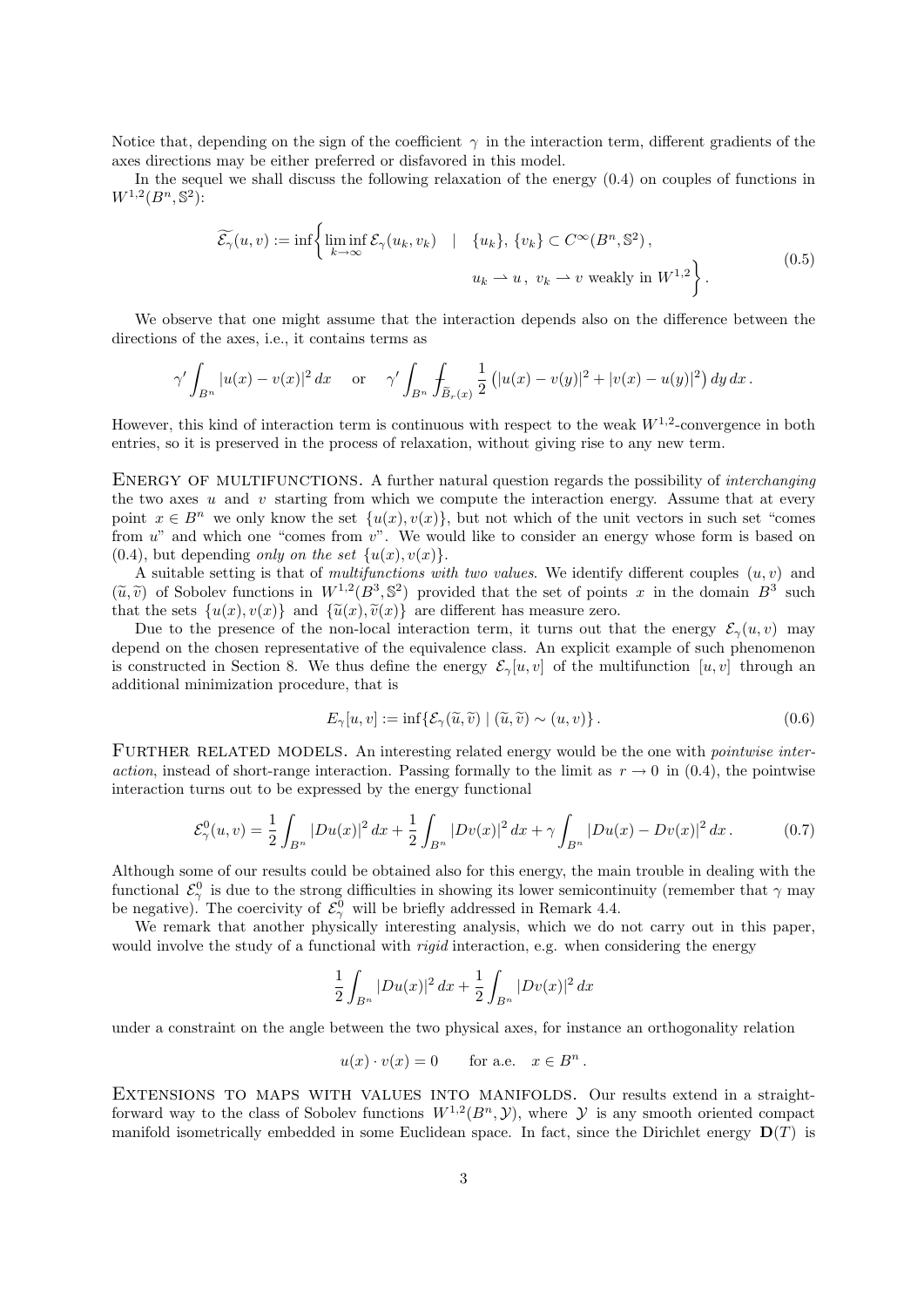lower semicontinuous in the class of Cartesian currents  $\text{cart}^{2,1}(B^n \times \mathcal{Y})$ , we only have to require that the target manifold satisfies the hypothesis of the density theorem in [8], see also [9, Ch. 5]. Of course, the relaxed energy of the functional (0.4) would have a more complicate structure, as for the relaxed Dirichlet energy of maps in  $W^{1,2}(B^n, \mathcal{Y})$ , see [9, Sec. 5.6], but its representation formula is obtained arguing exactly as in the model case  $\mathcal{Y} = \mathbb{S}^2$ . For this reason we omit any further detail, and we only remark that the new lower semicontinuity and coercivity thresholds  $\gamma_s(r)$  and  $\gamma_c(r)$  are the same as those we have obtained, for any choice of the target manifold  $\mathcal Y$  as above, and only depend on the radius r and possibly on the dimension n of the domain. We may also consider a general domain  $\Omega$  in place of  $B<sup>n</sup>$ , and in such general case the results will also depend on the curvature and shape parameters of the domain Ω itself.

PLAN OF THE PAPER. In *Section 1* we present some explicit computations in the 3-dimensional case, underlining the effect of the relaxation of the energy. In Section 2 we review some classical facts from the theory of Cartesian currents, focusing in particular on the theory related to the Dirichlet integral and its relaxation to the class of Cartesian currents  $\text{cart}^{2,1}(B^n \times \mathbb{S}^2)$ . Starting with Section 3 we begin our analysis of the energy  $\mathcal{E}_{\gamma}(u, v)$ . We introduce the natural extension  $\mathcal{E}_{\gamma}(T_1, T_2)$  of the functional to couples of currents in  $cart^{2,1}(B^n \times \mathbb{S}^2)$  and study its lower semicontinuity properties. We obtain the existence of a semicontinuity threshold  $\gamma_s(r) < 0$  such that the functional is lower semicontinuous (along couples of sequences of currents with equibounded Dirichlet energies) for every  $\gamma \geq \gamma_s(r)$ . In Section 4 we study the coercivity of the energy, obtaining the existence of a coercivity threshold  $\gamma_c(r) < 0$  such that for every  $\gamma > \gamma_c(r)$  there exists a constant  $C = C(\gamma, r) > 0$  such that  $\mathcal{E}_{\gamma}(u, v) \ge C(\mathbf{D}(u) + \mathbf{D}(v))$ . In Section 5 we finally show a representation formula for the relaxed energy together with some approximation and density results. Section 6 is devoted to some comments on the 2-dimensional case and to some examples showing the lack of sharpness of the lower semicontinuity and coercivity thresholds. Section 7 introduces the notion of multifunction and the related expression for the energy; we also show a relaxation formula for such energy. The final Section 8 shows through an example the dependence of the energy on the particular representative in the equivalence class defining the multifunction, thus motivating the definition of the energy of multifunctions given in the previous section.

### 1 Introductory examples

In this first section we collect some examples and we perform some explicit computations in particular cases, in order to introduce the reader to the topics presented in the rest of the paper. We illustrate in particular the effect of the relaxation of the energy functional, both in the case of couples of functions and in the case of multifunctions. We construct these examples in the (physically relevant) 3-dimensional setting.

THE RELAXED ENERGY. We first comment on the effect of the relaxation procedure on the expression of the energy  $\mathcal{E}_{\gamma}(u, v)$  (recall the definition of the relaxed energy  $\mathcal{E}_{\gamma}(u, v)$  given in (0.5)). Later in this paper we shall detect the lower semicontinuity and coercivity thresholds  $\gamma_s(r)$  and  $\gamma_c(r)$ , and for  $\gamma$  grater than both thresholds we will prove in Theorem 5.1 that

$$
\mathcal{E}_{\gamma}(u,v)=\mathcal{E}_{\gamma}(u,v)+\mathcal{G}_{\gamma}(u,v).
$$

The relaxation process originates a non-negative gap  $\mathcal{G}_{\gamma}(u, v)$ , explicitly given by the minimization formula

$$
\mathcal{G}_{\gamma}(u,v) := \inf_{L_u, L_v} \left\{ \Upsilon_{\gamma}(L_u) + \Upsilon_{\gamma}(L_v) \right\}.
$$
\n(1.1)

In (1.1), the infimum is computed among all possible curves  $L_u$  and  $L_v$  which separately close the singularities of u and v, or more precisely such that both  $G_u + L_u \times [\mathbb{S}^2]$  and  $G_v + L_v \times [\mathbb{S}^2]$  are Cartesian currents.

The functional  $\Upsilon_{\gamma}(L)$  is given by  $(1 + \gamma)$  times the length (with multiplicity) of L plus an extra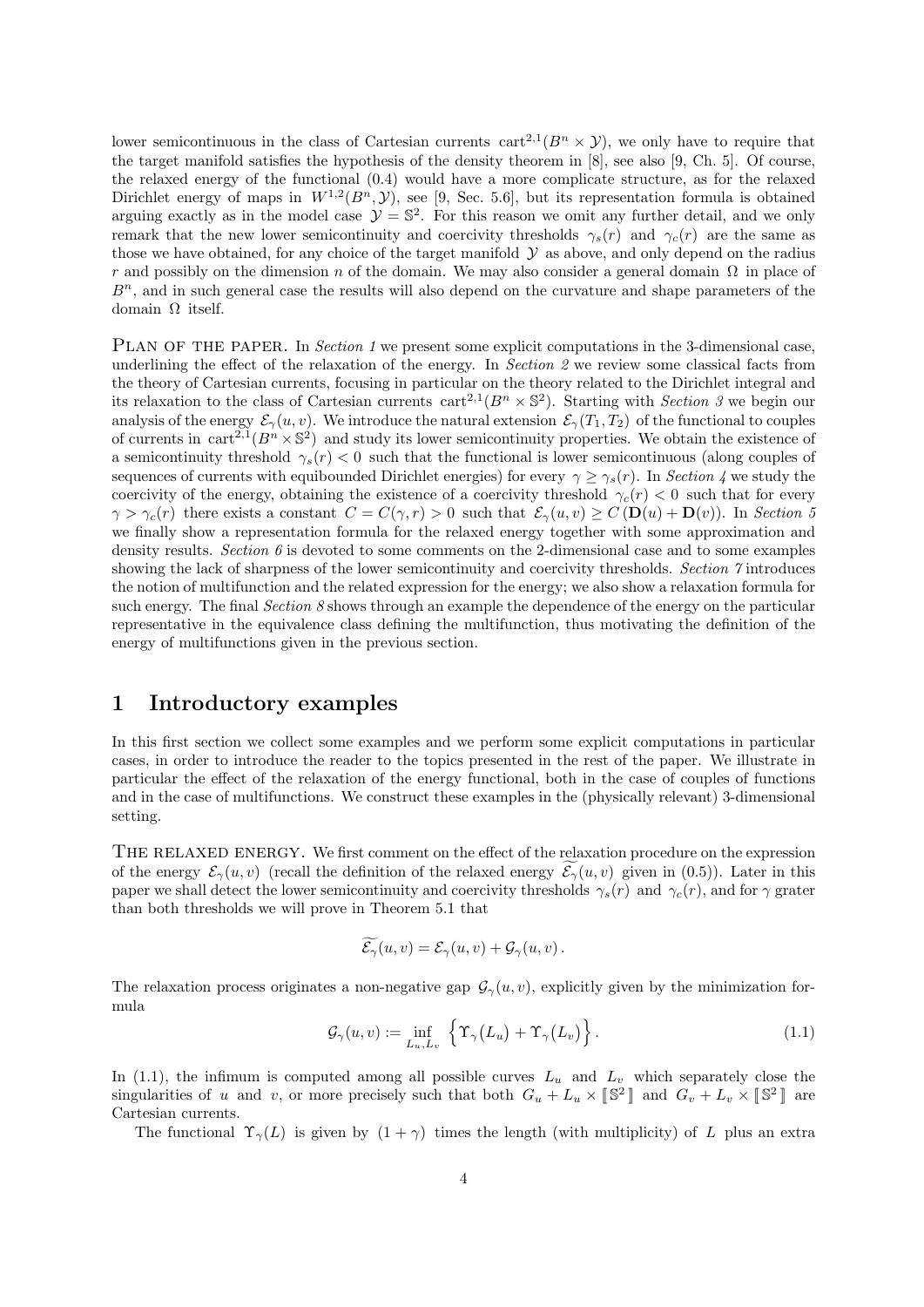term which depends on the local interaction. If  $L$  is a curve with multiplicity one, we have

$$
\Upsilon_{\gamma}(L) = (1+\gamma) \mathcal{H}^{1}(L) + \gamma \int_{B^3} \frac{\mathcal{H}^{1}(L \cap \overline{B}_r(x))}{|\widetilde{B}_r(x)|} dx
$$

where, we recall,  $\widetilde{B}_r(x)$  is given by (0.3). As an example, if L is a segment whose distance from the boundary of  $B^3$  is greater than  $2r$ , then

$$
\Upsilon_{\gamma}(L) = (1 + 2\gamma)\mathcal{H}^{1}(L),
$$

whereas in general (see the computation in (5.3)) we have

$$
\Upsilon_{\gamma}(L) = \int_{L} \left(1 + \gamma + \gamma k_r(x)\right) d\mathcal{H}^1(x),
$$

where the weight  $0 < k_r \leq 2$ , which will be defined in (4.1), takes value 1 if  $||x|| \leq 1 - 2r$ . We remark that max $\{\gamma_s(r), \gamma_c(r)\} > -1/3$ , so in any case  $\Upsilon_\gamma$  will be positive.

In the following two examples we compute explicitly the value of the gap  $\mathcal{G}_{\gamma}(u, v)$  in some special cases.

**Example 1.1** Let  $0 \le a < 1$  and let  $u_a^+$  and  $u_a^-$  be the functions from  $B^3$  into  $\mathbb{S}^2$  defined by

$$
u_a^+(x) := \frac{(x_1, x_2, x_3 - a)}{|(x_1, x_2, x_3 - a)|}, \qquad u_a^-(x) := \frac{(x_1, x_2, -x_3 - a)}{|(x_1, x_2, -x_3 - a)|}.
$$

Each  $u_a^{\pm}$  belongs to  $W^{1,2}(B^3,\mathbb{S}^2)$ , and is smooth outside the point  $P_a^{\pm} := (0,0,\pm a)$ , where it has one point singularity of degree  $\pm 1$ : indeed,  $u_a^+$  is the projection from  $(0, 0, a)$  whereas  $u_a^-$  is the  $x_3$ -symmetric of the projection from  $(0, 0, -a)$ .

Assume that both a and r are very small. In the case  $a = 0$ , the gap (1.1) is estimated by

$$
\mathcal{G}_{\gamma}(u_0^+, u_0^-) \ge 2(1 + 2\gamma)(1 - 2r)
$$

because each of  $L_{u_0^{\pm}}$  has to connect the origin to the boundary of the ball. Analogously, in the case  $a > 0$ small, namely  $2a < 1-2r$ , we have

$$
\mathcal{G}_{\gamma}(u_a^+, u_a^+) \ge 2(1+2\gamma)(1-2r-a).
$$

**Example 1.2** Notice that the functions  $u_a^{\pm}$  considered in the previous example agree on the plane  $x_3 = 0$ , as

$$
u_a^+(x_1, x_2, 0) = u_a^-(x_1, x_2, 0) = \frac{(x_1, x_2, -a)}{|(x_1, x_2, -a)|}.
$$

Hence we may define another couple of functions  $(\tilde{u}_a^+, \tilde{u}_a^-)$  in  $W^{1,2}(B^3, \mathbb{S}^2)$  which will have different topological proportions set topological properties: set

$$
\widetilde{u}_a^+(x) := \begin{cases}\n u_a^+(x) & \text{if } x_3 \ge 0 \\
 u_a^-(x) & \text{if } x_3 \le 0\n\end{cases}\n\qquad\n\widetilde{u}_a^-(x) := \begin{cases}\n u_a^-(x) & \text{if } x_3 \ge 0 \\
 u_a^+(x) & \text{if } x_3 \le 0\n\end{cases}
$$

or, equivalently,

$$
\widetilde{u}_a^+(x) := \frac{(x_1, x_2, |x_3| - a)}{|(x_1, x_2, |x_3| - a)|} = u_a^+(x_1, x_2, |x_3|)
$$

$$
\widetilde{u}_a^-(x) := \frac{(x_1, x_2, -|x_3| - a)}{|(x_1, x_2, -|x_3| - a)|} = u_a^-(x_1, x_2, |x_3|).
$$

Notice that for  $a > 0$  the function  $\tilde{u}_a^-\tilde{u}_a$  is smooth and the function  $\tilde{u}_a^+\tilde{u}_a$  has two point singularities at  $P_a^{\pm}$  of degree  $\pm 1$ , respectively, whereas for  $a = 0$  both the functions  $\tilde{u}_0^{\pm}$ origin of degree zero.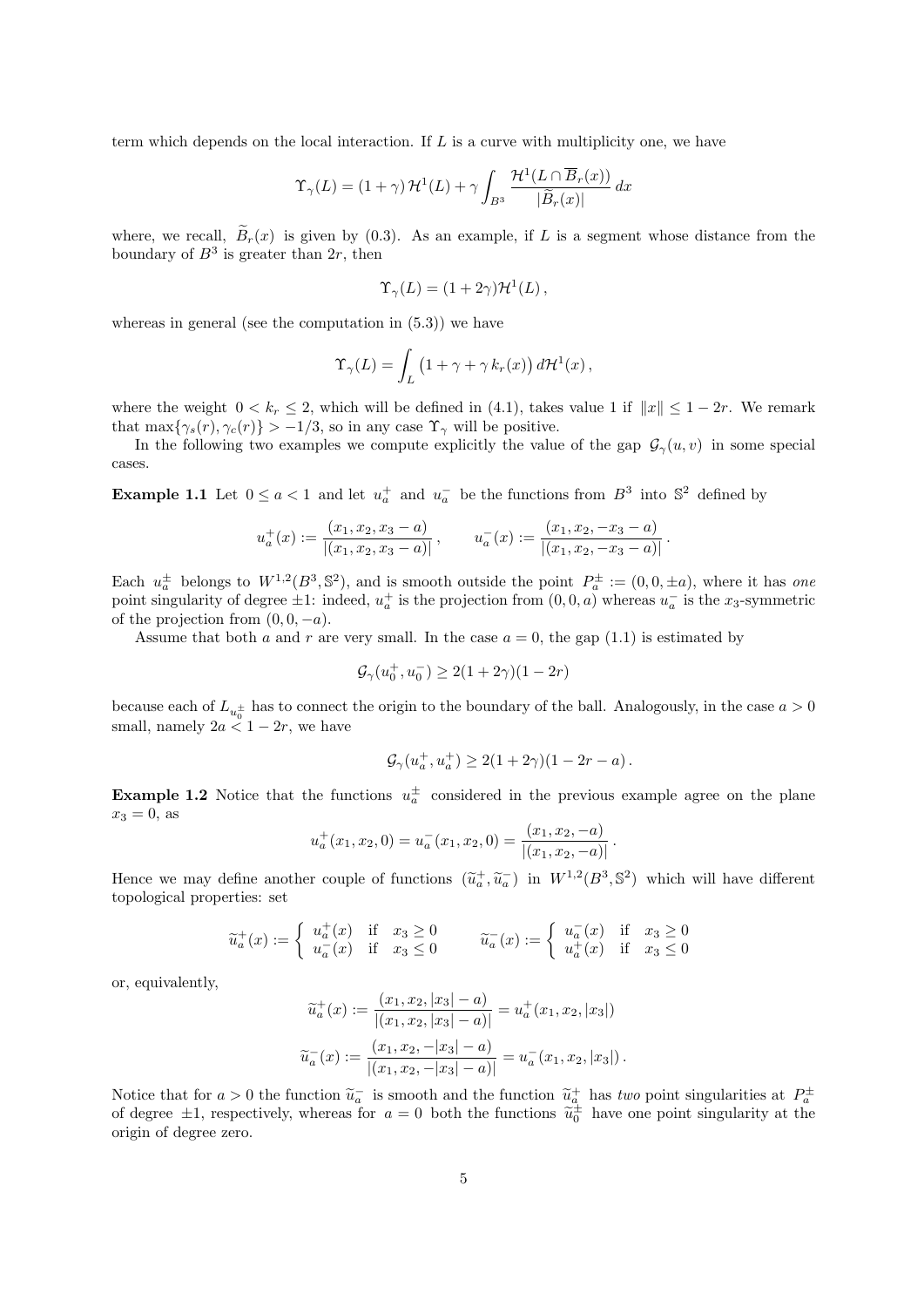In the case  $a = 0$ , for the function  $\tilde{u}_0^{\pm}$  we may choose  $L_{\tilde{u}_0^+} = L_{\tilde{u}_0^-} = 0$ , so that

$$
\mathcal{G}_{\gamma}(\widetilde{u}_0^+, \widetilde{u}_0^-) = 0
$$

and therefore

$$
\widetilde{\mathcal{E}_\gamma}(u_0^+, u_0^-) = \mathcal{E}_\gamma(u_0^+, u_0^-).
$$

Analogously, in the case  $2a < 1-2r$ , we take  $L_{\tilde{u}_a} = 0$ , and as  $L_{\tilde{u}_a^+}$  we may choose the segment joining  $P^+$  and  $P^-$  so that  $P_a^+$  and  $P_a^-$ , so that

$$
\mathcal{G}_{\gamma}(\widetilde{u}_a^+, \widetilde{u}_a^+) = 0 + (1 + 2\gamma) \cdot 2a \, .
$$

THE CASE OF MULTIFUNCTIONS. As explained in the Introduction, when dealing with multifunctions we shall identify different couples  $(u, v)$  and  $(\tilde{u}, \tilde{v})$  of Sobolev functions in  $W^{1,2}(B^3, S^2)$  provided<br>that the set of points x in the domain  $B^3$  such that the sets  $f_u(x)$   $u(x)$  and  $f\tilde{u}(x)$   $\tilde{u}(x)$ that the set of points x in the domain  $B^3$  such that the sets  $\{u(x), v(x)\}$  and  $\{\tilde{u}(x), \tilde{v}(x)\}$  are different<br>has magnitude and the approximation is defined by the approximation of  $\beta$ . A natural converhas measure zero. The energy of a multifunction is defined by the expression  $(0.6)$ . A natural convergence is attached to equivalence classes of couples (see Definition 7.3), and we are interested in finding an explicit formula for the relaxed functional of the energy (0.6) with respect to the topology induced by such a convergence (see the definition in formula (7.5)).

However, we are not able to find an explicit formula for (7.5). As a consequence, we argue in a different way, that is suggested by a relaxation result for equivalence classes of currents (Proposition 7.6) and we shall introduce in (7.12) a suitable relaxed energy  $E_{\gamma}[u, v]$ . Again for  $\gamma > \min\{\gamma_s(r), \gamma_c(r)\}\)$ , we shall obtain that

$$
\widetilde{E_{\gamma}}(u,v) = \inf_{(\widetilde{u},\widetilde{v})} \left[ \mathcal{E}_{\gamma}(\widetilde{u},\widetilde{v}) + \mathcal{G}_{\gamma}(\widetilde{u},\widetilde{v}) \right],\tag{1.2}
$$

where the infimum is taken among all  $(\tilde{u}, \tilde{v})$  equivalent to  $(u, v)$ , and the non-negative functional  $\mathcal{G}_{\gamma}$  is defined exactly as in (1.1).

**Example 1.3** Going back to Examples 1.1 and 1.2, it is immediate to realize that the couple  $(\tilde{u}_a^+, \tilde{u}_a^-)$  is equivalent to  $(u^+, u^-)$  according to the couplement option we have just defined. Moreover, the pull is equivalent to  $(u_a^+, u_a^-)$  according to the equivalence relation we have just defined. Moreover, the pullback of a point  $y \in \mathbb{S}^2$  by the maps  $u_a^{\pm}$  is an open line segment  $L^{\pm}(a, y)$  with an end point in  $P_a^{\pm}$  and the other in the boundary of  $B^3$ , and  $L^-(a, y)$  is obtained from  $L^+(a, y)$  by reflection with respect to the plane  $x_3 = 0$ . This yields that the equivalence class  $[u_a^+, u_a^-]$  contains only two (unordered) couples of representatives, namely  $(u_a^+, u_a^-)$  and  $(\tilde{u}_a^+, \tilde{u}_a^-)$ . In particular, we have

$$
E_{\gamma}[u_a^+, u_a^-] = \min\{\mathcal{E}_{\gamma}(u_a^+, u_a^-), \ \mathcal{E}_{\gamma}(\widetilde{u}_a^+, \widetilde{u}_a^-)\}.
$$

**Example 1.4** We see that, in Example 1.3, the choice of the representative  $(\tilde{u}_a^+, \tilde{u}_a^-)$  is favorable in the formula (1.2) for the relaxed operay. More precisely we choose  $0 \le a \le 1/4$  and  $0 \le r \le 1/4 - a$ , so formula (1.2) for the relaxed energy. More precisely, we choose  $0 \le a < 1/4$  and  $0 < r < 1/4 - a$ , so that the difference between the gap terms is uniformly estimated by

$$
\mathcal{G}_{\gamma}(u_a^+, u_a^+) - \mathcal{G}_{\gamma}(\widetilde{u}_a^+, \widetilde{u}_a^+) \ge 1 + 2\gamma.
$$

Moreover, both the energies  $\mathcal{E}_{\gamma}(u_a^+, u_a^-)$  and  $\mathcal{E}_{\gamma}(\tilde{u}_a^+, \tilde{u}_a^-)$  converge as  $r \to 0$  to the pointwise interaction<br>operate  $\mathcal{E}_{\gamma}(u_a^+, u_a^-)$  soo (0.7). Therefore, we find  $0 \leq x \leq 1/4 - a$  such that for e energy  $\mathcal{E}_{\gamma}^{0}(u_a^+, u_a^-)$ , see (0.7). Therefore, we find  $0 < r_a < 1/4 - a$  such that for every radius  $0 < r < r_a$ we also have

$$
|\mathcal{E}_{\gamma}(u_a^+, u_a^-) - \mathcal{E}_{\gamma}(\widetilde{u}_a^+, \widetilde{u}_a^-)| < \frac{1+2\gamma}{2} \, .
$$

This clearly gives

$$
\mathcal{E}_{\gamma}(\widetilde{u}_a^+,\widetilde{u}_a^-)+\mathcal{G}_{\gamma}(\widetilde{u}_a^+,\widetilde{u}_a^+) < \mathcal{E}_{\gamma}(u_a^+,u_a^-)+\mathcal{G}_{\gamma}(u_a^+,u_a^+)-\frac{1+2\gamma}{2}
$$

and finally that

$$
\widetilde{E}_{\gamma}[\widetilde{u}_a^+, \widetilde{u}_a^-] = \mathcal{E}_{\gamma}(\widetilde{u}_a^+, \widetilde{u}_a^-) + \mathcal{G}_{\gamma}(\widetilde{u}_a^+, \widetilde{u}_a^+) = \mathcal{E}_{\gamma}(\widetilde{u}_a^+, \widetilde{u}_a^-) + 2(1 + 2\gamma) a.
$$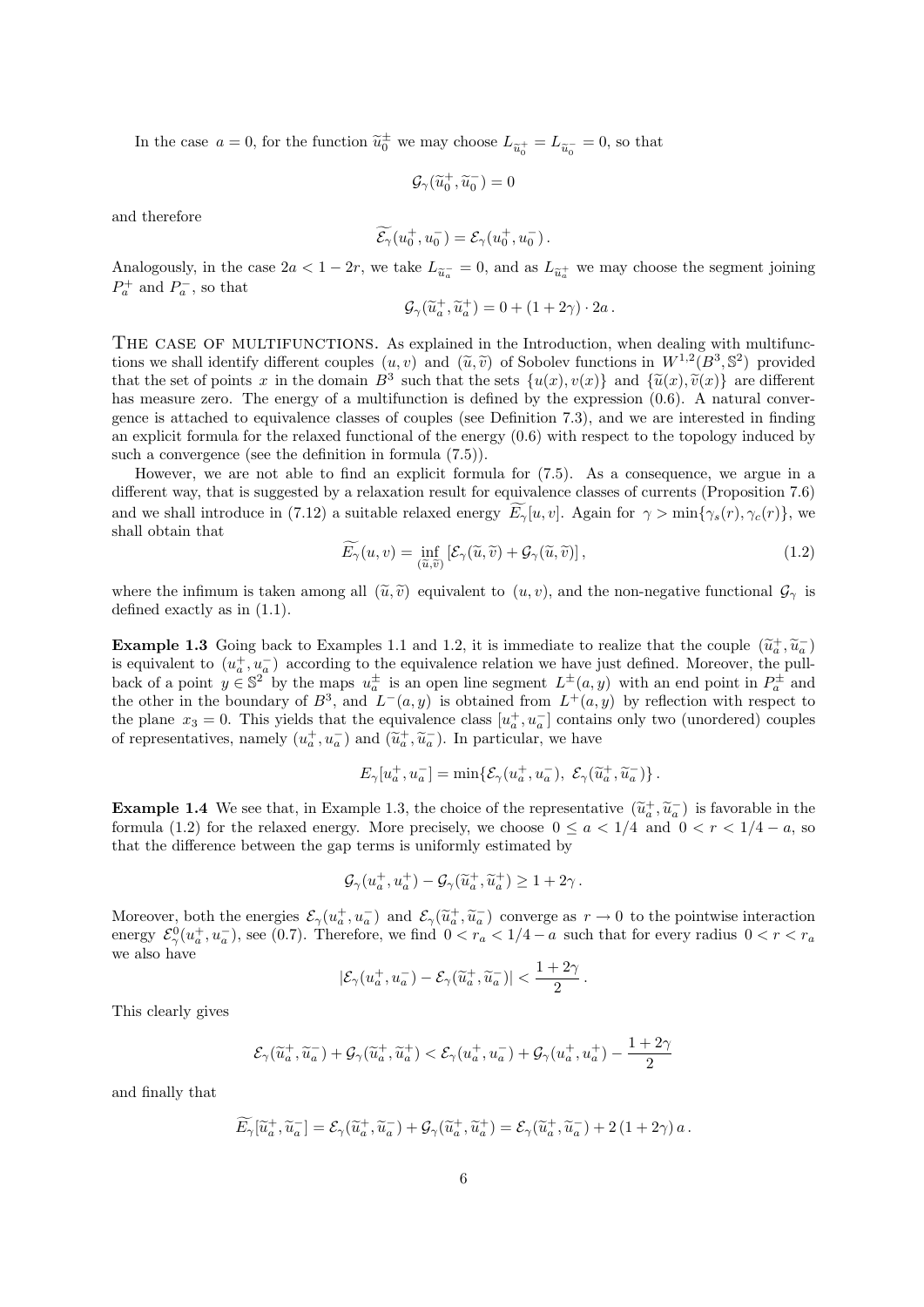### 2 Cartesian currents and Dirichlet energy

Let  $n \geq 2$ . In the sequel we shall denote by  $\pi : B^n \times \mathbb{R}^3 \to B^n$  and  $\hat{\pi} : B^n \times \mathbb{R}^3 \to \mathbb{R}^3$  the orthogonal projections onto the first and second fector. Moreover,  $\mathcal{H}^k$  denotes the k dimensional Haugdorff projections onto the first and second factor. Moreover,  $\mathcal{H}^k$  denotes the k-dimensional Hausdorff measure. We refer to [4] and [12] for the general notation on Geometric Measure Theory.

CURRENTS CARRIED BY GRAPHS. Following [7] (see also [9]) if  $u : B<sup>n</sup> \to \mathbb{S}^2$  is a smooth map, the n-current  $G_u$  is defined by the integration of compactly supported smooth n-forms  $\omega$  in  $B^n \times \mathbb{S}^2$ over the naturally oriented *n*-manifold given by the graph  $\mathcal{G}_u$  of u, i.e.,

$$
G_u(\omega) := \int_{\mathcal{G}_u} \omega \,, \qquad \omega \in \mathcal{D}^n(B^n \times \mathbb{S}^2) \,.
$$

Writing explicitly the action of  $\omega$  on  $\mathcal{G}_u$  in terms of the pull-back via the graph map  $(\mathrm{Id} \bowtie u)(x) :=$  $(x, u(x))$ , the above definition extends to the more general class of Sobolev maps in  $W^{1,2}(B^n, \mathbb{S}^2)$  (defined in (0.2)). It turns out that for every  $u \in W^{1,2}(B^n, \mathbb{S}^2)$ , the current  $G_u$  is an *integer multiplicity* (say i.m.) rectifiable current in  $\mathcal{R}_n(B^n \times \mathbb{S}^2)$ , the action on forms being given in a weak sense by

$$
G_u(\omega) = \int_{B^n} (\text{Id} \bowtie u)^{\#} \omega \qquad \forall \omega \in \mathcal{D}^n(B^n \times \mathbb{S}^2).
$$
 (2.1)

This time, the *n*-rectifiable graph  $\mathcal{G}_u$  is the subset of  $B^n \times \mathbb{S}^2$  given by the points  $(x, u(x))$ , where x is a Lebesgue point of both u and  $Du$  and  $u(x)$  is the Lebesgue value of u.

Moreover, by the area formula the  $\mathcal{H}^n$ -measure of  $\mathcal{G}_u$  agrees with the area:

$$
A(u, B^n) := \int_{B^n} J_n(\text{Id} \bowtie u) \, dx = \mathcal{H}^n(\mathcal{G}_u), \tag{2.2}
$$

where  $J_n(\mathrm{Id} \bowtie u)$  is the *n*-dimensional Jacobian of the mapping Id  $\bowtie u$ . Since moreover u takes values into  $\mathbb{S}^2$ , the parallelogram inequality yields

$$
J_n(\mathrm{Id} \bowtie u) \le c_n \left(1 + |Du|^2\right)
$$

for some dimensional constant  $c_n > 0$ . Therefore, by the area formula,  $G_u$  has finite mass

$$
\mathbf{M}(G_u) = \int_{B^n} J_n(\mathrm{Id} \otimes u) dx \le c_n \int_{B^n} (1 + |Du|^2) dx < \infty
$$

and the mass  $\mathbf{M}(G_u)$  agrees with the area  $A(u, B^n)$ , see (2.2).

BOUNDARY. If  $u \in W^{1,2}(B^n, \mathbb{S}^2)$  is smooth, by Stokes' theorem the current  $G_u$  has null boundary inside  $B^n \times \mathbb{S}^2$ , as for every compactly supported smooth  $(n-1)$ -form  $\omega$  in  $B^n \times \mathbb{S}^2$ 

$$
\partial G_u(\omega) := G_u(d\omega) = \int_{\mathcal{G}_u} d\omega = \int_{\partial \mathcal{G}_u} \omega = 0.
$$

In dimension  $n = 2$ , thanks to Schoen-Uhlenbeck density theorem [11], one obtains that the nullboundary condition

$$
\partial G_u(\omega) = G_u(d\omega) = 0 \qquad \forall \omega \in \mathcal{D}^{n-1}(B^n \times \mathbb{S}^2)
$$
\n(2.3)

is always satisfied for every  $u \in W^{1,2}(B^2, \mathbb{S}^2)$ . Also, if  $n \geq 3$ , condition (2.3) holds true if e.g.  $u \in$  $W^{1,n}(B^n, \mathbb{S}^2)$ , or if u is Lipschitz continuous. However, in general (2.3) is violated in  $W^{1,2}(B^n, \mathbb{S}^2)$ , as the following example shows.

**Example 2.1** If  $n=3$  and  $u(x) := x/|x|$ , we have  $u \in W^{1,2}(B^3, \mathbb{S}^2)$  but

$$
\partial G_u = -\delta_0 \times [\mathbb{S}^2] \quad \text{on} \quad \mathcal{D}^2(B^3 \times \mathbb{S}^2),
$$

where  $\delta_0$  is the unit Dirac mass at the origin, compare [7, Vol. I, Sec. 3.2.2].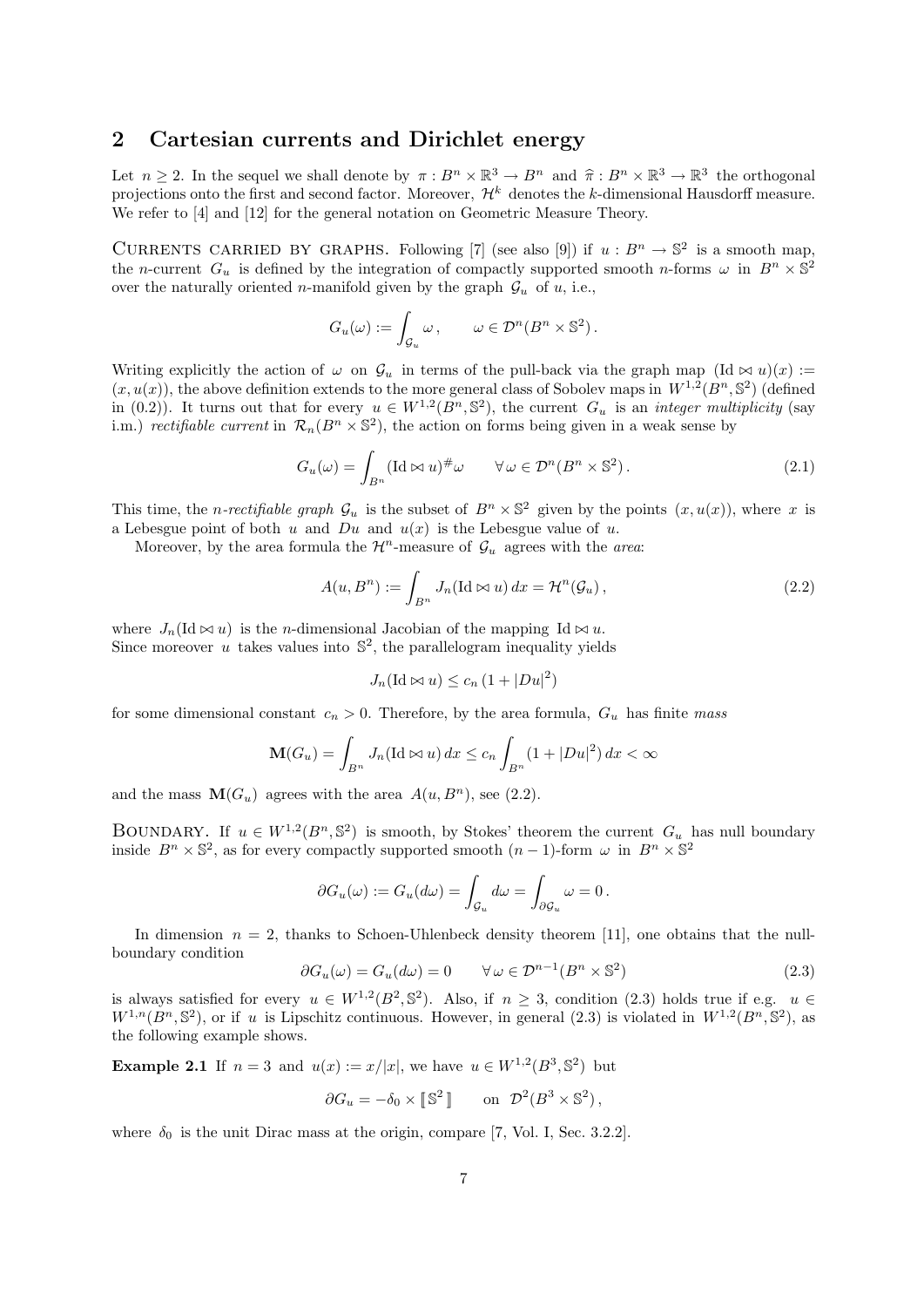CARTESIAN CURRENTS. We now introduce the class of Cartesian currents that will be relevant in our analysis.

**Definition 2.2** The class of Cartesian currents  $\text{cart}^{2,1}(B^n \times \mathbb{S}^2)$  is given by all the i.m. rectifiable currents  $T \in \mathcal{R}_n(B^n \times \mathbb{S}^2)$  with finite mass,  $\mathbf{M}(T) < \infty$ , with null boundary in  $B^n \times \mathbb{S}^2$ ,

$$
\partial T(\omega) := T(d\omega) = 0 \qquad \forall \,\omega \in \mathcal{D}^{n-1}(B^n \times \mathbb{S}^2), \tag{2.4}
$$

that can be decomposed as

$$
T = G_{u_T} + L_T \times [\mathbb{S}^2] \tag{2.5}
$$

for some i.m. rectifiable current  $L_T \in \mathcal{R}_{n-2}(B^n)$  and some Sobolev map  $u_T \in W^{1,2}(B^n, \mathbb{S}^2)$ .

Notice that the mass of a current T in cart<sup>2,1</sup>( $B<sup>n</sup> \times \mathbb{S}^2$ ) on the cylinder  $B \times \mathbb{S}^2$ , where  $B \subset B<sup>n</sup>$  is any Borel set, is given by

$$
\mathbf{M}(T \sqcup B \times \mathbb{S}^2) = \int_B J_n(\text{Id} \bowtie u_T) \, dx + 4\pi \cdot \mathbf{M}(L_T \sqcup B) < \infty. \tag{2.6}
$$

We also recall that the *weak convergence*  $T_k \rightharpoonup T$  in the class of currents in  $\mathcal{D}_n(B^n \times \mathbb{S}^2)$  is defined in the dual sense by

$$
T_k(\omega) \to T(\omega) \qquad \forall \omega \in \mathcal{D}^n(B^n \times \mathbb{S}^2),
$$

and that the mass is lower semicontinuous with respect to the weak convergence. Finally, observe that the null boundary condition (2.4) is preserved by the weak convergence.

As a consequence, by Federer-Fleming's closure theorem [5], the weak limit points of sequences of currents  $G_{u_k}$  carried by the graph of smooth maps  $u_k : B^n \to \mathbb{S}^2$  with equibounded Dirichlet energies,  $\sup_k \mathbf{D}(u_k) \leq \infty$ , belong to the class  $\text{cart}^{2,1}(B^n \times \mathbb{S}^2)$ .

**Remark 2.3** Notice that if  $G_{u_k} \rightharpoonup T$  as currents, then  $u_k$  weakly converges in  $W^{1,2}$  to the Sobolev map  $u_T$  corresponding to  $T \in \text{cart}^{2,1}(B^n \times \mathbb{S}^2)$ . Moreover, in dimension  $n \geq 3$ , since in general  $u_T$ does not satisfy the null-boundary condition (2.3), the corresponding current  $L_T \in \mathcal{R}_{n-2}(B^n)$  in the decomposition (2.5) is non zero and has a boundary with possibly infinite mass,  $\mathbf{M}((\partial L_T) \cup B^n) \leq +\infty$ .

For future use, in dimension  $n \geq 3$ , for any  $u \in W^{1,2}(B^n, \mathbb{S}^2)$  we denote by

$$
\mathcal{T}_u := \{ T \in \text{cart}^{2,1}(B^n \times \mathbb{S}^2) \mid u_T = u \text{ in (2.5)} \}
$$
\n(2.7)

the class of Cartesian currents with corresponding  $W^{1,2}$ -function equal to u.

**Remark 2.4** Using the argument in [1] and the density result from [2], it turns out that the class  $\mathcal{T}_u$ is non-empty for every  $u \in W^{1,2}(B^n, \mathbb{S}^2)$ , compare also [9, Sec. 5.6]. Moreover, for a current  $T \in \mathcal{T}_u$ , the null-boundary condition (2.4) can be equivalently written as  $(\partial L_T) \cup B^n = -\mathbb{P}(u)$ , where  $\mathbb{P}(u) \in$  $\mathcal{D}_{n-3}(B^n)$  is a suitable  $(n-3)$ -current that describes the relevant singularities of u.

**Example 2.5** If  $n = 3$  and  $T \in \mathcal{T}_u$  with  $u(x) = x/|x|$ , see Example 2.1, we have that  $\mathbb{P}(u) = -\delta_0$ . Therefore, we deduce that  $L_T$  is any 1-current in  $\mathcal{R}_1(B^3)$  satisfying  $(\partial L_T) \cup B^3 = \delta_0$ .

THE DIRICHLET ENERGY ON CURRENTS. According to (2.6), for any Borel set  $B \subset B^n$  denote by

$$
\mathbf{D}(T, B \times \mathbb{S}^2) := \mathbf{D}(u_T, B) + 4\pi \cdot \mathbf{M}(L_T \sqcup B)
$$
\n(2.8)

the *Dirichlet energy* of a current T in  $\text{cart}^{2,1}(B^n \times \mathbb{S}^2)$  in  $B \times \mathbb{S}^2$ , where we have set

$$
\mathbf{D}(u,B) := \frac{1}{2} \int_B |Du|^2 \, dx \,, \qquad u \in W^{1,2}(B^n, \mathbb{S}^2) \,;
$$

for simplicity we introduce the notation

$$
\mathbf{D}(T) := \mathbf{D}(T, B^n \times \mathbb{S}^2) = \mathbf{D}(u_T) + 4\pi \cdot \mathbf{M}(L_T).
$$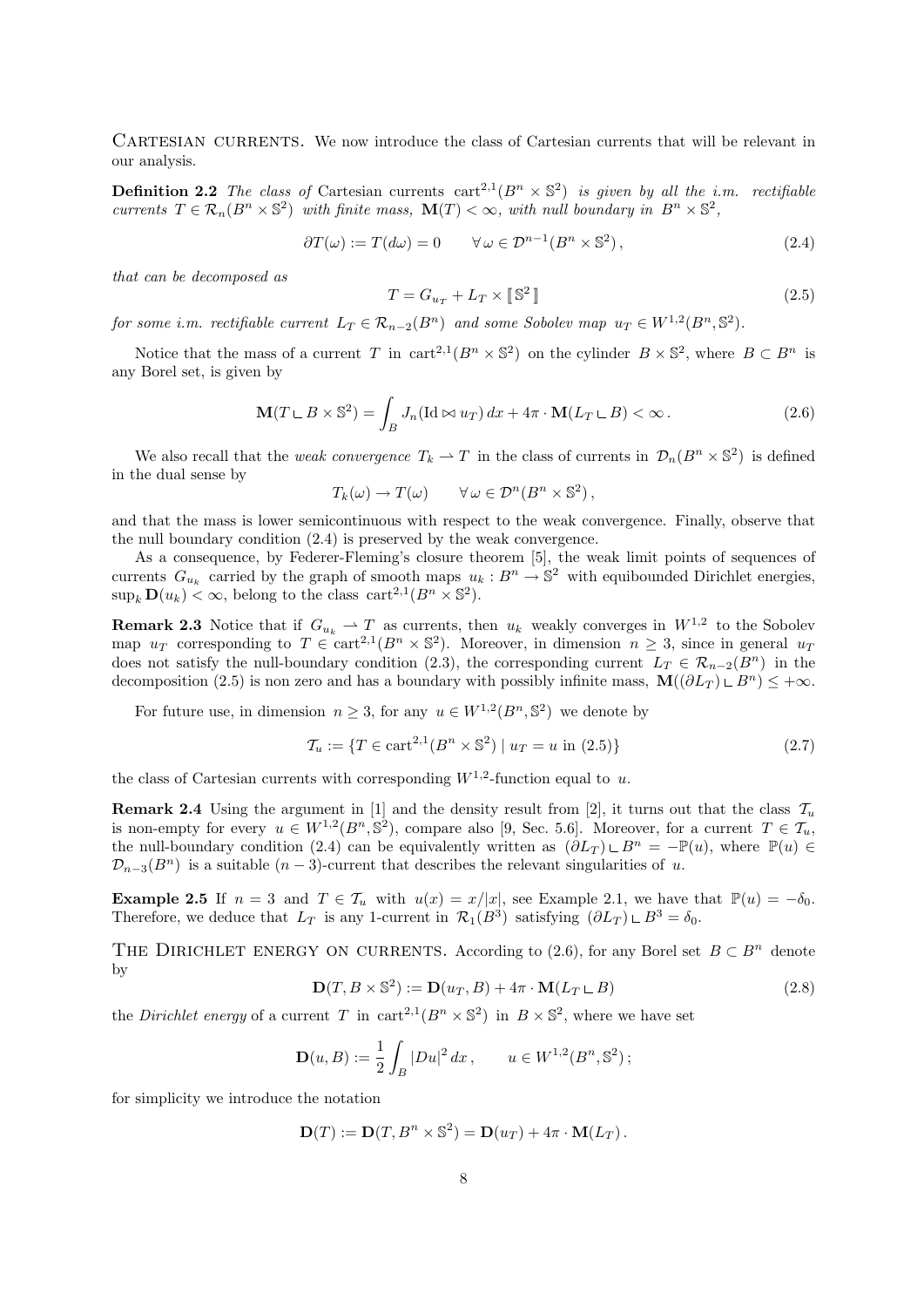We next consider the parametric polyconvex l.s.c. extension  $F : \mathbb{R}^3 \times \Lambda_n \mathbb{R}^{n+3} \to [0, +\infty]$  of the Dirichlet integrand for mappings from  $B<sup>n</sup>$  into  $\mathbb{S}^2$ , as defined in [7, Vol. II, Sec. 1.2.4, Prop. 12], see also [9, Sec. 4.9]. It turns out that for every Borel set  $B \subset B^n$ 

$$
\mathbf{D}(T, B \times \mathbb{S}^2) = \int_{B \times \mathbb{S}^2} F(\hat{\pi}(z), \overrightarrow{T}(z)) d\|T\|(z)
$$
\n(2.9)

where  $\overrightarrow{T}$  is the Radon-Nikodym derivative of T with respect to the mass density  $||T||$ , so that

$$
T(\omega) = \int_{B^n \times \mathbb{S}^2} \langle \overrightarrow{T}, \omega \rangle d\|T\| \qquad \forall \omega \in \mathcal{D}^n(B^n \times \mathbb{S}^2).
$$

This implies that the functional  $T \mapsto \mathbf{D}(T)$  is lower semicontinuous with respect to the weak convergence in  $\mathcal{D}_n(B^n \times \mathbb{S}^2)$  along sequences of currents in cart<sup>2,1</sup>( $B^n \times \mathbb{S}^2$ ).

The following property of future use can be obtained by using arguments similar to the ones after Definition 3 in [7, Vol. II, Sec. 1.2.4], see also [9, Sec. 4.8].

**Lemma 2.6** Let  $F : \mathbb{R}^3 \times \Lambda_n \mathbb{R}^{n+3} \to [0, +\infty]$  be the parametric polyconvex l.s.c. extension of the Dirichlet integrand as above. Then for every non-negative lower semicontinuous function  $a : B^n \rightarrow$  $[0, +\infty)$  the functional

$$
T \mapsto \int_{B^n \times \mathbb{S}^2} a(\pi(z)) F(\widehat{\pi}(z), \overrightarrow{T}(z)) d||T||(z)
$$

is lower semicontinuous with respect to the weak convergence in  $\mathcal{D}_n(B^n \times \mathbb{S}^2)$  along sequences of currents in cart<sup>2,1</sup> $(B<sup>n</sup> \times \mathbb{S}^2)$ .

**Remark 2.7** We shall use the standard notation  $\mathbb{I}_B$  for the characteristic function of a subset  $B \subset B^n$ , i.e. we set

$$
\mathbb{I}_B(x) := \begin{cases} 1 & \text{if } x \in B \\ 0 & \text{if } x \notin B \,. \end{cases}
$$
 (2.10)

Applying Lemma 2.6 to the particular case where  $a(x) = \mathbb{I}_B(x)$  for some open set B in  $B^n$  we deduce the lower semicontinuity of  $T \mapsto \mathbf{D}(T, B \times \mathbb{S}^2)$ .

The following closure property holds, see [6]:

**Proposition 2.8** The class  $\text{cart}^{2,1}(B^n\times\mathbb{S}^2)$  is sequentially weakly closed in  $\mathcal{D}_n(B^n\times\mathbb{S}^2)$  along sequences with equibounded Dirichlet energies,  $\sup_k D(T_k) < \infty$ , and contains the weak limits of sequences of graphs of smooth maps in  $W^{1,2}(B^n, \mathbb{S}^2)$  with equibounded Dirichlet integrals,  $\sup_k \mathbf{D}(u_k) < \infty$ .

We finally recall the following strong density result, proved by Giaquinta-Modica-Souček in 1989, in the cases  $n = 2$  and  $n = 3$ , see Secs. 4.1.2 and 4.2.5 in [7, Vol. II], and in [8] in higher dimension  $n \geq 4$ , see also [9, Ch. 5].

**Theorem 2.9** For every  $T \in \text{cart}^{2,1}(B^n \times \mathbb{S}^2)$ , there exists a sequence  $\{u_k\} \subset C^{\infty}(B^n, \mathbb{S}^2)$  of smooth maps such that  $G_{u_k} \rightharpoonup T$  weakly in  $\mathcal{D}_n(B^n \times \mathbb{S}^2)$  and  $\mathbf{D}(u_k) \rightharpoonup \mathbf{D}(T)$ , as  $k \rightharpoonup \infty$ .

THE RELAXED DIRICHLET ENERGY. Consider the relaxed energy of maps  $u \in W^{1,2}(B^n, \mathbb{S}^2)$ 

$$
\widetilde{\mathbf{D}}(u) := \inf \left\{ \liminf_{k \to \infty} \mathbf{D}(u_k) \mid \{u_k\} \subset C^{\infty}(B^n, \mathbb{S}^2), \ u_k \rightharpoonup u \text{ weakly in } W^{1,2}(B^n, \mathbb{R}^3) \right\}.
$$

Using Theorem 2.9 and the lower semicontinuity of the Dirichlet energy  $T \mapsto D(T)$  in cart<sup>2,1</sup>( $B<sup>n</sup> \times \mathbb{S}^2$ ), one obtains the following representation formula, first proved in [13] for higher dimension  $n \geq 4$ :

**Proposition 2.10** Let  $n \geq 3$ . For every  $u \in W^{1,2}(B^n, \mathbb{S}^2)$  the relaxed energy  $\widetilde{\mathbf{D}}(u)$  is finite and there holds

$$
\mathbf{D}(u) = \inf \{ \mathbf{D}(T) \mid T \in \mathcal{T}_u \}.
$$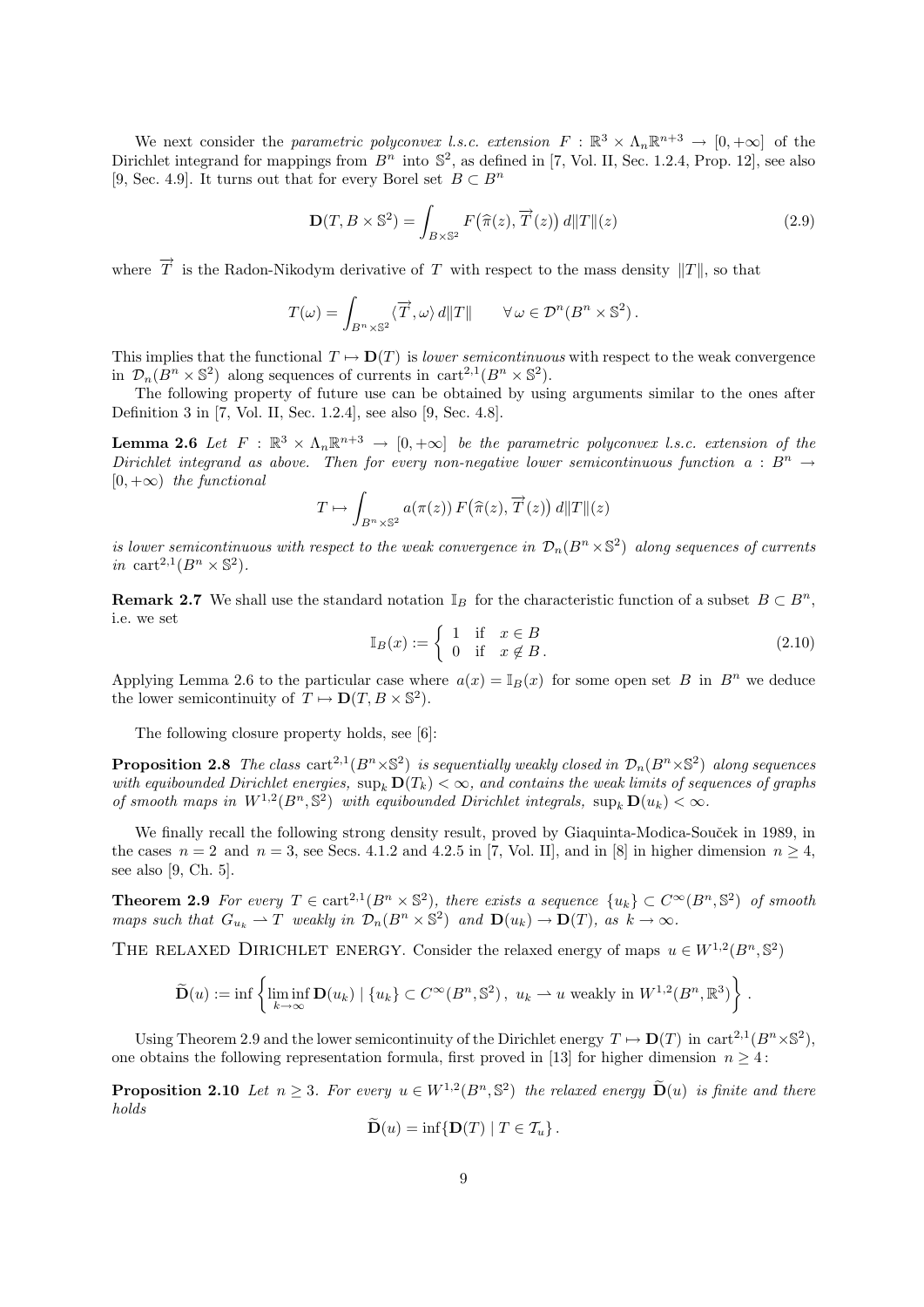Remark 2.11 We deduce that the gap between the energy and the relaxed energy amounts to the area of  $\mathbb{S}^2$  times  $4\pi \cdot \mathbf{M}(L_u)$ , where  $L_u \in \mathcal{R}_{n-2}(B^n)$  is mass minimizing among all the i.m. rectifiable  $(n-2)$ currents L in  $B^n$  such that  $(\partial L) \cup B^n = \mathbb{P}(u)$ . (This means that  $L_u$  is the integral minimal connection of the current  $\mathbb{P}(u)$  in  $\mathcal{D}_{n-3}(B^n)$  of the singularity of u, see also Remark 2.4). Finally, in the case of dimension  $n = 2$ , by Schoen-Uhlenbeck density theorem one clearly has

$$
\widetilde{\mathbf{D}}(u) = \mathbf{D}(u) \qquad \forall u \in W^{1,2}(B^2, \mathbb{S}^2).
$$

### 3 A lower semicontinuous functional on currents

In order to properly extend the energy (0.4) to couples of Cartesian currents, we preliminarily rewrite it as

$$
\mathcal{E}_{\gamma}(u,v) := (1+\gamma) \left( \mathbf{D}(u) + \mathbf{D}(v) \right) + \gamma \Big( \Phi(u) + \Phi(v) \Big) - \gamma \Big( C(u,v) + C(v,u) \Big), \tag{3.1}
$$

where  $\mathbf{D}(u)$  and  $\mathbf{D}(v)$  are the standard Dirichlet integrals (see (0.1)), the non-local term is

$$
\Phi(w) := \int_{B^n} \int_{\widetilde{B}_r(x)} \frac{1}{2} |Dw(y)|^2 \, dy \, dx \tag{3.2}
$$

and the *continuous term* (such terminology comes from Step 1 in the proof of Theorem 3.2) is

$$
C(w_1, w_2) := \int_{B^n} \int_{\widetilde{B}_r(x)} (Dw_1(x) \bullet Dw_2(y)) \, dy \, dx \,, \tag{3.3}
$$

where  $A \bullet B := \text{trace}(AB^T)$ , for  $(3 \times n)$ -matrices  $A, B$ .

Now, let  $T_1, T_2$  be Cartesian currents in  $\text{cart}^{2,1}(B^n \times \mathbb{S}^2)$  and according to Definition 2.2 write

$$
T_i = G_{u_i} + L_i \times [\mathbb{S}^2], \qquad i = 1, 2,
$$

so that  $u_i = u_{T_i} \in W^{1,2}(B^n, \mathbb{S}^2)$  and  $L_i = L_{T_i} \in \mathcal{R}_{n-2}(B^n)$ . For every  $\gamma \in \mathbb{R}$  we introduce the energy functional

$$
\mathcal{E}_{\gamma}(T_1, T_2) := \mathcal{E}_{\gamma}(u_1, u_2) + 4\pi (1 + \gamma) \left( \mathbf{M}(L_1) + \mathbf{M}(L_2) \right) + 4\pi \gamma \left( \Psi(L_1) + \Psi(L_2) \right), \tag{3.4}
$$

and we notice that  $\mathcal{E}_{\gamma}(T_2,T_1) = \mathcal{E}_{\gamma}(T_1,T_2)$ . In (3.4), according to (3.2), we have set

$$
\Psi(L) := \int_{B^n} |\widetilde{B}_r(x)|^{-1} \cdot \mathbf{M}(L \sqcup \widetilde{B}_r(x)) dx, \qquad L \in \mathcal{R}_{n-2}(B^n). \tag{3.5}
$$

Recalling (3.1) and the expression of the extension of the Dirichlet energy to currents in (2.8), and comparing (3.5) with (3.2), we see that the functional  $\mathcal{E}_{\gamma}(T_1, T_2)$  in (3.4) is the natural extension to couples of currents in cart<sup>2,1</sup> of the functional  $\mathcal{E}_{\gamma}(u_1, u_2)$  defined in (3.1).

The goal of this section is to show the lower semicontinuity of the functional  $\mathcal{E}_{\gamma}(T_1, T_2)$  with respect to weak convergence in  $\mathcal{D}_n(B^n \times \mathbb{S}^2)$  along sequences with equibounded Dirichlet energy. We are able to achieve this for any  $\gamma$  greater than a threshold  $\gamma_s(r) < 0$  given by

$$
\gamma_s(r) := \frac{1}{c(r) \, r^n + 1} - 1 \,,\tag{3.6}
$$

where

$$
c(r) := \inf_{x \in B^n} \frac{|\tilde{B}_r(x)|}{|B_r|} > 0.
$$
\n(3.7)

Remark 3.1 From simple geometric arguments we find that

$$
c(r) |B_r| \leq |\widetilde{B}_r(x)| \leq |B_r|, \qquad 2^{-n} \leq c(r) \leq 1/2.
$$

These estimates depend on the choice  $\Omega = B^n$  but only the constants change in the case of a Lipschitz set  $\Omega \subset \mathbb{R}^n$ , yielding  $0 < \alpha(\Omega) \le c(r) \le 1$ . In particular  $\gamma_s(r)$  depends on  $\Omega$  and r in the general case.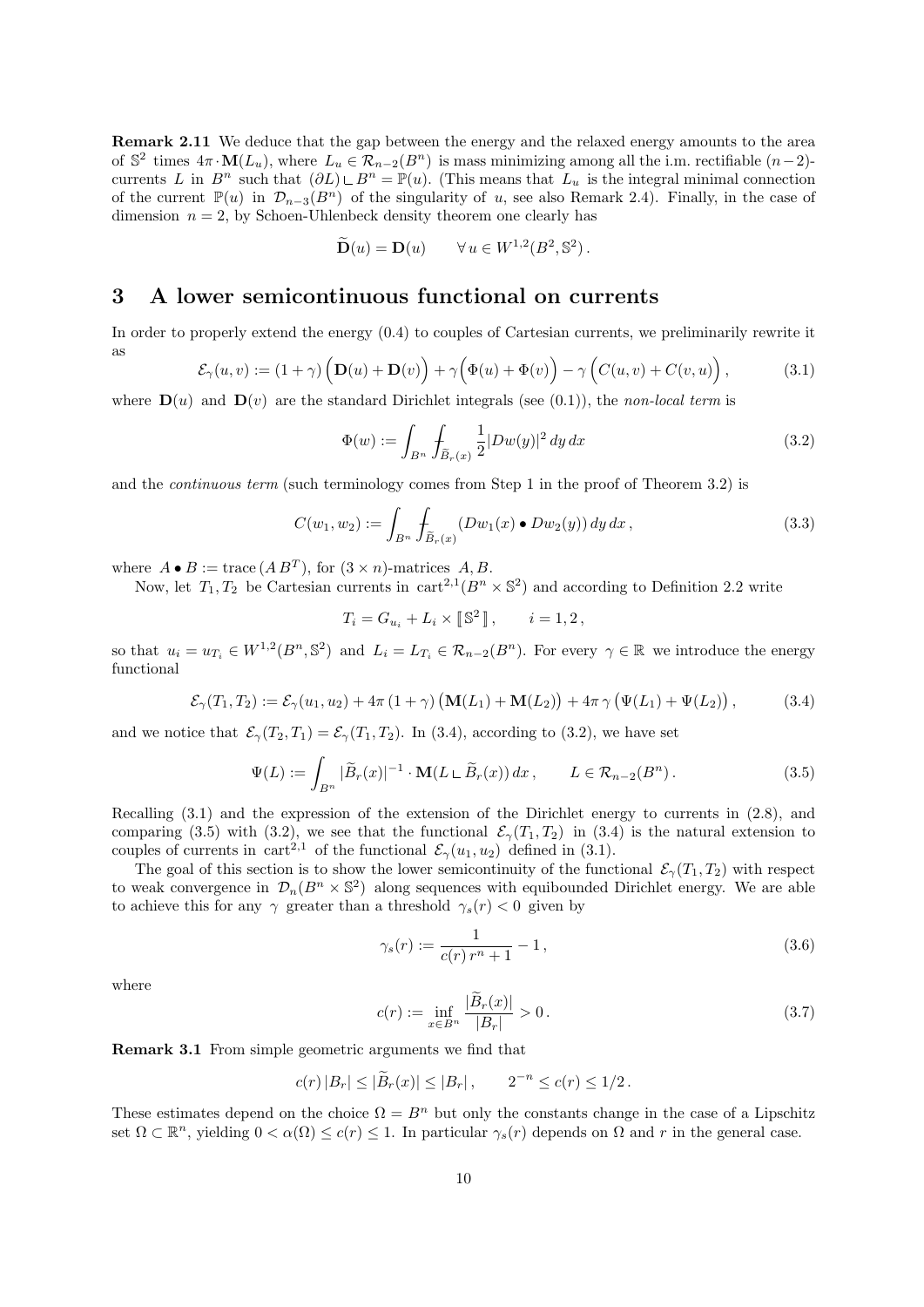The main result of this section is the following theorem, in which we prove lower semicontinuity for the functional  $\mathcal{E}_{\gamma}(T_1, T_2)$  in the case when  $\gamma \geq \gamma_s(r)$ .

**Theorem 3.2** For every  $\gamma \ge \gamma_s(r)$  the functional  $\mathcal{E}_{\gamma}(T_1, T_2)$  defined in (3.4) is lower semicontinuous along couples of sequences of currents in  $cart^{2,1}(B^n \times \mathbb{S}^2)$  with equibounded Dirichlet energies.

**Remark 3.3** Notice that  $\gamma_s(r) < 0$ : the strategy of our proof in the case  $\gamma_s(r) \leq \gamma < 0$  is different from the one in the case  $\gamma > 0$ . Some remarks on the lack of sharpness of this threshold will be made in Section 6.

In the course of the proof of Theorem 3.2 we will need the following technical lemma.

**Lemma 3.4** Let  $r > 0$  and  $L \subset B^n$  be such that  $\mathcal{H}^{n-2}(L) < \infty$ . Then there exists a set  $C \subset B^n$  with  $\mathcal{L}^n(C) = 0$  such that

$$
\mathcal{H}^{n-2}(\partial B_r(x_0) \cap L) = 0
$$

for all  $x_0 \in B^n \setminus C$ ; in the case  $n \geq 3$ , C is at most countable.

PROOF: The case  $n = 2$  is trivial: C consists of a finite number of circles, so we just treat the case  $n \geq 3$ . An easy geometrical remark we use in the proof is the following: if  $x, y, z$  are three distinct points in  $\mathbb{R}^n$ with  $n \geq 3$  then

$$
\mathcal{H}^{n-2}(\partial B_r(x) \cap \partial B_r(y) \cap \partial B_r(z)) = 0.
$$
\n(3.8)

This is obvious if the three are aligned; if not, project on the 2-plane through the centers the intersection  $\partial B_r(x) \cap \partial B_r(y)$  and the intersection  $\partial B_r(y) \cap \partial B_r(z)$ . In the worst case these will be nonparallel segments which intersect in a point, thus  $\partial B_r(x) \cap \partial B_r(y) \cap \partial B_r(z)$  is contained in an  $(n-2)$ -plane, but the intersection of  $\partial B_r(x)$  with any such plane has zero  $(n-2)$ -dimensional measure.

Thus, it is impossible that for any given  $x, y, z$  we have

$$
\mathcal{H}^{n-2}\big(L\cap\partial B_r(x)\cap\partial B_r(y)\cap\partial B_r(z)\big)>0.
$$

We do not have to take care of three overlapping intersections of balls with L. Now we deal with two overlapping intersections: set

$$
C_2 = \{x \in \mathbb{R}^n : \exists y \in \mathbb{R}^n : \mathcal{H}^{n-2}(L \cap \partial B_r(x) \cap \partial B_r(y)) > 0\},\,
$$

and call

$$
\mathcal{F}_2 = \{ M \subset L : \mathcal{H}^{n-2}(M) > 0, \exists x, y \in C_2 : M = L \cap \partial B_r(x) \cap \partial B_r(y) \}
$$

the set of intersections. For any  $M \in \mathcal{F}_2$ , the centers x, y such that  $M = L \cap \partial B_r(x) \cap \partial B_r(y)$  are unique by (3.8). Moreover, again by (3.8), if  $M, M' \in \mathcal{F}_2$  are distinct then

$$
\mathcal{H}^{n-2}(M \cap M') = 0 ,
$$

so the sets in  $\mathcal{F}_2$  are essentially disjoint, have positive  $\mathcal{H}^{n-2}$  measure and are contained in L which has finite  $\mathcal{H}^{n-2}$  measure and therefore  $\mathcal{F}_2$  is at most countable, and so is  $C_2$  by the 1-1 relationship between sets  $M$  and centers  $x, y$ .

We now shave off L all the sets  $\partial B_r(x)$  with x in  $C_2$ ; remark we are not only subtracting the sets in  $\mathcal{F}_2$  but maybe some larger chunks:

$$
L_1 = L \setminus \left( \bigcup_{x \in C_2} \partial B_r(x) \right).
$$

Set

$$
C_1 = \{x \in \mathbb{R}^n : \mathcal{H}^{n-2}(L_1 \cap \partial B_r(x)) > 0\},\,
$$

and call

$$
\mathcal{F}_1 = \{ M \subset L_1 : \mathcal{H}^{n-2}(M) > 0, \exists x \in C_1 : M = L_1 \cap \partial B_r(x) \}.
$$

We remark that if  $x \in C_1$  then  $x \notin C_2$  by the definition of  $L_1$ . Also, if  $x \in C_1$  then

$$
\mathcal{H}^{n-2}(\partial B_r(x) \cap (L \setminus L_1)) = 0
$$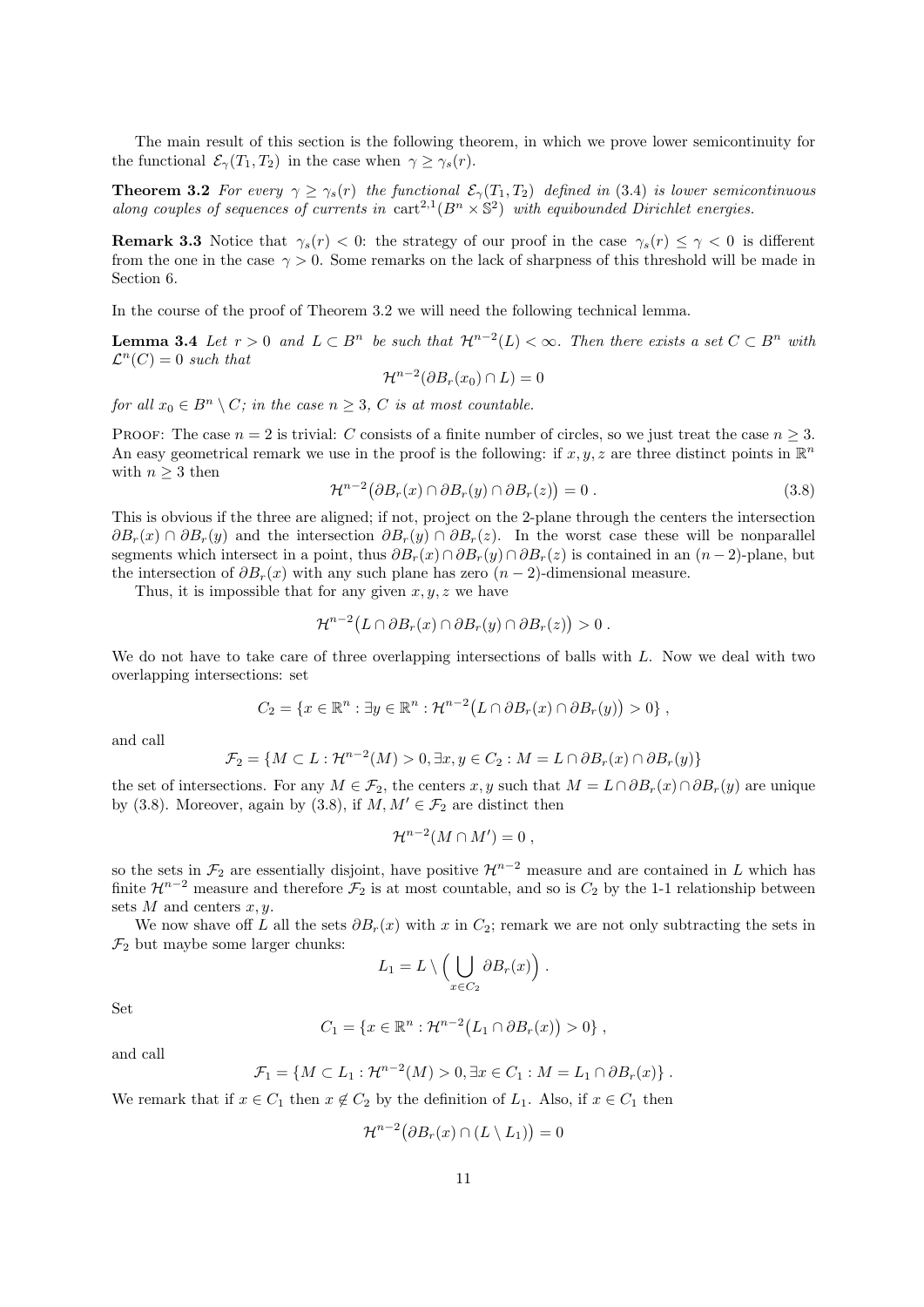because otherwise  $x \in C_2$ . Finally, if  $x, y \in C_1$  then

$$
\mathcal{H}^{n-2}(L_1 \cap \partial B_r(x) \cap \partial B_r(y)) = 0
$$

and again both  $\mathcal{F}_1$  and  $C_1$  are at most countable. But if  $x \notin C_1 \cup C_2$  then  $\mathcal{H}^{n-2}(\partial B_r(x) \cap L) = 0$ .  $\Box$ 

PROOF OF THEOREM 3.2: The proof will be divided into three steps.

STEP 1: THE CONTINUOUS TERM. We first observe that the term  $(3.3)$  may be written in components as 3

$$
C(u, v) = \sum_{i=1}^{n} \sum_{j=1}^{3} \int_{B^n} \int_{\widetilde{B}_r(x)} D_i u^j(x) D_i v^j(y) dy dx.
$$

If  $Dv_k \rightharpoonup Dv$  weakly in  $L^2$ , for any *i*, *j* the sequence

$$
V_k(x) = \int_{\widetilde{B}_r(x)} D_i v_k^j(y) dy
$$

is thus bounded in  $L^{\infty}$  and converges pointwise, so that we get the strong convergence

$$
V_k(x) \to \int_{\widetilde{B}_r(x)} D_i v^j(y) dy \quad \text{strongly in } L^2.
$$

We then deduce that for any sequences  $\{u_k\}, \{v_k\} \subset W^{1,2}(B^n, \mathbb{S}^2)$  such that  $u_k \rightharpoonup u$  and  $v_k \rightharpoonup v$ weakly in  $W^{1,2}(B^n,\mathbb{R}^3)$ , we have

$$
\lim_{k \to \infty} C(u_k, v_k) = C(u, v) \qquad \forall u, v \in W^{1,2}(B^n, \mathbb{S}^2).
$$

STEP 2: THE CASE  $\gamma \geq 0$ . According to the notation from the previous section, we have

$$
\mathcal{E}_{\gamma}(T_1, T_2) = (1 + \gamma) \left( \mathbf{D}(T_1) + \mathbf{D}(T_2) \right) - \gamma \left( C(u_1, u_2) + C(u_2, u_1) \right) + \gamma \left( \Phi(T_1) + \Phi(T_2) \right), \tag{3.9}
$$

where

$$
\Phi(T) := \int_{B^n} |\widetilde{B}_r(x)|^{-1} \cdot \mathbf{D}(T, \widetilde{B}_r(x) \times \mathbb{S}^2) dx.
$$
\n(3.10)

We know that the first term in the right hand side of (3.9) is lower semicontinuous (for any  $\gamma \ge -1$ ), and the second one has been dealt with in Step 1, since the weak convergence  $T_k \rightharpoonup T$ , equipped with condition  $\sup_k \mathbf{D}(T_k) < \infty$ , implies the weak  $W^{1,2}$ -convergence  $u_{T_k} \rightharpoonup u_T$ . As for the third term, if  ${T_k} \subset \text{cart}^{2,1}(B^n \times \mathbb{S}^2)$  and  $T_k \rightharpoonup T \in \text{cart}^{2,1}(B^n \times \mathbb{S}^2)$  weakly in  $\mathcal{D}_n(B^n \times \mathbb{S}^2)$ , by Remark 2.7 and Lemma 3.4, the functional  $T \mapsto \mathbf{D}(T, \widetilde{B}_r(x) \times \mathbb{S}^2)$  is lower semicontinuous for  $\mathcal{L}^n$ -a.e.  $x \in B^n$ . Therefore, by Fatou's Lemma, we have

$$
\Phi(T) \leq \int_{B^n} \liminf_{k \to \infty} |\widetilde{B}_r(x)|^{-1} \cdot \mathbf{D}(T_k, \widetilde{B}_r(x) \times \mathbb{S}^2) dx
$$
  

$$
\leq \liminf_{k \to \infty} \int_{B^n} |\widetilde{B}_r(x)|^{-1} \cdot \mathbf{D}(T_k, \widetilde{B}_r(x) \times \mathbb{S}^2) dx = \liminf_{k \to \infty} \Phi(T_k),
$$

and the theorem follows for any  $\gamma \geq 0$ .

STEP 3: THE CASE  $\gamma < 0$ . On account of Step 1 and (3.9), it suffices to show that the functional

$$
\mathcal{F}_{\gamma}(T) := (1 + \gamma) \mathbf{D}(T) + \gamma \Phi(T) \tag{3.11}
$$

is weakly lower semicontinuous in  $\text{cart}^{2,1}(B^n \times \mathbb{S}^2)$ .

To this purpose, we observe that for any  $T \in \text{cart}^{2,1}(B^n \times \mathbb{S}^2)$  we have

$$
\mathcal{F}_{\gamma}(T) = \int_{B^n} \left( \frac{1+\gamma}{|B^n|} \mathbf{D}(T) + \frac{\gamma}{|\widetilde{B}_r(x)|} \mathbf{D}(T, \widetilde{B}_r(x) \times \mathbb{S}^2) \right) dx. \tag{3.12}
$$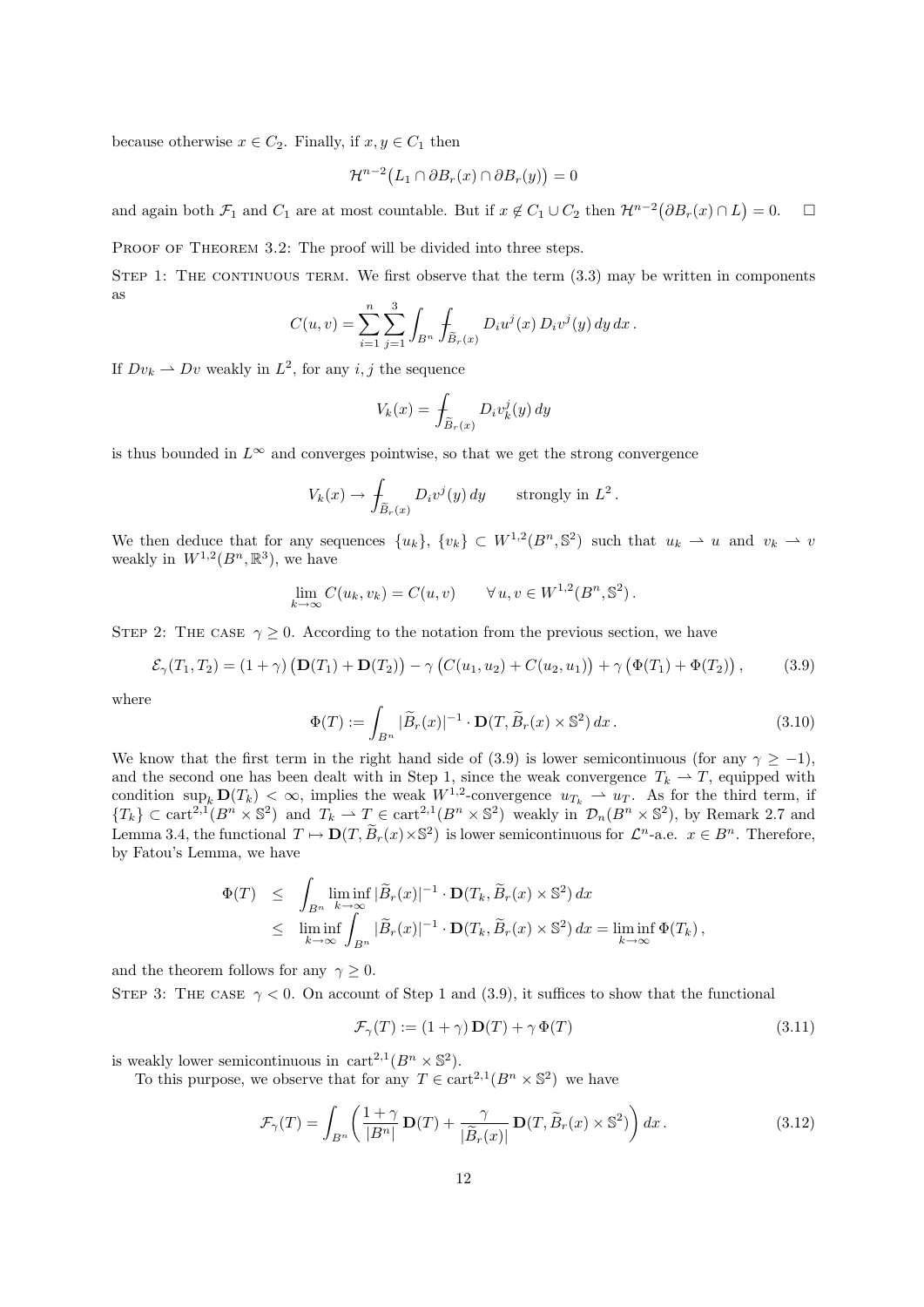Therefore, setting

$$
a_{x_0}(x) := \left(\frac{1+\gamma}{|B^n|} + \frac{\gamma}{|\widetilde{B}_r(x_0)|} \mathbb{I}_{\widetilde{B}_r(x_0)}(x)\right),\,
$$

using (2.9) we have

$$
\mathcal{F}_{\gamma}(T) = \int_{B^n} f_{\gamma}(T, x) \, dx
$$

where, for  $x_0 \in B^n$ ,

$$
f_{\gamma}(T,x_0) := \int_{B^n \times \mathbb{S}^2} a_{x_0}(\pi(z)) F(\widehat{\pi}(z), \overrightarrow{T}(z)) d\|T\|(z),
$$

and  $F: \mathbb{R}^3 \times \Lambda_n \mathbb{R}^{n+3} \to [0, +\infty]$  is the parametric polyconvex l.s.c. extension of the Dirichlet integrand.

By Fatou's Lemma, it suffices to show that  $T \mapsto f_{\gamma}(T, x_0)$  is non negative and lower semicontinuous with respect to T for a.e.  $x_0 \in B^n$ . To this aim, we apply Lemma 2.6. We need to check that, for a.e.  $x_0$ , the function  $a_{x_0}$  is non negative and lower semicontinuous. On account of (3.7), we have

$$
|B^n| \cdot \inf_{x \in B^n} a_{x_0}(x) = 1 + \gamma + \frac{\gamma}{c(r) r^n},
$$

so that  $a_{x_0}(x) \ge 0$  for all  $x, x_0 \in B^n$  if and only if  $\gamma \ge \gamma_s(r)$ , where  $\gamma_s(r)$  is given by (3.6). Finally, Lemma 3.4 implies that, for a.e.  $x_0$ , in the formula for  $f_\gamma(T, x_0)$  we may restrict the integration to the complement of  $\partial B_r(x_0)$ , so that without loss of generality one may consider in the definition of  $a_{x_0}$  the interior of  $\widetilde{B}_r(x_0)$ , which implies the lower semicontinuity of  $a_{x_0}$ . .

### 4 A coercivity property of the functional

In this section we discuss the coercivity property of the functional  $\mathcal{E}_{\gamma}(u, v)$  given by formula (3.1). We define for every  $y \in B^n$ 

$$
k_r(y) := \int_{B^n} \frac{1}{|\widetilde{B}_r(x)|} \mathbb{I}_{B_r(y)}(x) \, dx = \int_{\widetilde{B}_r(y)} \frac{1}{|\widetilde{B}_r(x)|} \, dx \tag{4.1}
$$

and set

$$
K(r) := \sup_{y \in B^n} k_r(y). \tag{4.2}
$$

Under such notation, the main theorem of this section is the following.

Theorem 4.1 Let

$$
\gamma_c(r):=-\frac{1}{\left(1+\sqrt{K(r)}\right)^2}\,,
$$

where  $K(r)$  is given by (4.2). Then for every  $\gamma > \gamma_c(r)$  there exists a constant  $C = C(\gamma, r) > 0$ , only depending on  $\gamma$  and r, such that for every  $u, v \in W^{1,2}(B^n, \mathbb{S}^2)$  we have

$$
\mathcal{E}_{\gamma}(u,v) \geq C\left(\mathbf{D}(u) + \mathbf{D}(v)\right).
$$

Moreover,  $C(\gamma, r) \geq 1$  if  $\gamma \geq 0$ , and for  $\gamma_c(r) < \gamma < 0$ 

$$
C(\gamma, r) \ge 1 + \gamma \left(1 + \sqrt{K(r)}\right)^2.
$$

Before entering in the proof of such theorem, we prove a simple lemma involving the quantity  $K(r)$ defined in (4.2).

**Lemma 4.2** For every non-negative function  $f \in L^1(B^n)$  we have

$$
\int_{B^n} \int_{\widetilde{B}_r(x)} f(y) dy dx \le K(r) \int_{B^n} f(x) dx.
$$
\n(4.3)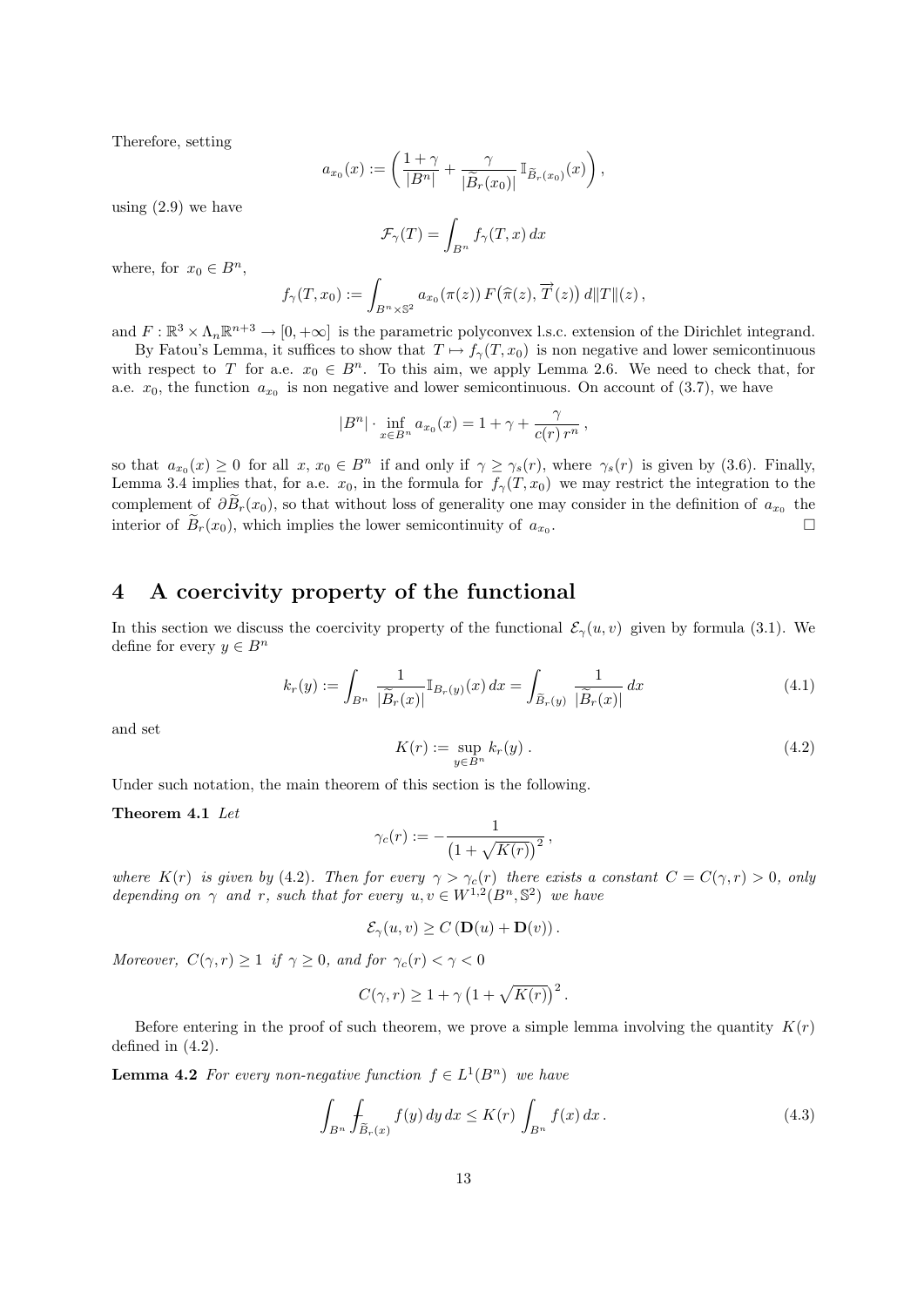PROOF: We have

$$
\begin{array}{rcl}\displaystyle\int_{B^n}\int_{\widetilde{B}_r(x)}f(y)\,dy\,dx&=&\displaystyle\int_{B^n}\int_{B^n}f(y)\,\frac{1}{|\widetilde{B}_r(x)|}\mathbb{I}_{B_r(x)}(y)\,dy\,dx\\&=&\displaystyle\int_{B^n}f(y)\int_{B^n}\,\frac{1}{|\widetilde{B}_r(x)|}\mathbb{I}_{B_r(y)}(x)\,dx\,dy\,,\end{array}
$$

so that

$$
\int_{B^n} \int_{\widetilde{B}_r(x)} f(y) \, dy \, dx = \int_{B^n} f(x) k_r(x) \, dx
$$

and we obtain the assertion.  $\Box$ 

**Remark 4.3** We give an estimate for  $k_r$ . Recalling the definition (3.7) of  $c(r)$  and the estimate in Remark 3.1, for every  $y \in B^n$  we have

$$
k_r(y) = \int_{\widetilde{B}_r(y)} \frac{1}{|\widetilde{B}_r(x)|} dx \le \frac{1}{c(r)} \int_{\widetilde{B}_r(y)} \frac{1}{|B_r|} dx \le \frac{1}{c(r)},
$$

and analogously

$$
k_r(y) = \int_{\widetilde{B}_r(y)} \frac{1}{|\widetilde{B}_r(x)|} dx \ge \int_{\widetilde{B}_r(y)} \frac{1}{|B_r|} dx \ge c(r),
$$

so that

$$
c(r) \le k_r(y) \le \frac{1}{c(r)}\,. \tag{4.4}
$$

This implies in particular the following estimate on the constant  $K(r)$ :

$$
K(r) \leq \frac{1}{c(r)}.
$$

This estimate is not optimal, though, because the balls such that  $|\widetilde{B}_r(x)| \simeq c(r)|B_r(x)|$  are those with  $||x|| \approx 1$ , whereas the function

$$
||y|| \mapsto \int_{B^n} \frac{1}{|\widetilde{B}_r(x)|} \mathbb{I}_{B_r(y)} dx
$$

is decreasing at 1, i.e., the supremum in (4.2) is attained for any y with  $||y|| = \rho$  for some  $1 - r < \rho < 1$ . This monotonicity property can be shown by noticing that (from simple geometric arguments) there exists  $0 < \alpha(r) < 1$  with the property that, for every  $y \in \mathbb{S}^{n-1}$  and every  $\alpha(r) < \lambda < 1$ , the strict inclusion  $\widetilde{B}_r(\lambda y) \subsetneq \widetilde{B}_r(y)$  holds.

One may also consider the fact that if one replaces  $K(r)$  with  $c(r)^{-1}$  in (4.3), passing to the limit as  $r \to 0^+$  in

$$
\int_{B^n} \int_{\widetilde{B}_r(x)} f(y) \, dy \, dx \le \frac{1}{c(r)} \int_{B^n} f(x) \, dx
$$

and noticing that  $c(r) \rightarrow 1/2$ , we would obtain the silly estimate

$$
\int_{B^n} f(x) dx \le 2 \int_{B^n} f(x) dx.
$$

PROOF OF THEOREM 4.1: Using (0.4), the assertion trivially follows for  $\gamma \geq 0$ . Moreover, writing for every  $\eta > 0$ 

$$
|Du(x) - Dv(y)|^2 = -|\eta Du(x) + \eta^{-1} Dv(y)|^2 + (\eta^2 + 1)|Du(x)|^2 + (\eta^{-2} + 1)|Dv(y)|^2,
$$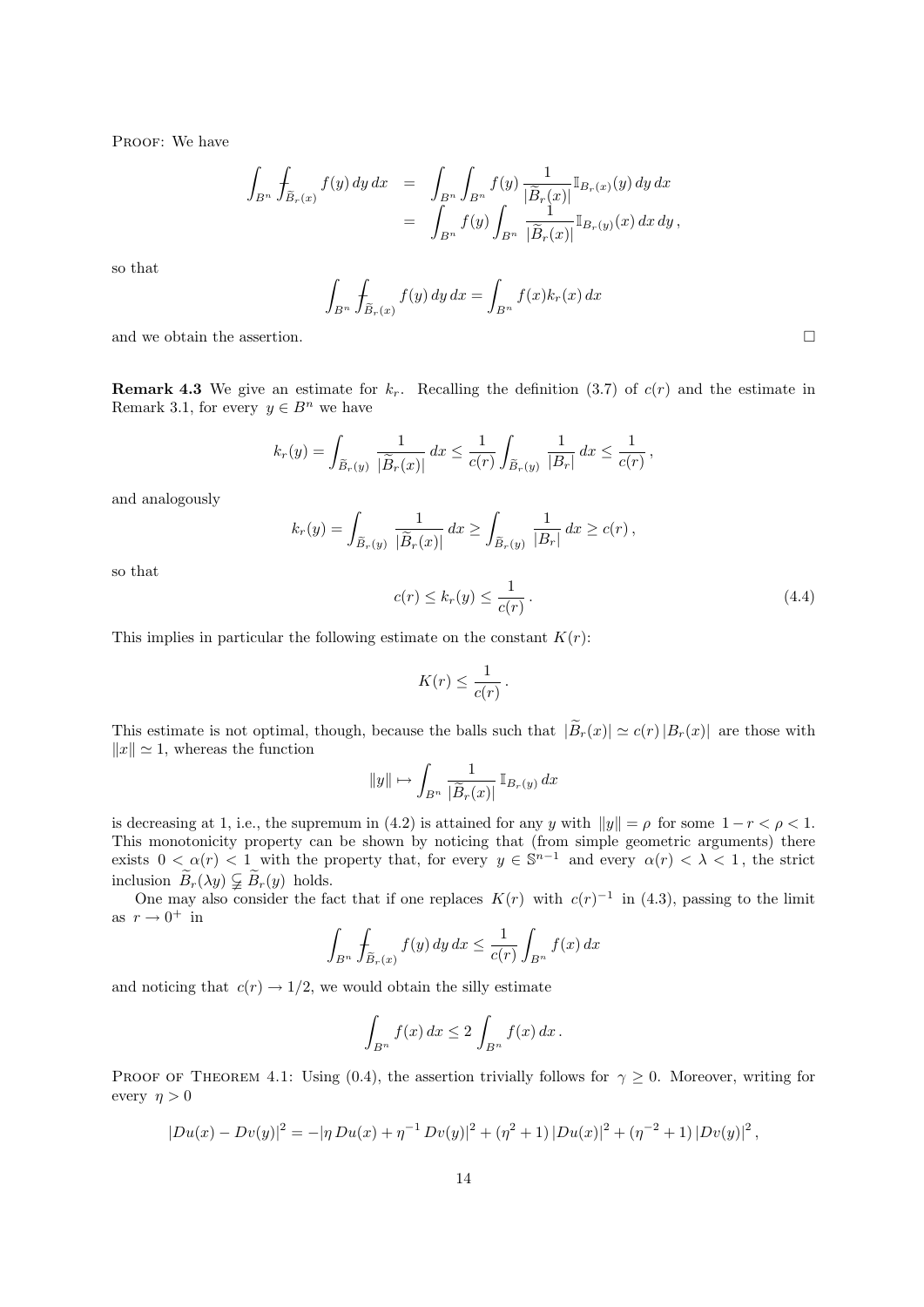and a similar formula with  $u$  and  $v$  interchanged, by  $(0.4)$  we find that

$$
2\mathcal{E}_{\gamma}(u,v)
$$
\n
$$
= (1 + \gamma(\eta^{2} + 1)) \int_{B^{n}} (|Du(x)|^{2} + |Dv(x)|^{2}) dx
$$
\n
$$
- \gamma \int_{B^{n}} \int_{\tilde{B}_{r}(x)} (|\eta Du(x) + \eta^{-1} Dv(y)|^{2} + |\eta Dv(x) + \eta^{-1} Du(y)|^{2}) dy dx
$$
\n
$$
+ \gamma (\eta^{-2} + 1) \int_{B^{n}} \int_{\tilde{B}_{r}(x)} (|Du(y)|^{2} + |Dv(y)|^{2}) dy dx.
$$
\n(4.5)

By Lemma 4.2 we thus obtain that if  $\gamma < 0$ 

$$
2\mathcal{E}_{\gamma}(u,v) \geq [1 + \gamma ((\eta^2 + 1) + K(r) (\eta^{-2} + 1))] \int_{B^n} (|Du(x)|^2 + |Dv(x)|^2) dx.
$$

The function  $\eta \mapsto ((\eta^2 + 1) + K(r)(\eta^{-2} + 1))$  attains its minimum for  $\eta = K(r)^{1/4}$ , and the minimum value is  $(1+\sqrt{K(r)})^2$ , so for  $\gamma_c(r) < \gamma < 0$ 

$$
2\mathcal{E}_{\gamma}(u,v) \ge \left[1 + \gamma \left(1 + \sqrt{K(r)}\right)^2\right] \int_{B^n} \left(|Du(x)|^2 + |Dv(x)|^2\right) dx
$$

and the assertion follows.  $\Box$ 

In the general case of a regular open set. Theorem 4.1 still holds, with the same statement, and the definition (4.2) of the constant  $K(r)$  needs only a slight change: just replace  $B<sup>n</sup>$  with the new set (if the set has sharp outward cusps, it may well happen that  $K(r) = +\infty$ ).

**Remark 4.4** By Remark 4.3, the threshold  $\gamma_c(r)$  in our coercivity theorem is estimated by

$$
\gamma_c(r) \leq \widehat{\gamma}(r) := -\frac{1}{\left(1 + c(r)^{-1/2}\right)^2} \,,
$$

and  $\hat{\gamma}(r) \rightarrow -(1 + \sqrt{2})^{-2}$  as  $r \rightarrow 0^{+}$ , since  $c(r) \rightarrow 1/2$ . However, the *optimal threshold* of the coorgivity property for the functional with pointwise interaction (i.e., when  $r = 0$ ) is  $-1/4$ , whereas coercivity property for the functional with pointwise interaction (i.e., when  $r = 0$ ) is  $-1/4$ , whereas  $-(1+\sqrt{2})^{-2} > -1/4$ . Indeed, for every  $G, H \in \mathbb{R}^{3 \times n}$ 

$$
\frac{1}{2}|G|^2 + \frac{1}{2}|H|^2 + \gamma |G - H|^2 = \frac{1 + 4\gamma}{2}|G|^2 + \frac{1 + 4\gamma}{2}|H|^2 - \gamma |G + H|^2,
$$

which gives immediately the coercivity for any  $\gamma > -1/4$ .

## 5 A representation result for the relaxed energy

In this section we prove a representation formula for the relaxed energy (0.5).

We first observe that, from an immediate computation, for every  $\gamma \in \mathbb{R}$  we can find an absolute constant  $\widetilde{C} = \widetilde{C}(r, \gamma, n)$  such that for every  $u, v \in W^{1,2}(B^n, \mathbb{S}^2)$  we have

$$
|\mathcal{E}_{\gamma}(u,v)| \leq \widetilde{C} \left( \mathbf{D}(u) + \mathbf{D}(v) \right).
$$

Therefore, recalling Proposition 2.10, we deduce that for every  $\gamma \in \mathbb{R}$ 

$$
\widetilde{\mathcal{E}_{\gamma}}(u,v) < +\infty \qquad \forall u, v \in W^{1,2}(B^n, \mathbb{S}^2).
$$
\n(5.1)

Recalling the notation in  $(2.5)$ ,  $(2.7)$ , and  $(3.5)$ , we obtain: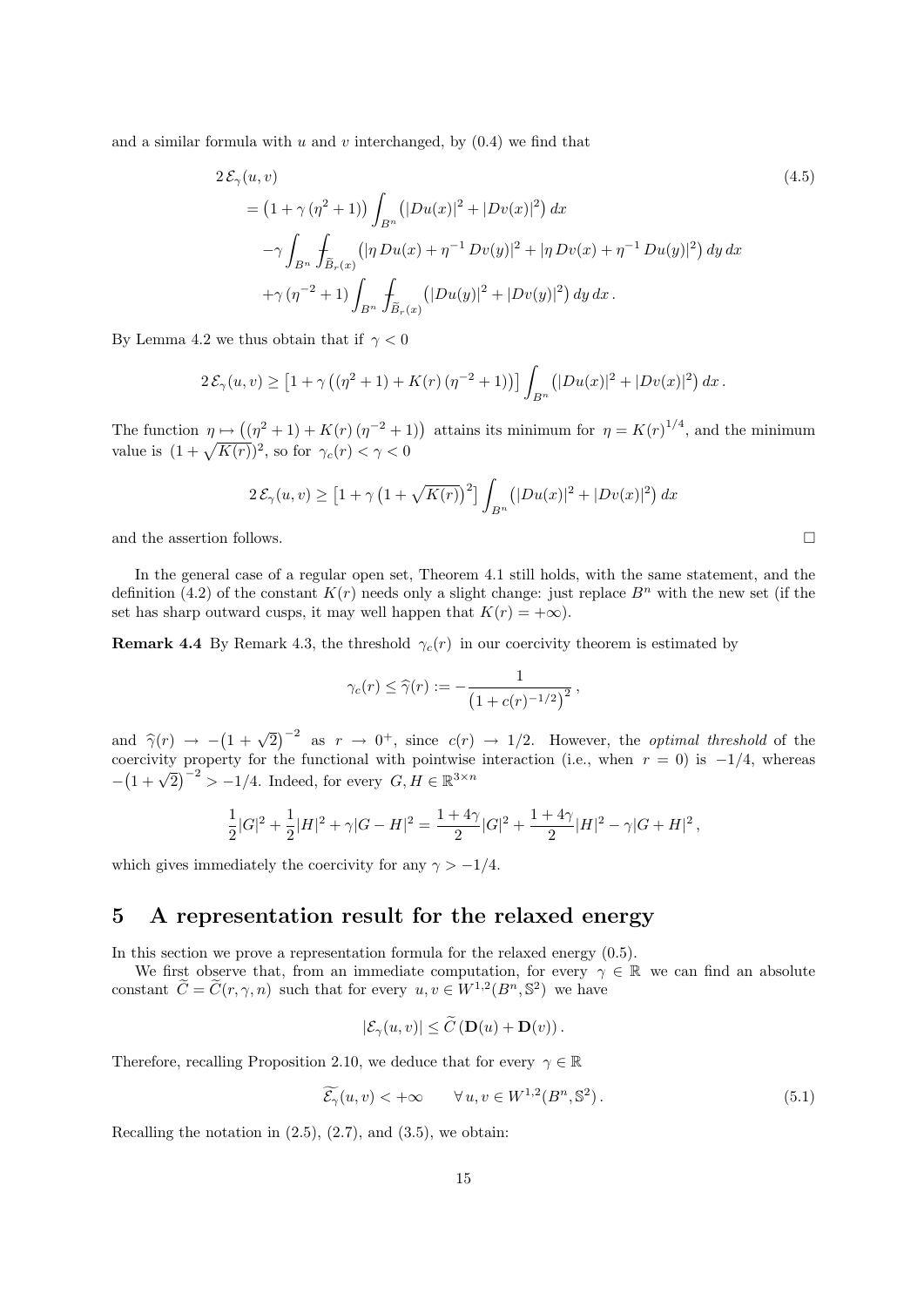**Theorem 5.1** Let  $n \geq 2$  and let  $\gamma > \max{\gamma_s(r), \gamma_c(r)}$ . Then for every  $u, v \in W^{1,2}(B^n, \mathbb{S}^2)$  we have

$$
\widetilde{\mathcal{E}_{\gamma}}(u,v) = \mathcal{E}_{\gamma}(u,v) + 4\pi \cdot \inf \Biggl\{ (1+\gamma) \left( \mathbf{M}(L_{T_1}) + \mathbf{M}(L_{T_2}) \right) + \gamma \left( \Psi(L_{T_1}) + \Psi(L_{T_2}) \right) \mid T_1 \in \mathcal{T}_u, T_2 \in \mathcal{T}_v \Biggr\}.
$$
\n(5.2)

The "non-local" term  $\Psi(L)$  can be more explicitly expressed, using the notation in (4.1), as

$$
\Psi(L) = \int_{B^n} \frac{1}{|\widetilde{B}_r(x)|} \left( \int_{B^n} \theta(y) \mathbb{I}_{\widetilde{B}_r(x)}(y) d(\mathcal{H}^{n-2} \mathcal{L})(y) \right) dx \n= \int_{B^n} \theta(y) d(\mathcal{H}^{n-2} \mathcal{L})(y) \int_{B^n} \frac{1}{|\widetilde{B}_r(x)|} \mathbb{I}_{\widetilde{B}_r(y)}(x) dx \n= \int_{\mathcal{L}} \theta(y) k_r(y) d\mathcal{H}^{n-2}(y),
$$
\n(5.3)

where  $\theta$  is the multiplicity of the current L and  $\mathcal{L} = \{x : \theta(x) \neq 0\}.$ 

We recall (see Remark 2.11) that the relaxed Dirichlet energy is computed by considering the "optimal" integral connection of the singular set of u. The presence of the term  $\Psi(L)$  suggests that for  $\gamma \neq 0$ , the infimum in (5.2) in general may be strictly lower than the value

$$
(1 + \gamma) \left( \mathbf{M}(L_u) + \mathbf{M}(L_v) \right) + \gamma \left( \Psi(L_u) + \Psi(L_v) \right)
$$

where, for  $w = u, v$ , the current  $L_w \in \mathcal{R}_{n-2}(B^n)$  is an integral minimal connections of  $\mathbb{P}(w)$ .

APPROXIMATION AND DENSITY RESULTS. In the proof of the upper bound in Theorem 5.1, we shall make use of an approximation result for the functional

$$
\mathcal{F}_{\gamma}(T) = (1 + \gamma) \mathbf{D}(T) + \gamma \Phi(T)
$$

already introduced in (3.11) during the proof of Theorem 3.2.

**Theorem 5.2** Let  $\gamma \in \mathbb{R}$ . For every  $T \in \text{cart}^{2,1}(B^n \times \mathbb{S}^2)$ , there exists a sequence of smooth maps  ${u_k} \subset C^\infty(B^n, S^2)$  such that  $G_{u_k} \rightharpoonup T$  weakly in  $\mathcal{D}_n(B^n \times S^2)$  as  $k \to \infty$  and

$$
\lim_{k \to \infty} \mathcal{F}_{\gamma}(G_{u_k}) = \mathcal{F}_{\gamma}(T).
$$

PROOF: Write

$$
T=G_{u_T}+L_T\times \lbrack\!\lbrack \,\mathbb{S}^2\rbrack\!\rbrack
$$

as in (2.5), and let  $\{u_k\}$  be the smooth approximating sequence given by Theorem 2.9, so that

$$
G_{u_k} \rightharpoonup T \quad \text{and} \quad \lim_{k \to \infty} \mathbf{D}(u_k) = \mathbf{D}(T). \tag{5.4}
$$

Recalling the definition of  $\Phi(T)$  in (3.10) we have

$$
\mathcal{F}_{\gamma}(G_{u_k}) = \int_{B^n} f_{\gamma}(u_k, x) dx \quad \text{for every } k,
$$

where

$$
f_{\gamma}(u_k, x_0) := \frac{1+\gamma}{2} \int_{B^n} |Du_k|^2 \, dx + \frac{\gamma}{2} \int_{\widetilde{B}_r(x_0)} |Du_k|^2 \, dx.
$$

We now apply Lemma 3.4 with  $L$  given by the set of points with positive multiplicity of the current  $L_T \in \mathcal{R}_{n-2}(B^n)$  in (2.8), obtaining by (5.4) that

$$
\lim_{k \to \infty} \mathbf{D}(u_k, \widetilde{B}_r(x_0)) = \mathbf{D}(T, \widetilde{B}_r(x_0) \times \mathbb{S}^2) \qquad \text{for } \mathcal{L}^n\text{-a.e. } x_0 \in B^n. \tag{5.5}
$$

Using  $(3.7)$ , the approximating functions  $u_k$  also satisfy the estimate

$$
|f_{\gamma}(u_k, x_0)| \le \left(\frac{|1+\gamma|}{|B^n|} + \frac{|\gamma|}{|B^n|} \cdot \frac{1}{c(r) r^n}\right) \mathbf{D}(u_k) \qquad \forall x_0 \in B^n. \tag{5.6}
$$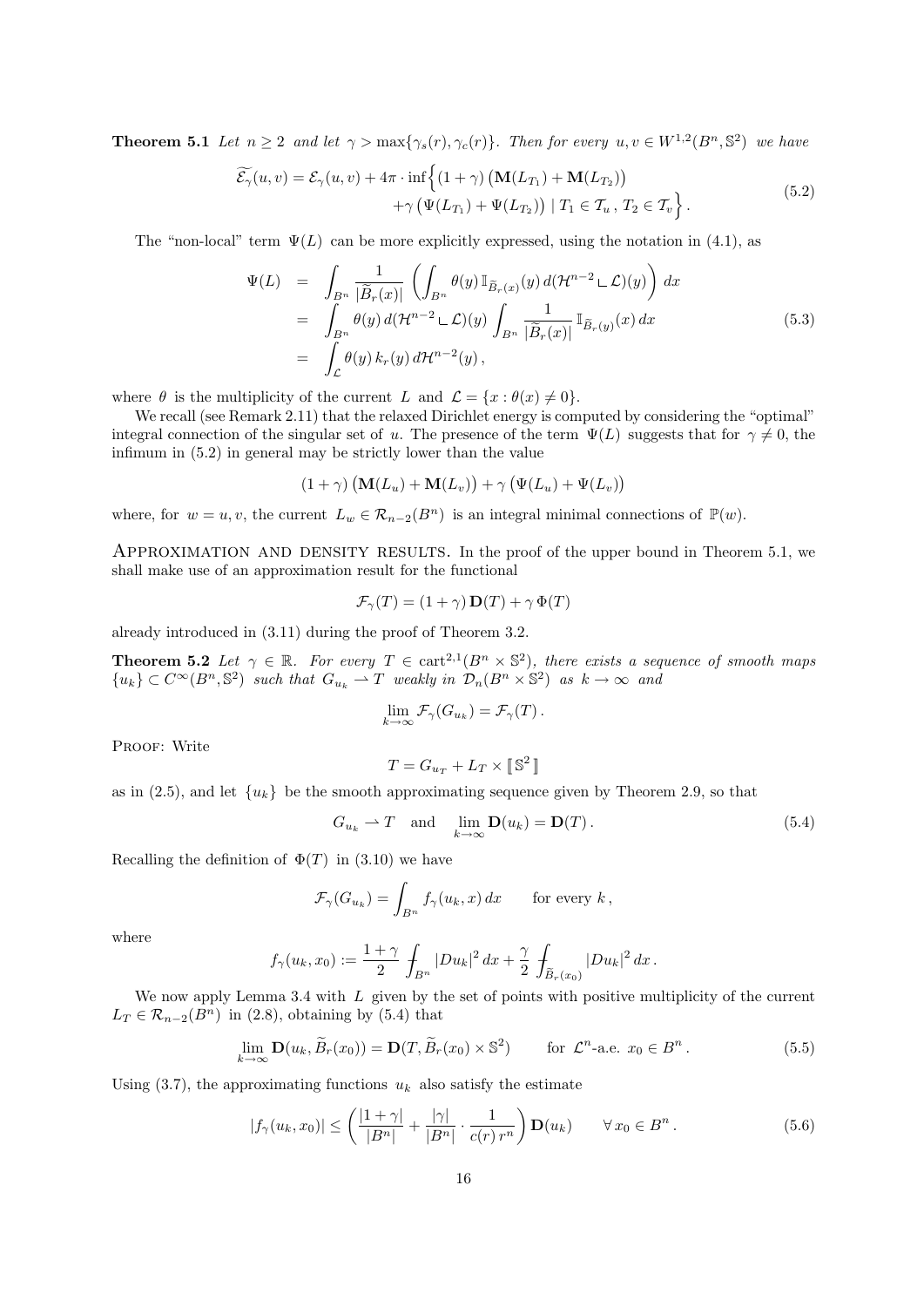Therefore, recalling (3.12), combining (5.4), (5.5) and (5.6), and applying the dominate convergence theorem, we get

$$
\mathcal{F}_{\gamma}(G_{u_k}) = \int_{B^n} \left( \frac{1+\gamma}{|B^n|} \mathbf{D}(u_k) + \frac{\gamma}{|\widetilde{B}_r(x)|} \mathbf{D}(u_k, \widetilde{B}_r(x)) \right) dx
$$

$$
\to \int_{B^n} \left( \frac{1+\gamma}{|B^n|} \mathbf{D}(T) + \frac{\gamma}{|\widetilde{B}_r(x)|} \mathbf{D}(T, \widetilde{B}_r(x) \times \mathbb{S}^2) \right) dx = \mathcal{F}_{\gamma}(T),
$$

which concludes the proof.  $\Box$ 

We now observe that from (3.9) we have

$$
\mathcal{E}_{\gamma}(T_1,T_2) = \mathcal{F}_{\gamma}(T_1) + \mathcal{F}_{\gamma}(T_2) - \gamma (C(u_1,u_2) + C(u_2,u_1)).
$$

Thus, recalling the continuity of the last term proved in the first step of the proof of Theorem 3.2, as an immediate consequence of Theorem 5.2 we obtain:

**Corollary 5.3** Let  $\gamma \in \mathbb{R}$ . Let  $T_1, T_2 \in \text{cart}^{2,1}(B^n \times \mathbb{S}^2)$ , and write

$$
T_i = G_{u_{T_i}} + L_{T_i} \times \llbracket \, \mathbb{S}^2 \, \rrbracket \qquad \qquad i=1,2 \, .
$$

Then there exist two sequences of smooth maps  $\{u_k^i\} \subset C^\infty(B^n, \mathbb{S}^2)$ ,  $i = 1, 2$ , such that  $G_{u_k^i} \rightharpoonup T_i$  weakly in  $\mathcal{D}_n(B^n \times \mathbb{S}^2)$  as  $k \to \infty$ , for  $i = 1, 2$ , and

$$
\lim_{k \to \infty} \mathcal{E}_{\gamma}(u_k^1, u_k^2) = \mathcal{E}_{\gamma}(T_1, T_2)
$$
  
=  $\mathcal{E}_{\gamma}(u_{T_1}, u_{T_2}) + 4\pi (1 + \gamma) \left( \mathbf{M}(L_{T_1}) + \mathbf{M}(L_{T_2}) \right) + 4\pi \gamma \left( \Psi(L_{T_1}) + \Psi(L_{T_2}) \right).$ 

We are now in the position of showing the relaxation formula provided by Theorem 5.1.

PROOF OF THEOREM 5.1: We prove separately the lower bound and the upper bound for  $\widetilde{\mathcal{E}_\gamma}(u, v)$  in (5.2), for any  $u, v \in W^{1,2}(B^n, \mathbb{S}^2)$ .

STEP 1: LOWER BOUND. On account of (5.1), we can find two sequences  $\{u_k\}, \{v_k\} \subset C^{\infty}(B^n, \mathbb{S}^2)$ such that

$$
u_k \rightharpoonup u, v_k \rightharpoonup v \quad \text{weakly in } W^{1,2} \qquad \text{and} \qquad \sup_k \mathcal{E}_{\gamma}(u_k, v_k) < +\infty. \tag{5.7}
$$

By Theorem 4.1 we have that  $\sup_k(D(u_k)+D(v_k))<\infty$ . Therefore, by Proposition 2.8, possibly passing to a (not relabelled) subsequence, we have that  $\lim_k \mathcal{E}_{\gamma}(u_k, v_k) = \liminf_k \mathcal{E}_{\gamma}(u_k, v_k)$  and  $G_{u_k} \to T_1$  and  $G_{v_k} \rightharpoonup T_2$  weakly in  $\mathcal{D}_n(B^n \times \mathbb{S}^2)$  for some Cartesian currents  $T_1, T_2 \in \text{cart}^{2,1}(B^n \times \mathbb{S}^2)$ . We write

$$
T_i = G_{u_{T_i}} + L_{T_i} \times [\mathbb{S}^2] \qquad i = 1, 2. \qquad (5.8)
$$

By the weak convergence (5.7), it turns out that  $u_{T_1} = u$  and  $u_{T_2} = v$ , thus

$$
\mathcal{E}_{\gamma}(u_{T_1}, u_{T_2}) = \mathcal{E}_{\gamma}(u, v). \tag{5.9}
$$

Moreover, by Theorem 3.2 we have

$$
\mathcal{E}_{\gamma}(T_1,T_2) \leq \liminf_{k \to \infty} \mathcal{E}_{\gamma}(u_k,v_k).
$$

From  $(5.9)$  and  $(3.4)$  this implies

$$
\mathcal{E}_{\gamma}(u,v)+4\pi\left(1+\gamma\right)\left(\mathbf{M}(L_{T_1})+\mathbf{M}(L_{T_2})\right)+4\pi\gamma\left(\Psi(L_{T_1})+\Psi(L_{T_2})\right)\leq \liminf_{k\to\infty}\mathcal{E}_{\gamma}(u_k,v_k).
$$

The lower bound for  $\widetilde{\mathcal{E}_{\gamma}}(u, v)$  in (5.2) follows by taking the infimum on both sides.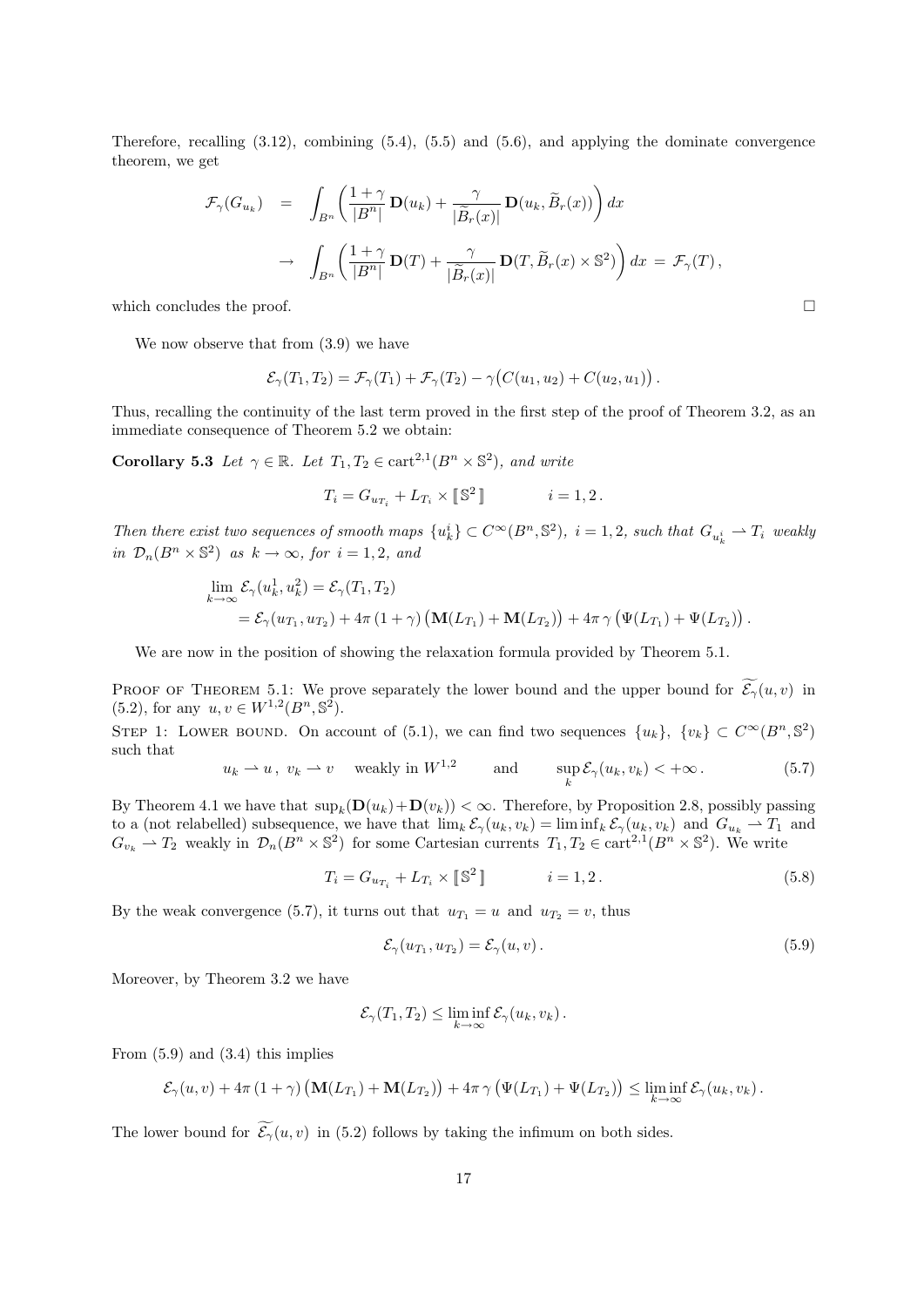STEP 2: UPPER BOUND. We consider any couple of Cartesian currents  $T_1, T_2 \in \text{cart}^{2,1}(B^n \times \mathbb{S}^2)$  such that  $T_1 \in \mathcal{T}_u$  and  $T_2 \in \mathcal{T}_v$ . Taking two sequences  $\{u_k\}, \{v_k\} \subset C^{\infty}(B^n, \mathbb{S}^2)$  as in Corollary 5.3, we deduce

$$
\widetilde{\mathcal{E}_{\gamma}}(u,v) \leq \lim_{k} \mathcal{E}_{\gamma}(u_k,v_k) = \mathcal{E}_{\gamma}(u,v) + 4\pi (1+\gamma) \left( \mathbf{M}(L_{T_1}) + \mathbf{M}(L_{T_2}) \right) + 4\pi \gamma \left( \Psi(L_{T_1}) + \Psi(L_{T_2}) \right).
$$

The upper bound for  $\widetilde{\mathcal{E}_\gamma}(u, v)$  in (5.2) follows by taking the infimum on the right hand side.

POSITIVITY OF THE RELAXED FUNCTIONAL. From Theorem 4.1 and Proposition 2.10 we immediately deduce the following result.

**Corollary 5.4** Let  $\gamma > \gamma_c(r)$ . Then for every  $u, v \in W^{1,2}(B^n, \mathbb{S}^2)$  we have

$$
\widetilde{\mathcal{E}_{\gamma}}(u,v) \geq C\left(\widetilde{\mathbf{D}}(u) + \widetilde{\mathbf{D}}(v)\right),\,
$$

where  $C = C(\gamma, r) > 0$  is given by Theorem 4.1.

Notice that this result is significant for the values of  $\gamma$  such that the energy  $\mathcal{E}_{\gamma}$  is coercive but not lower semicontinuous: indeed, in these cases the explicit expression of the relaxed functional given in Theorem 5.1 is missing. This happens e.g. for every  $r > 0$  very small. In fact, from the analysis of the behavior of the thresholds  $\gamma_s(r)$  and  $\gamma_c(r)$  we can find a radius  $r_0 \in (0, 2)$ , depending on n, for which

 $\gamma_c(r) < \gamma_s(r)$  for every r such that  $0 < r < r_0$ .

### 6 Additional remarks and lack of optimality of the thresholds

In this section we first specialize the previous results to the two-dimensional case. Moreover, we construct explicit examples illustrating that the energy  $\mathcal{E}_{\gamma}$  may be not lower semicontinuous or not coercive for suitably chosen values of  $\gamma$ . We also comment on the lack of optimality of the thresholds  $\gamma_s(r)$  and  $\gamma_c(r)$ .

THE TWO-DIMENSIONAL CASE. Assume  $n = 2$ , and let  $T \in \text{cart}^{2,1}(B^2 \times \mathbb{S}^2)$ , so that by (2.5) we have

$$
T = G_{u_T} + L_T \times [\mathbb{S}^2], \qquad u_T \in W^{1,2}(B^2, \mathbb{S}^2), \qquad L_T = \sum_{i=1}^m \sigma_i \,\delta_{a_i} \tag{6.1}
$$

for some  $m \in \mathbb{N}$ ,  $\sigma_i \in \mathbb{Z}$ , and  $a_i \in B^2$ , where  $\delta_a$  is the unit Dirac mass at the point a. We may assume that each  $\sigma_i \neq 0$  and that the points  $a_i$  are distinct. We thus have

$$
\mathbf{D}(T) = \mathbf{D}(u_T) + 4\pi \mathbf{M}(L_T), \qquad \mathbf{M}(L_T) = \sum_{i=1}^m |\sigma_i|
$$

and for every Borel set  $B \subset B^2$ 

$$
\mathbf{D}(T, B \times \mathbb{S}^2) = \mathbf{D}(u_T, B) + 4\pi \mathbf{M}(L_T \sqcup B), \qquad \mathbf{M}(L_T \sqcup B) = \sum_{i=1}^m |\sigma_i| \delta_{a_i}(B).
$$

As a consequence, for the functional (3.5) we compute

$$
\Psi(L_T) = \int_{B^2} \frac{1}{|\widetilde{B}_r(x)|} \sum_{i=1}^m |\sigma_i| \delta_{a_i}(\widetilde{B}_r(x)) dx
$$
  
\n
$$
= \sum_{i=1}^m |\sigma_i| \int_{B^2} \frac{1}{|\widetilde{B}_r(x)|} \delta_x(\widetilde{B}_r(a_i)) dx = \sum_{i=1}^m |\sigma_i| k_r(a_i),
$$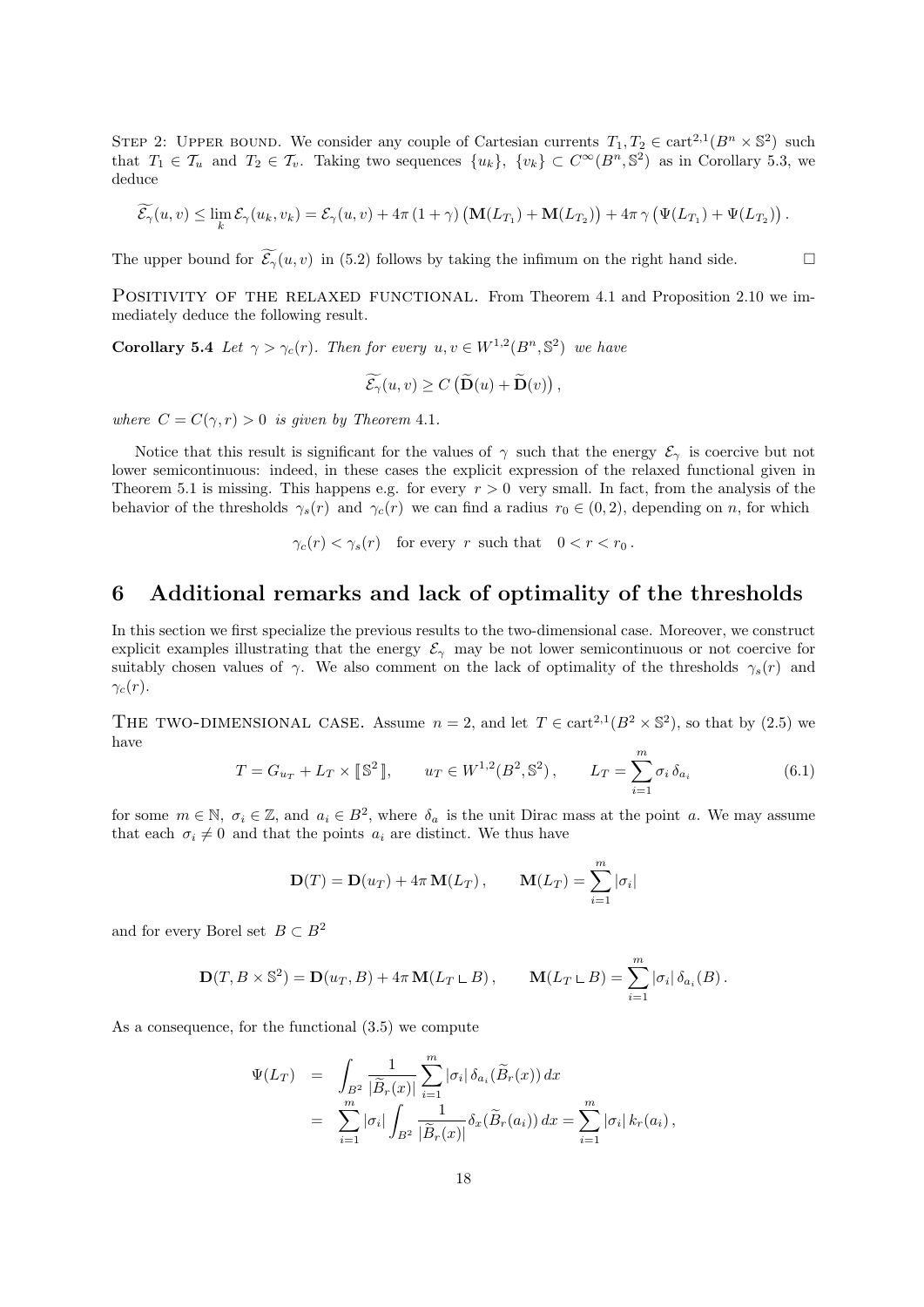where  $k_r(y)$  has been defined in (4.1). According to (5.2), this yields that

$$
(1+\gamma)\mathbf{M}(L_T) + \gamma \Psi(L_T) = \sum_{i=1}^{m} |\sigma_i| (1 + \gamma (1 + k_r(a_i))) .
$$
 (6.2)

In particular, for  $\gamma < 0$  we have by (4.2)

$$
(1+\gamma)\mathbf{M}(L_T)+\gamma\Psi(L_T) \geq (1+\gamma(1+K(r)))\sum_{i=1}^m|\sigma_i|.
$$

Therefore,

$$
\gamma \ge -\frac{1}{1+K(r)} \qquad \Longrightarrow \qquad (1+\gamma)\mathbf{M}(L_T) + \gamma \Psi(L_T) \ge 0 \quad \forall T \in \text{cart}^{2,1}(B^2 \times \mathbb{S}^2).
$$

On the other hand, recalling that there exists a radius  $\rho = \rho(r, n)$  between  $1 - r$  and 1 such that the supremum  $K(r)$  in (4.2) is attained for any y with  $||y|| = \rho$ , and taking a current with just one singular point  $a_1$  chosen so that  $k_r(a_1) = K(r)$ , we get the converse arrow, thus

$$
\gamma \ge -\frac{1}{1+K(r)} \qquad \Longleftrightarrow \qquad (1+\gamma)\mathbf{M}(L_T) + \gamma \Psi(L_T) \ge 0 \quad \forall T \in \text{cart}^{2,1}(B^2 \times \mathbb{S}^2).
$$

Since our coercivity threshold  $\gamma_c(r)$  satisfies

$$
\gamma_c(r) > -\frac{1}{1+K(r)},
$$

using Schoen-Uhlenbeck density theorem [11] and Remark 2.11 we deduce that Theorem 5.1 and Corollary 5.4 reduce as follows.

**Proposition 6.1** Let  $n = 2$ . If  $\gamma > \max{\gamma_s(r), \gamma_c(r)}$ , then for every  $(u, v) \in W^{1,2}(B^2 \times \mathbb{S}^2)$  we have

$$
\widetilde{\mathcal{E}_{\gamma}}(u,v)=\mathcal{E}_{\gamma}(u,v).
$$

If we just assume  $\gamma > \gamma_c(r)$ , then for every  $(u, v) \in W^{1,2}(B^2 \times \mathbb{S}^2)$  we have

$$
\widetilde{\mathcal{E}_{\gamma}}(u,v) \geq C\left(\mathbf{D}(u) + \mathbf{D}(v)\right),\,
$$

where  $C = C(\gamma, r) > 0$  is given by Theorem 4.1.

AN EXAMPLE ABOUT THE LOWER SEMICONTINUITY. We give an example in dimension  $n = 2$ showing that the lower semicontinuity property of Theorem 3.2 fails to hold if

$$
\gamma < -\frac{1}{1+K(r)}.
$$

To this purpose, let  $T \in \text{cart}^{2,1}(B^2 \times \mathbb{S}^2)$  as in (6.1), where the function  $u_T \equiv P \in \mathbb{S}^2$  is constant and the points  $a_i$  are distinct. Since  $\mathbf{D}(u_T) = 0$ , the functional  $\Phi(T)$  defined in (3.10) reduces to

$$
\Phi(T) = 4\pi \Psi(L_T).
$$

Recalling (3.11) we thus get

$$
\mathcal{F}_{\gamma}(T) = 4\pi \left( (1+\gamma) \mathbf{M}(L_T) + \gamma \Psi(L_T) \right)
$$

so that by  $(6.2)$  we have

$$
\mathcal{F}_{\gamma}(T) = 4\pi \sum_{i=1}^{m} |\sigma_{i}| \left( 1 + \gamma \left( 1 + k_{r}(a_{i}) \right) \right). \tag{6.3}
$$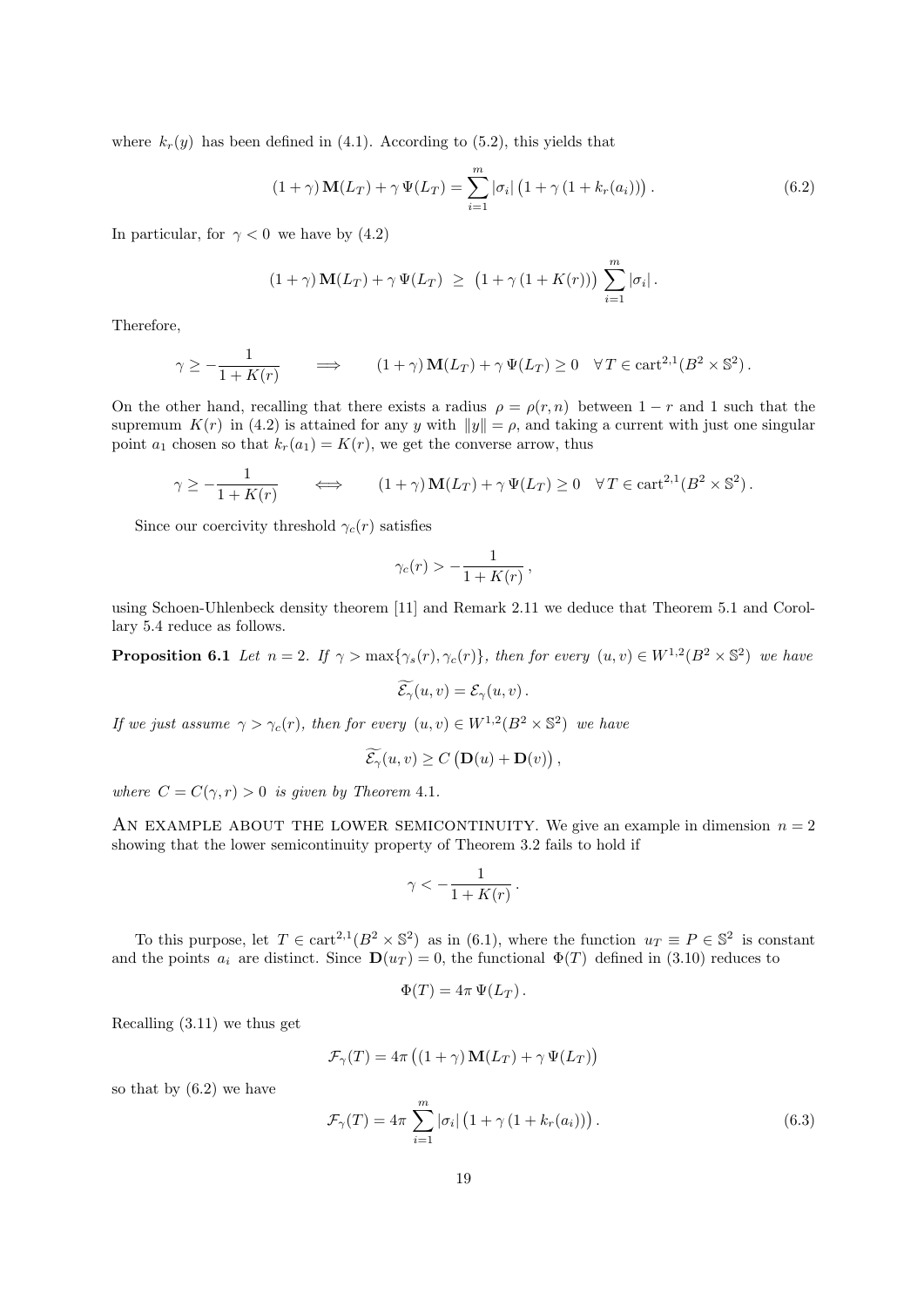Assume now that  $\sigma_i = \pm 1$ . By (6.3) we have

$$
\mathcal{F}_{\gamma}(T) = 4\pi m \left(1 + \gamma \left(1 + f(T, r)\right)\right)
$$

where the average  $f(T,r)$  is a positive number which depends on the position of the points  $a_i$  in  $B^2$ , and by (4.4) lies between  $c(r)$  and  $1/c(r)$ ; in particular it also satisfies

$$
f(T,r) \leq K(r).
$$

Now, for r small we have  $f(T, r) = 1$  if all the points  $a_i$  are not too close to the boundary, namely if  $|a_i| < 1-2r$ . On the other hand, choosing the points  $a_i \in B^2$  in such a way that  $||a_i|| = \rho(r, 2)$ , we have  $k_r(a_i) = K(r)$  and hence

$$
\mathcal{F}_{\gamma}(T) = 4\pi m \left(1 + \gamma \left(1 + K(r)\right)\right)
$$

Set

$$
T_1 = T_2 = T_h^2 = G_P,
$$

the graph of the constant  $P \in \mathbb{S}^2$ , and

$$
T_h^1:=G_P+(\delta_{a_h^+}-\delta_{a_h^-})\times [\![\mathbb{S}^2]\!]\,,
$$

where the points  $a_h^{\pm}$  are distinct, have the same distance from the boundary and converge to the origin, where the points  $u_h$  are distinct, have the same distance from the boundary and converge to the origin, so that the singularities cancel out and  $T_h^1 \rightarrow G_P = T_1$ . A counterexample to lower semicontinuity will be obtained if we show that

$$
\mathcal{F}_{\gamma}(T_1) > \liminf_{h \to \infty} \mathcal{F}_{\gamma}(T_h^1). \tag{6.4}
$$

.

But  $\mathcal{F}_{\gamma}(T_1) = 0$ , whereas for h sufficiently large we have  $||a_h^{\pm}|| < 1 - 2r$ , thus  $k_r(a_h^{\pm}) = 1$  and

$$
\mathcal{F}_\gamma(T^1_h) = 8\pi\left(1+2\gamma\right) < 0 = \mathcal{F}_\gamma(T_1)
$$

as soon as  $\gamma < -1/2$ . To get a sharper estimate, it is enough to change the choice of the singular points: the couple  $a_h^{\pm}$  should satisfy  $||a_h^{\pm}|| = \rho(r, 2)$  and converge to a point, so that

$$
\mathcal{F}_{\gamma}(T_h^1) = 8\pi \left(1 + \gamma \big(1 + K(r)\big)\right) < 0 = \mathcal{F}_{\gamma}(T_1)
$$

as soon as

$$
\gamma < -\frac{1}{1 + K(r)}\,. \tag{6.5}
$$

Since the semicontinuity threshold  $\gamma_s(r)$  in (3.6) satisfies  $\gamma_s(r) \to 0^-$  as  $r \to 0^+$ , this suggests that  $\gamma_s(r)$  should be far from being optimal, for r small.

COERCIVITY AND RADIUS OF INTERACTION. The estimate in Theorem 4.1 is quite rough: indeed the absolute constant of  $(4.2)$  does not distinguish between "good" balls B, well within  $B<sup>n</sup>$ , and balls close to the boundary. If the support of f is far (i.e. at a distance greater than  $2r$ ) from  $\partial B^n$  then (4.3) trivially becomes

$$
\int_{B^n} \int_{\widetilde{B}_r(x)} f(y) dy dx = \int_{B^n} f(x) dx,
$$

thus  $K(r)$  is only needed at points near the boundary. On the other hand, due to the nonlocality of the problem a global constant seems to be the main way to control the double integrals with a single integral. Indeed in (4.5) one discards, without getting any coercivity benefit, the *averages* of  $|\eta Du(x)+\eta^{-1}Dv(y)|^2$ and of  $|\eta Dv(x) + \eta^{-1}Du(y)|^2$ , and it is impossible that both vanish everywhere.

We now construct an example with loss of coercivity for  $\gamma$  satisfying (6.5), which is (strictly) less than our coercivity threshold  $\gamma_c(r)$ .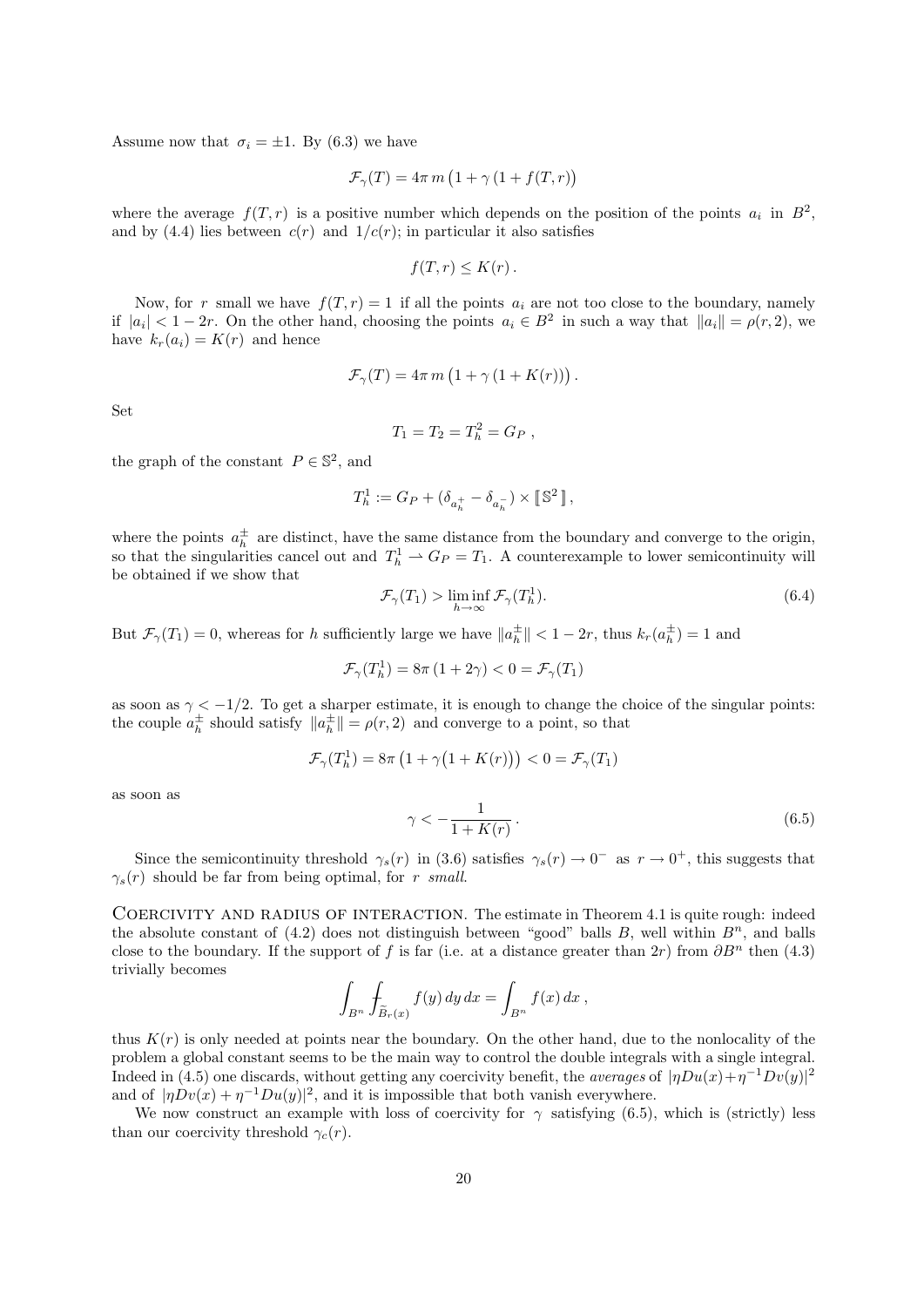Let  $n = 2$  and let  $u_P \equiv P$  and  $v_Q \equiv Q$  be constant maps,  $P, Q \in \mathbb{S}^2$ . We claim that for every positive integer  $m \in \mathbb{N}^+$  we can find two sequences  $\{u_k\}, \{v_k\}$  of smooth functions from  $B^2$  into  $\mathbb{S}^2$ such that  $u_k \rightharpoonup u_P$  and  $v_k \rightharpoonup v_Q$  weakly in  $W^{1,2}$ , with  $\sup_k (\mathbf{D}(u_k) + \mathbf{D}(u_k)) < \infty$ , and

$$
\mathcal{E}_{\gamma}(u_k, v_k) \leq 8\pi m \left(1 + \gamma \left(1 + K(r)\right)\right) + \frac{1}{m} \qquad \forall k.
$$

Therefore, if  $(1 + \gamma(1 + K(r))) < 0$ , i.e., if (6.5) holds, the claim gives that the relaxed functional (0.5) satisfies

$$
\widetilde{\mathcal{E}_{\gamma}}(u_P, v_Q) = -\infty.
$$

To prove the claim, we set

$$
T_h:=G_P+m\left(\delta_{a^+_h}-\delta_{a^-_h}\right)\times\left[{\Bbb S}^2\,\right],
$$

where we choose in an optimal position the points of mass concentration, in such a way that  $k_r(a_h^{\pm}) =$  $K(r)$ . Therefore, compare (3.11), if  $a_h^+ \neq a_h^-$ , arguing as above we find that

$$
\mathcal{F}_{\gamma}(T_h) = 8\pi m \left(1 + \gamma \left(1 + K(r)\right)\right).
$$

Moreover, we may choose the points  $a_h^{\pm}$  so that  $|a_h^+ - a_h^-| \to 0$  as  $h \to \infty$ . This clearly yields that  $T_h \rightharpoonup G_P$  weakly in  $\mathcal{D}_2(B^2 \times \mathbb{S}^2)$ , as a cancellation occurs when passing to the limit. By Theorem 5.2, for every h we find a sequence of smooth maps  $\{u_k^h\} \subset C^{\infty}(B^2, \mathbb{S}^2)$  such that  $G_{u_k^h} \rightharpoonup T_h$  weakly in  $\mathcal{D}_2(B^2 \times \mathbb{S}^2)$  and  $\mathcal{F}_{\gamma}(G_{u_k^h}) \to \mathcal{F}_{\gamma}(T_h)$  as  $k \to \infty$ . Setting  $v_k^h \equiv Q$ , and arguing as for the proof of Corollary 5.3, a diagonal argument yields the claim.

### 7 Energy of multifunctions

In this section we describe an approach to our problem within the setting of multifunctions.

MULTIFUNCTIONS. We first introduce an equivalence relation on couples of Sobolev functions.

**Definition 7.1** For any given couples  $(u, v)$  and  $(\tilde{u}, \tilde{v})$  of functions in  $W^{1,2}(B^n, \mathbb{S}^2)$ , we say that  $(u, v) \propto (\tilde{u}, \tilde{v})$  if  $(u, v) \sim (\widetilde{u}, \widetilde{v})$  if

$$
\mathcal{L}^n\Big(\Big\{x\in B^n\mid \{u(x),v(x)\}\neq \{\widetilde{u}(x),\widetilde{v}(x)\}\Big\}\Big)=0\,.
$$

This equivalence relation can be written in terms of currents carried by the graphs as

$$
(u,v) \sim (\widetilde{u}, \widetilde{v}) \iff (G_u + G_v)(\omega) = (G_{\widetilde{u}} + G_{\widetilde{v}})(\omega) \qquad \forall \omega \in \mathcal{D}^n(B^n \times \mathbb{S}^2).
$$
 (7.1)

The characterization in  $(7.1)$  follows from the equality in  $(2.1)$ , splitting the integral on the sets

$$
A := \{ x \in B^n \mid u(x) = \tilde{u}(x) \}, \qquad B := B^n \setminus A
$$

and noticing that (from the locality of the gradient operator in the space of Sobolev maps) we have  $Du = D\tilde{u}$  and  $Dv = D\tilde{v}$   $\mathcal{L}^n$ -a.e. on A, whereas we have  $Du = D\tilde{v}$  and  $Dv = D\tilde{u}$   $\mathcal{L}^n$ -a.e. on B. In particular, if  $(u, v) \sim (\tilde{u}, \tilde{v})$  we have that

$$
\int_{B^n} \left( \varphi(x, u(x)) + \varphi(x, v(x)) \right) dx = \int_{B^n} \left( \varphi(x, \tilde{u}(x)) + \varphi(x, \tilde{v}(x)) \right) dx \tag{7.2}
$$

for every test function  $\varphi = \varphi(x, y) \in C_c^{\infty}(B^n \times \mathbb{R}^3)$ .

**Definition 7.2** We denote by  $M_2W^{1,2}(B^n,\mathbb{S}^2)$  the set of equivalence classes  $[u, v]$  of couples  $(u, v)$  of functions in  $W^{1,2}(B^n, \mathbb{S}^2)$  under the equivalence relation given by Definition 7.1.

We are led by  $(7.2)$  to consider the following weak convergence: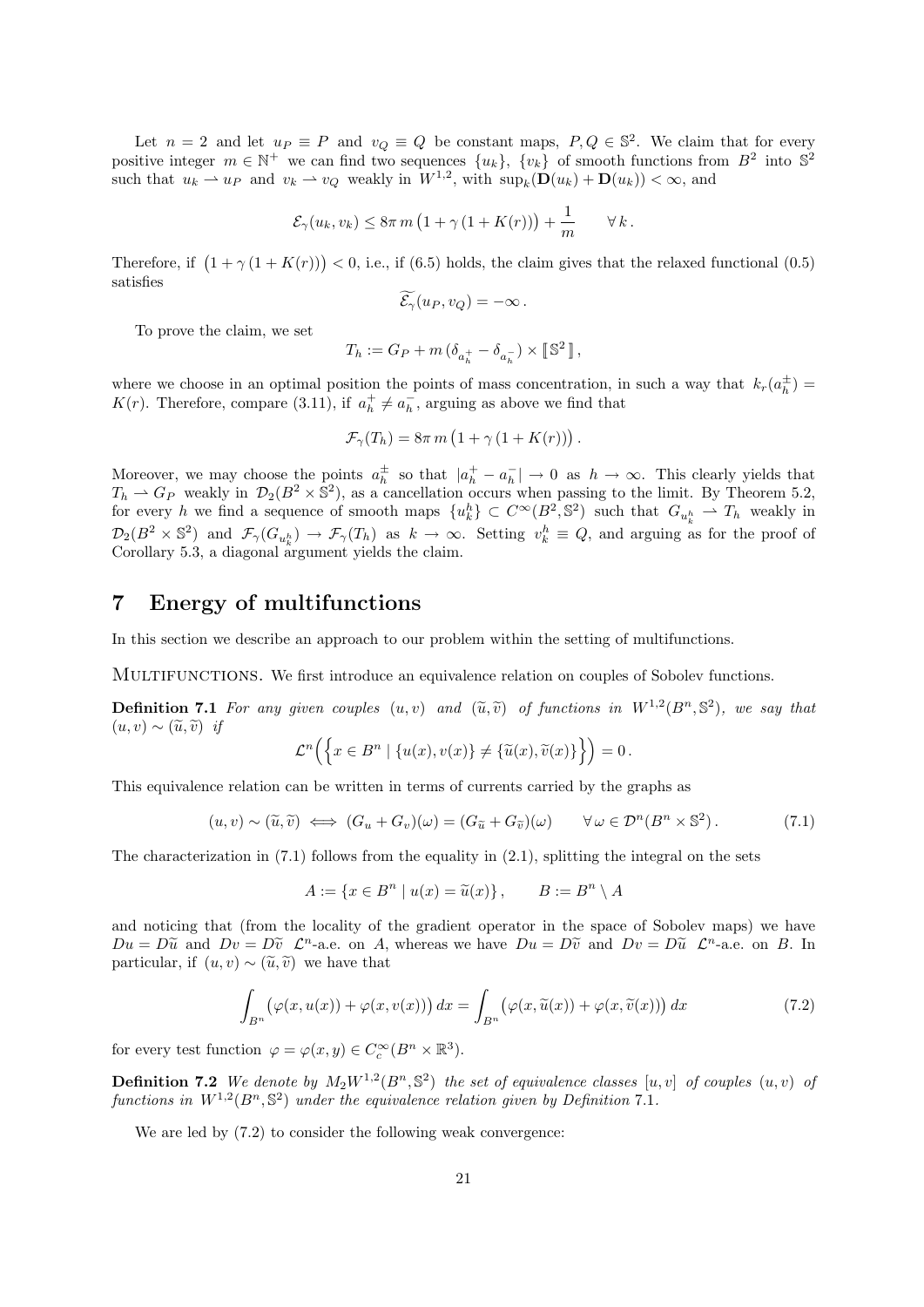**Definition 7.3** We say that  $[u_k, v_k] \rightarrow [u, v]$  weakly in  $M_2W^{1,2}$  if

$$
\lim_{k \to \infty} \int_{B^n} \left( \varphi(x, u_k(x)) + \varphi(x, v_k(x)) \right) dx = \int_{B^n} \left( \varphi(x, u(x)) + \varphi(x, v(x)) \right) dx \tag{7.3}
$$

for every  $\varphi \in C_c^{\infty}(B^n \times \mathbb{R}^3)$ .

In particular, if  $u_k \to u$  and  $v_k \to v$  strongly in  $L^1_{loc}(B^n)$ , we have  $[u_k, v_k] \to [u, v]$  weakly in  $M_2W^{1,2}$ . We also explicitly notice that if  $u_k \rightharpoonup u$  and  $v_k \rightharpoonup v$  weakly in  $W^{1,2}(B^n,\mathbb{R}^3)$ , then  $[u_k,v_k] \rightharpoonup [u,v]$ weakly in  $M_2W^{1,2}$ .

In terms of graphs, the convergence just introduced corresponds to the weak convergence

$$
\lim_{k \to \infty} (G_{u_k} + G_{v_k})(\varphi(x, y) dx) = (G_u + G_v)(\varphi(x, y) dx) \qquad \forall \varphi \in C_c^{\infty}(B^n \times \mathbb{R}^3),
$$

i.e., to the dual convergence on currents restricted to horizontal test n-forms  $\varphi(x, y) dx$ .

ENERGY OF MULTIFUNCTIONS. As will be shown by the example in Section 8, the energy  $\mathcal{E}_{\gamma}(u, v)$ may depend on the choice of the representative in the equivalence class  $[u, v]$ . We therefore define the energy  $\mathcal{E}_{\gamma}[u, v]$  of an element  $[u, v]$  in  $M_2W^{1,2}(B^n, \mathbb{S}^2)$  through an additional minimization procedure, that is

$$
E_{\gamma}[u, v] := \inf \{ \mathcal{E}_{\gamma}(\widetilde{u}, \widetilde{v}) \mid (\widetilde{u}, \widetilde{v}) \sim (u, v) \}.
$$
 (7.4)

One may then consider the following relaxed energy on the class  $M_2W^{1,2}(B^n, \mathbb{S}^2)$ 

$$
\overline{E}_{\gamma}[u,v] := \inf \left\{ \liminf_{k \to \infty} E_{\gamma}[u_k, v_k] \quad | \quad \{u_k\}, \{v_k\} \subset C^{\infty}(B^n, \mathbb{S}^2), [u_k, v_k] \to [u, v] \text{ weakly in } M_2 W^{1,2} \right\}.
$$
\n
$$
(7.5)
$$

More precisely,  $\overline{E}_{\gamma}[u, v]$  is the lower semicontinuous envelope of the non-negative functional defined on  $M_2W^{1,2}(B^n, \mathbb{S}^2)$  by

$$
[\widetilde{u}, \widetilde{v}] \mapsto \begin{cases} E_{\gamma}[\widetilde{u}, \widetilde{v}] & \text{if } [\widetilde{u}, \widetilde{v}] \text{ is smooth} \\ +\infty & \text{otherwise} \end{cases} \tag{7.6}
$$

where  $[\tilde{u}, \tilde{v}]$  is said to be smooth if there exists a representative  $(u, v) \in [\tilde{u}, \tilde{v}]$  such that  $u, v \in$  $C^{\infty}(B^n, \mathbb{S}^2).$ 

However, we do not know whether for  $u, v \in C^{\infty}(B^n, \mathbb{S}^2)$  we have  $E_{\gamma}[u, v] = \mathcal{E}_{\gamma}(u, v)$ , as in principle it may happen that there exists a couple of non-smooth  $W^{1,2}$ -functions  $(\tilde{u}, \tilde{v}) \in [u, v]$  such that  $\mathcal{E}_{\gamma}(\tilde{u}, \tilde{v}) < \mathcal{E}_{\gamma}(u, v)$ . For this reason, it is difficult to find an evaluate formula for  $(7.5)$ . We  $\mathcal{E}_{\gamma}(u, v)$ . For this reason, it is difficult to find an explicit formula for (7.5). We argue in a different way, that is suggested by a relaxation result for equivalence classes of currents.

EQUIVALENCE CLASSES OF CURRENTS. We first introduce an equivalence relation on couples of Cartesian currents.

**Definition 7.4** For any given couples  $(S,T)$  and  $(\widetilde{S},\widetilde{T})$  of currents in cart<sup>2,1</sup> $(B^n \times S^2)$ , we say that  $(S, T) \simeq (S, T)$  if

$$
(S+T)(\omega) = (\widetilde{S}+\widetilde{T})(\omega) \qquad \forall \omega \in \mathcal{D}^n(B^n \times \mathbb{S}^2).
$$

We also denote by  $M_2 \text{ cart}^{2,1}(B^n \times \mathbb{S}^2)$  the corresponding set of equivalence classes [S,T]. Moreover, we say that  $[S_k, T_k] \rightharpoonup [S, T]$  weakly in  $M_2$  cart<sup>2,1</sup> if

$$
(S_k + T_k)(\omega) \to (S + T)(\omega) \qquad \forall \omega \in \mathcal{D}^n(B^n \times \mathbb{S}^2).
$$

Notice that if we denote by  $u_T \in W^{1,2}(B^n, \mathbb{S}^2)$  the Sobolev function corresponding to a current  $T \in \text{cart}^{2,1}(B^n \times \mathbb{S}^2)$ , then we have:

i)  $(S, T) \simeq (\widetilde{S}, \widetilde{T}) \Rightarrow (u_S, u_T) \sim (u_{\widetilde{S}}, u_{\widetilde{T}});$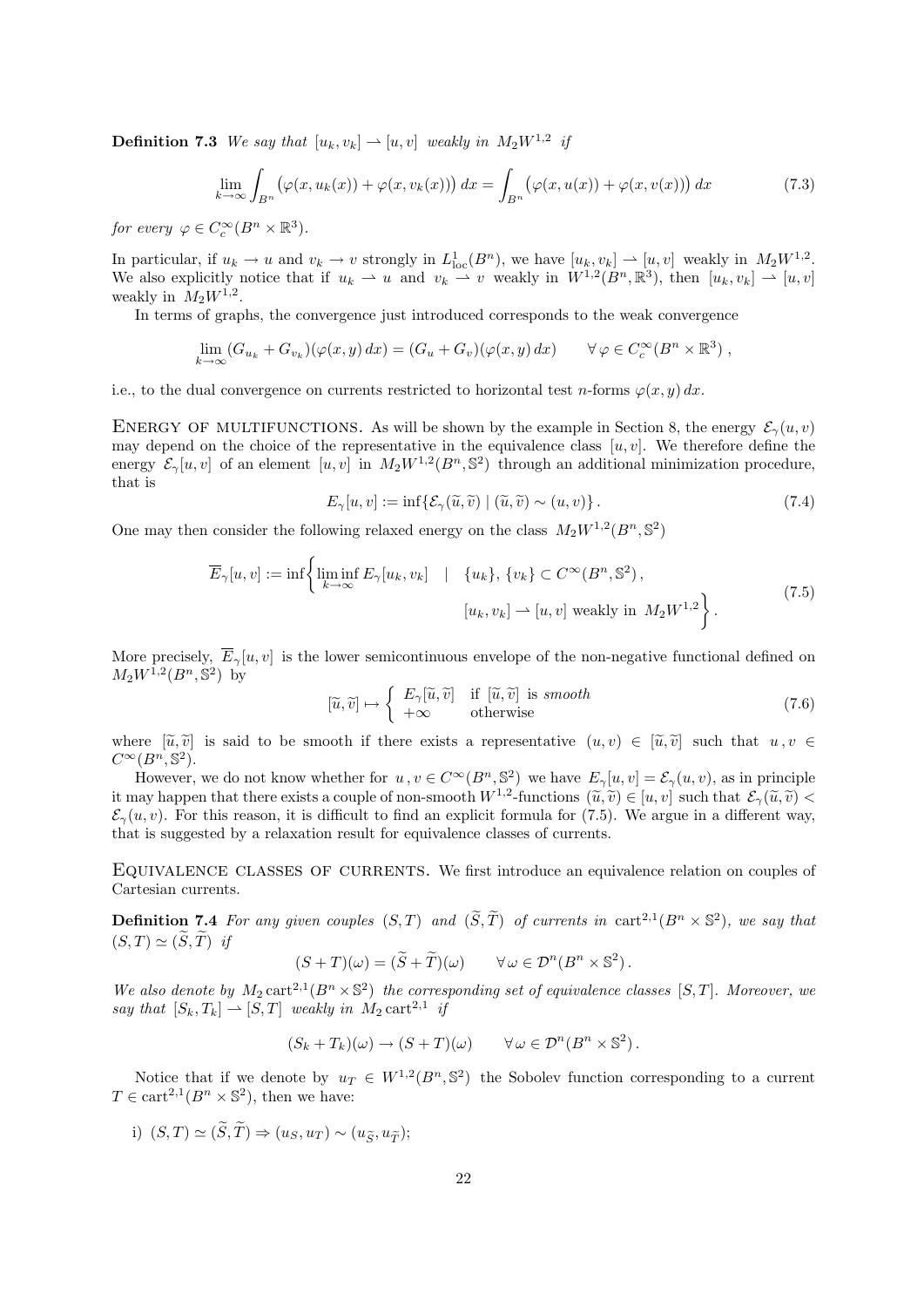ii)  $[S_k, T_k] \rightharpoonup [S, T]$  in  $M_2 \text{ cart}^{2,1} \Rightarrow [u_{S_k}, u_{T_k}] \rightharpoonup [u_S, u_T]$  in  $M_2 W^{1,2}$ .

We then define the energy of an element  $[S, T] \in M_2 \text{ cart}^{2,1}(B^n \times \mathbb{S}^2)$  as

$$
E_{\gamma}[S,T] := \inf \{ \mathcal{E}_{\gamma}(\widetilde{S}, \widetilde{T}) \mid (\widetilde{S}, \widetilde{T}) \simeq (S,T) \}.
$$
 (7.7)

It turns out that the infimum in the above definition is attained:

**Proposition 7.5** If  $\gamma > \max{\gamma_s(r), \gamma_c(r)}$ , for every  $[S, T] \in M_2 \text{ cart}^{2,1}(B^n \times \mathbb{S}^2)$  we have

$$
E_{\gamma}[S,T] = \min \{ \mathcal{E}_{\gamma}(\widetilde{S},\widetilde{T}) \mid (\widetilde{S},\widetilde{T}) \simeq (S,T) \}.
$$

PROOF: Clearly  $E_{\gamma}[S,T] < \infty$ . Let  $\{(S_k,T_k)\}\)$  be a minimizing sequence with  $(S_k,T_k) \simeq (S,T)$ . By coercivity we have  $\sup_k (D(S_k) + D(T_k)) < \infty$ . Therefore, by closure-compactness, possibly passing to a subsequence we deduce that  $S_k \rightharpoonup \overline{S}$  and  $T_k \rightharpoonup \overline{T}$  in  $\mathcal{D}_n(B^n \times \mathbb{S}^2)$  to some  $\overline{S}, \overline{T} \in \text{cart}^{2,1}(B^n \times \mathbb{S}^2)$ , with  $(\overline{S}, \overline{T}) \simeq (S, T)$ . By lower semicontinuity, we thus have

$$
\mathcal{E}_{\gamma}(\overline{S},\overline{T}) \le \liminf_{k \to \infty} \mathcal{E}_{\gamma}(S_k,T_k) = E_{\gamma}[S,T],
$$

that proves the claim.  $\square$ 

The corresponding relaxed energy on the class  $M_2 \text{ cart}^{2,1}(B^n \times \mathbb{S}^2)$  is then defined by

$$
\widetilde{E}_{\gamma}[S,T] := \inf \left\{ \liminf_{k \to \infty} E_{\gamma}[G_{u_k}, G_{v_k}] \mid \{u_k\}, \{v_k\} \subset C^{\infty}(B^n, \mathbb{S}^2), \n[G_{u_k}, G_{v_k}] \to [S, T] \text{ weakly in } M_2 \text{ cart}^{2,1} \right\}.
$$
\n(7.8)

The following equality holds:

**Proposition 7.6** If  $\gamma > \max{\gamma_s(r), \gamma_c(r)}$ , for every  $[S, T] \in M_2 \text{ cart}^{2,1}(B^n \times \mathbb{S}^2)$  we have

$$
\widetilde{E_{\gamma}}[S,T] = E_{\gamma}[S,T].
$$

PROOF: We prove separately the lower and the upper bound.

STEP 1: LOWER BOUND. We can assume without loss of generality that  $\widetilde{E}_{\gamma}[S,T] < \infty$ , otherwise the lower bound is trivial. Let  $\{(u_k, v_k)\}\)$  be a sequence of couples of smooth functions in  $C^{\infty}(B^n, \mathbb{S}^2)$ such that  $[G_{u_k}, G_{v_k}] \rightharpoonup [S, T]$  in  $M_2 \text{ cart}^{2,1}$ , with  $\sup_k E_{\gamma}[G_{u_k}, G_{v_k}] < \infty$ . By Proposition 7.5, we have  $E_{\gamma}[G_{u_k}, G_{v_k}] = \mathcal{E}_{\gamma}(S_k, T_k)$  for some  $(S_k, T_k) \in [G_{u_k}, G_{v_k}]$ . As in the proof of Proposition 7.5, possibly passing to a subsequence  $S_k \rightharpoonup \overline{S}$  and  $T_k \rightharpoonup \overline{T}$  in  $\mathcal{D}_n(B^n \times \mathbb{S}^2)$  to some  $\overline{S}, \overline{T} \in \text{cart}^{2,1}(B^n \times \mathbb{S}^2)$ . By lower semicontinuity, we thus have

$$
E_{\gamma}[\overline{S}, \overline{T}] \le \mathcal{E}_{\gamma}(\overline{S}, \overline{T}) \le \liminf_{k \to \infty} \mathcal{E}_{\gamma}(S_k, T_k) = \liminf_{k \to \infty} E_{\gamma}[G_{u_k}, G_{v_k}].
$$
\n(7.9)

Since  $(G_{u_k} + G_{v_k}) = (S_k + T_k) \rightharpoonup (\overline{S} + \overline{T})$  weakly in  $\mathcal{D}_n(B^n \times \mathbb{S}^2)$ , we deduce that  $(\overline{S}, \overline{T}) \in [S, T]$ and hence that  $E_{\gamma}[S,T] = E_{\gamma}[\overline{S},\overline{T}]$ . This, together with inequality (7.9), gives the lower bound for the relaxed energy  $\widetilde{E}_{\gamma}[S,T] \geq E_{\gamma}[S,T].$ 

STEP 2: UPPER BOUND. By Proposition 7.5, we can find  $(\widetilde{S}, \widetilde{T}) \simeq (S, T)$  such that  $E_{\gamma}[S, T] =$  $\mathcal{E}_{\gamma}(\widetilde{S},\widetilde{T})$ . By Corollary 5.3, we let  $u_k, v_k \in C^{\infty}(B^n, \mathbb{S}^2)$  such that  $[G_{u_k}, G_{v_k}] \to [\widetilde{S},\widetilde{T}]$  in  $M_2 \text{ cart}^{2,1}$ and  $\mathcal{E}_{\gamma}(G_{u_k}, G_{v_k}) \to \mathcal{E}_{\gamma}(S, T)$ . Again by Proposition 7.5 we have  $E_{\gamma}[G_{u_k}, G_{v_k}] = \mathcal{E}_{\gamma}(S_k, T_k)$  for some  $(\widetilde{S}_k, \widetilde{T}_k) \in [G_{u_k}, G_{v_k}],$  and possibly passing to a subsequence  $\widetilde{S}_k \rightharpoonup \overline{S}$  and  $\widetilde{T}_k \rightharpoonup \overline{T}$  in  $\mathcal{D}_n(B^n \times \mathbb{S}^2)$  to some  $\overline{S}, \overline{T} \in \text{cart}^{2,1}(B^n \times \mathbb{S}^2)$ . By lower semicontinuity this yields

$$
\mathcal{E}_{\gamma}(\overline{S}, \overline{T}) \le \liminf_{k \to \infty} \mathcal{E}_{\gamma}(\widetilde{S}_k, \widetilde{T}_k) \le \lim_{k \to \infty} \mathcal{E}_{\gamma}(G_{u_k}, G_{v_k}) = \mathcal{E}_{\gamma}(\widetilde{S}, \widetilde{T}). \tag{7.10}
$$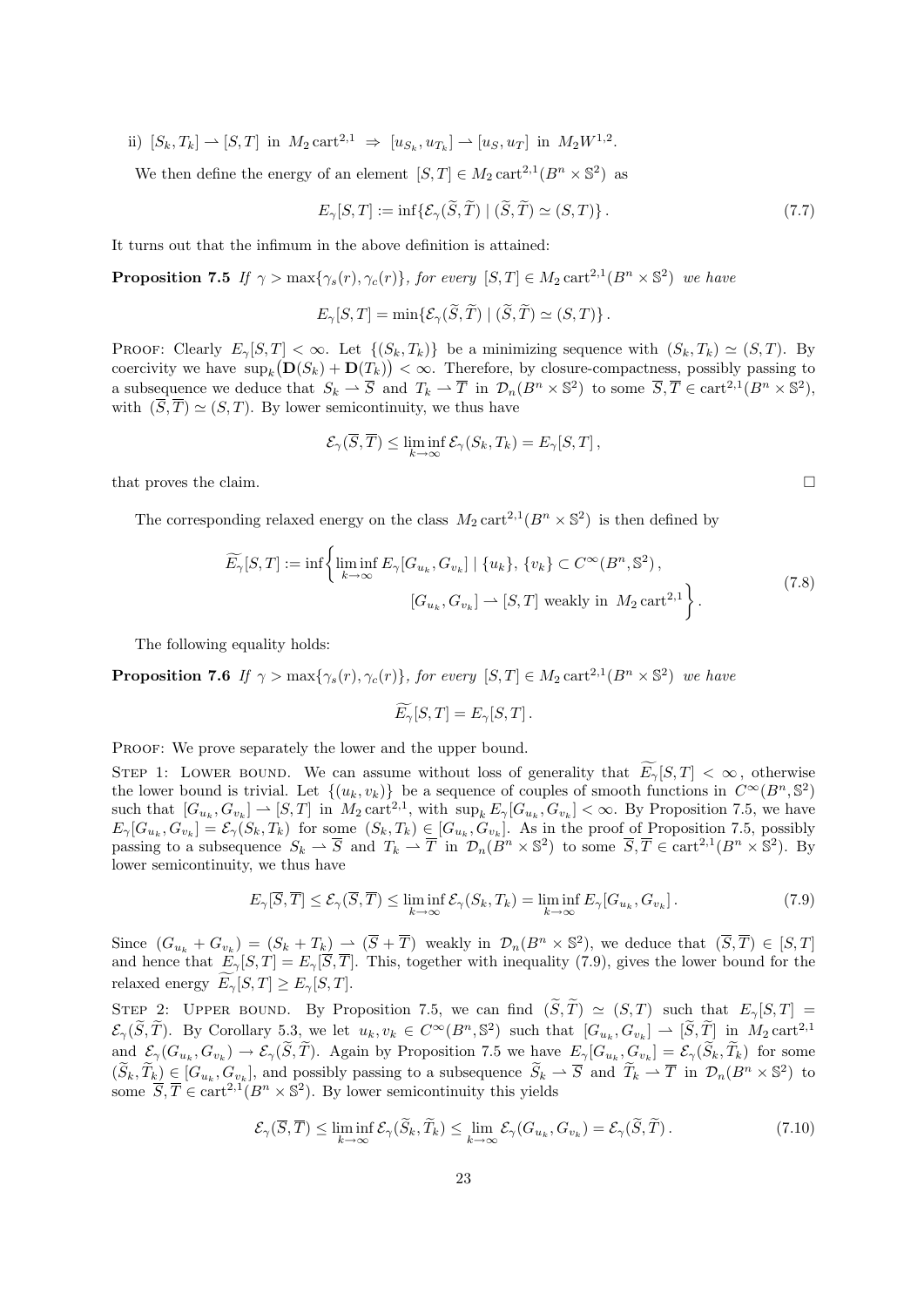Since  $(S_k, T_k) \simeq (G_{u_k}, G_{v_k})$  we have  $(S, T) \simeq (S, T) \simeq (S, T)$ . This implies, recalling the choice of  $(\widetilde{S}, \widetilde{T})$ , that

$$
\mathcal{E}_{\gamma}(\widetilde{S}, \widetilde{T}) = E_{\gamma}[S, T] \le \mathcal{E}_{\gamma}(\overline{S}, \overline{T}). \tag{7.11}
$$

Combining  $(7.10)$  and  $(7.11)$  we get

$$
\liminf_{k \to \infty} E_{\gamma}[G_{u_k}, G_{v_k}] = \liminf_{k \to \infty} \mathcal{E}_{\gamma}(\widetilde{S}_k, \widetilde{T}_k) = \lim_{k \to \infty} \mathcal{E}_{\gamma}(G_{u_k}, G_{v_k}) = E_{\gamma}[S, T],
$$

where the first equality is due to the choice of  $(\widetilde{S}_k, \widetilde{T}_k)$ . Up to an extraction of a subsequence this gives  $E_{\gamma}[G_{u_k}, G_{v_k}] \to E_{\gamma}[S, T]$ , and by the fact that  $[G_{u_k}, G_{v_k}] \to [S, T]$  we obtain the upper bound for the relaxed energy  $\widetilde{E_{\gamma}}[S,T] \leq E_{\gamma}[S,T].$ 

RELAXED ENERGY OF MULTIFUNCTIONS. Motivated by Proposition 7.6, we are led to introduce on the class  $M_2W^{1,2}(B^n, \mathbb{S}^2)$  the relaxed energy

$$
\widetilde{E_{\gamma}}[u, v] := \inf \left\{ \liminf_{k \to \infty} E_{\gamma}[G_{u_k}, G_{v_k}] \quad | \quad \{u_k\}, \{v_k\} \subset C^{\infty}(B^n, \mathbb{S}^2),
$$
\n
$$
[u_k, v_k] \to [u, v] \text{ weakly in } M_2 W^{1,2} \right\},\tag{7.12}
$$

i.e., the lower semicontinuous envelope of the non-negative functional on  $M_2W^{1,2}(B^n, \mathbb{S}^2)$ 

$$
[\widetilde{u}, \widetilde{v}] \mapsto \begin{cases} \widehat{E_{\gamma}}[\widetilde{u}, \widetilde{v}] & \text{if } [\widetilde{u}, \widetilde{v}] \text{ is smooth} \\ +\infty & \text{otherwise} \end{cases}
$$
\n(7.13)

where  $[\tilde{u}, \tilde{v}]$  is smooth in the sense of (7.6) and for any such smooth class  $[\tilde{u}, \tilde{v}]$  we have set

$$
\widehat{E}_{\gamma}[\widetilde{u},\widetilde{v}] := E_{\gamma}[G_u, G_v] \quad \text{for some } u, v \in C^{\infty}(B^n, \mathbb{S}^2) \text{ such that } (u, v) \sim (\widetilde{u}, \widetilde{v})\,.
$$

The following formula for the relaxed energy (7.12) holds:

**Theorem 7.7** Let  $n \geq 2$  and let  $\gamma > \max{\gamma_s(r), \gamma_c(r)}$ . Then the relaxed energy (7.12) is always finite and for every  $[u, v] \in M_2W^{1,2}(B^n, \mathbb{S}^2)$  we have

$$
\widetilde{E}_{\gamma}[u,v] = \inf \left\{ E_{\gamma}[S,T] \mid S \in \mathcal{T}_{\widetilde{u}}, T \in \mathcal{T}_{\widetilde{v}}, \widetilde{u}, \widetilde{v} \in W^{1,2}(B^n, \mathbb{S}^2), (\widetilde{u}, \widetilde{v}) \sim (u,v) \right\}.
$$
\n(7.14)

As a consequence, using property i) after Definition 7.4, by the definitions (3.4) and (7.7) we immediately obtain the following explicit formula for the relaxed energy of multifunctions.

**Corollary 7.8** For every  $[u, v] \in M_2W^{1,2}(B^n, \mathbb{S}^2)$  we have

$$
\widetilde{E_{\gamma}}[u, v] = \inf \Big\{ \mathcal{E}_{\gamma}(\widetilde{u}, \widetilde{v}) + 4\pi \cdot \left( (1 + \gamma) \left( \mathbf{M}(L_S) + \mathbf{M}(L_T) \right) + \gamma \left( \Psi(L_S) + \Psi(L_T) \right) \Big| S \in \mathcal{T}_{\widetilde{u}}, T \in \mathcal{T}_{\widetilde{v}}, \widetilde{u}, \widetilde{v} \in W^{1,2}(B^n, \mathbb{S}^2), (\widetilde{u}, \widetilde{v}) \sim (u, v) \Big\} .
$$

PROOF OF THEOREM 7.7: The finiteness of the relaxed energy  $E_{\gamma}[u, v]$  is a consequence of the arguments in Section 5. We prove separately the lower bound and the upper bound in equality (7.14).

STEP 1: LOWER BOUND. Let  $\{(u_k, v_k)\}\)$  be a sequence of couples of smooth functions in  $C^{\infty}(B^n, \mathbb{S}^2)$ such that  $[u_k, v_k] \rightharpoonup [u, v]$  in  $M_2 W^{1,2}$ , with  $\sup_k E_\gamma[G_{u_k}, G_{v_k}] < \infty$ . Arguing as in Proposition 7.6, we can assume that  $E_{\gamma}[G_{u_k}, G_{v_k}] = \mathcal{E}_{\gamma}(S_k, T_k)$  for some  $(S_k, T_k) \in [G_{u_k}, G_{v_k}]$  such that  $S_k \rightharpoonup S$  and  $T_k \rightharpoonup T$  in  $\mathcal{D}_n(B^n \times \mathbb{S}^2)$  to some  $S, T \in \text{cart}^{2,1}(B^n \times \mathbb{S}^2)$ . The lower semicontinuity implies that

$$
E_{\gamma}[S,T] \le \mathcal{E}_{\gamma}(S,T) \le \liminf_{k \to \infty} \mathcal{E}_{\gamma}(S_k,T_k) = \liminf_{k \to \infty} E_{\gamma}[G_{u_k},G_{v_k}]. \tag{7.15}
$$

Moreover, the weak convergence  $[S_k, T_k] \to [S, T]$  in  $M_2 \text{ cart}^{2,1}(B^n \times \mathbb{S}^2)$  implies the weak convergence  $[u_{S_k}, u_{T_k}] \rightharpoonup [u_S, u_T]$  in  $M_2 W^{1,2}(B^n, \mathbb{S}^2)$ . But since  $[u_{S_k}, u_{T_k}] = [u_k, v_k]$  we deduce that  $(u_S, u_T) \rightharpoonup$  $(u, v)$ . Together with (7.15) this proves the inequality " $\geq$ " in (7.14).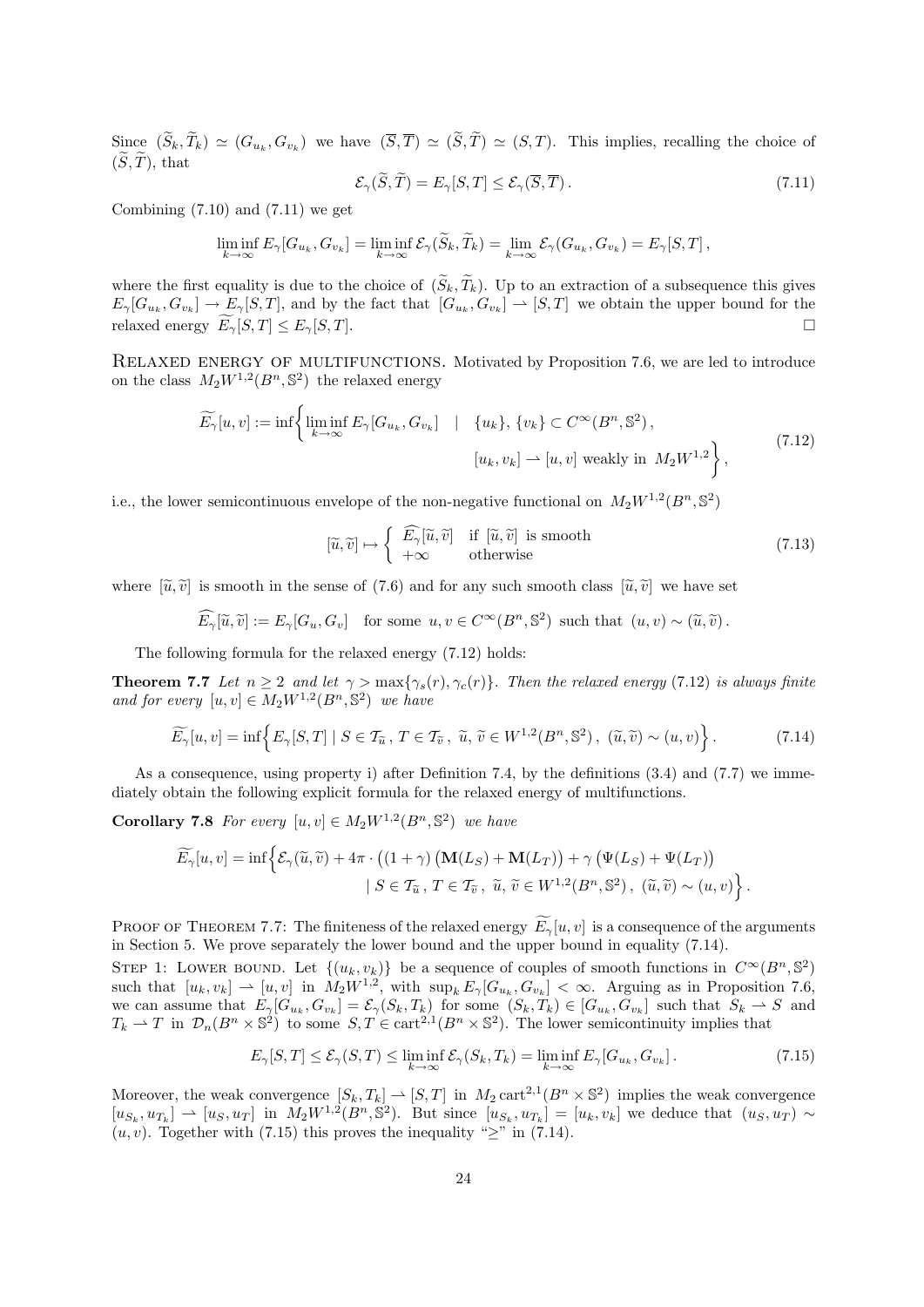STEP 2: UPPER BOUND. Consider  $\widetilde{u}, \widetilde{v} \in W^{1,2}(B^n, \mathbb{S}^2)$  such that  $(\widetilde{u}, \widetilde{v}) \sim (u, v)$  and let  $S \in \mathcal{T}_{\widetilde{u}}$  and  $T \in \mathcal{T}$ . By Proposition  $\mathbb{Z}^r$ , we have  $E[\widetilde{u}, \widetilde{T}] \in \mathcal{E}(\widetilde{u}, \widetilde{T})$  for s  $\mathcal{T}_{\tilde{v}}$ . By Proposition 7.5, we have  $E_{\gamma}[S,T] = \mathcal{E}_{\gamma}(\tilde{S},\tilde{T})$  for some couple of currents  $\tilde{S}, \tilde{T} \in \text{cart}^{2,1}(B^n \times \mathbb{S}^2)$ such that  $(\widetilde{S}, \widetilde{T}) \simeq (S, T)$ . By Corollary 5.3, we take two sequences  $\{u_k\}$ ,  $\{v_k\} \subset C^{\infty}(B^n, \mathbb{S}^2)$  such that  $[G_{u_k}, G_{v_k}] \to [\tilde{S}, \tilde{T}]$  weakly in  $M_2 \text{ cart}^{2,1}$  and  $\mathcal{E}_{\gamma}(G_{u_k}, G_{v_k}) \to \mathcal{E}_{\gamma}(\tilde{S}, \tilde{T})$ . Arguing as in Proposition 7.6, we write again  $E_{\gamma}[G_{u_k}, G_{v_k}] = \mathcal{E}_{\gamma}(S_k, T_k)$  for some  $(S_k, T_k) \in [G_{u_k}, G_{v_k}]$  such that  $[S_k, T_k] \to [S, T]$  in  $M_2 \text{ cart}^{2,1}(B^n \times \mathbb{S}^2)$  with

$$
E_{\gamma}[\overline{S}, \overline{T}] \leq \mathcal{E}_{\gamma}(\overline{S}, \overline{T}) \leq \liminf_{k \to \infty} E_{\gamma}[G_{u_k}, G_{v_k}] \leq \lim_{k \to \infty} \mathcal{E}_{\gamma}(G_{u_k}, G_{v_k}) = \mathcal{E}_{\gamma}(\widetilde{S}, \widetilde{T}) = E_{\gamma}[S, T]. \tag{7.16}
$$

Since  $[G_{u_k}, G_{v_k}] = [S_k, T_k]$ , we have  $(S, T) \simeq (S, T) \simeq (S, T)$ . This implies that (7.16) is a chain of equalities, and in particular

$$
\liminf_{k \to \infty} E_{\gamma}[G_{u_k}, G_{v_k}] = E_{\gamma}[S, T]. \tag{7.17}
$$

Moreover, by the choice of  $S$  and  $T$ , we also have

$$
(u_{\overline{S}}, u_{\overline{T}}) \sim (u_S, u_T) = (\widetilde{u}, \widetilde{v}) \sim (u, v),
$$

that also gives

$$
[u_k, v_k] = [u_{S_k}, u_{T_k}] \rightarrow [u_{\overline{S}}, u_{\overline{T}}] = [u, v]
$$

weakly in  $M_2W^{1,2}$ . This, together with (7.17), yields the inequality " $\leq$ " in (7.14).

#### 8 Couples of functions versus multifunctions

This final section is devoted to a simple example showing the difference between the two viewpoints, couples of functions versus multifunctions: this implies in particular that the value of  $\mathcal{E}_{\gamma}(u, v)$  depends on the choice of the representative in the equivalence class  $[u, v]$ . This motivates the definition of  $\mathcal{E}_{\gamma}[u, v]$ given in (7.4).

The starting point is to remark that the union of the graphs of the functions (from  $\mathbb R$  to  $\mathbb R$ )

$$
u_0(x) = x^+
$$
,  $v_0(x) = x^-$ 

may be reobtained with the two functions  $\tilde{u}_0(x) = |x|$  and  $\tilde{v}_0(x) \equiv 0$ , and that the argument of the interaction integral in (0.4), near the point  $x = 0$ , is always 1 when applied to the couple  $(\tilde{u}_0, \tilde{v}_0)$ , and is sometimes zero and sometimes 4 (due to the square) when applied to  $(u_0, v_0)$ : thus depending on the sign of  $\gamma$  either choice as a representative in the equivalence class may be more favorable than the other.

This does not instantly apply to our setting of functions from a ball to a sphere, but we show how to reproduce the same behavior. Define the Sobolev functions in  $W^{1,2}(B^n, \mathbb{S}^2)$ 

$$
u(x) := \begin{cases} (\sin x_1, \cos x_1, 0) & \text{if } x_1 \ge 0 \\ (0, 1, 0) & \text{if } x_1 < 0 \end{cases}, \quad v(x) := \begin{cases} (0, 1, 0) & \text{if } x_1 \ge 0 \\ (-\sin x_1, \cos x_1, 0) & \text{if } x_1 < 0 \end{cases}
$$

where  $x = (x_1, x') \in B^n$ ,  $x' = (x_2, \dots, x_n)$ , and

$$
\widetilde{u}(x) := (\sin |x_1|, \cos x_1, 0), \quad \widetilde{v}(x) := (0, 1, 0),
$$

so that  $(u, v) \sim (\tilde{u}, \tilde{v})$ , see Definition 7.1, and remark that  $|D\tilde{u}(x) - D\tilde{v}(y)|$  is identically equal to 1, whereas  $|Du(x) - Dv(y)| \leq 2$  everywhere. Since

$$
\frac{1}{2}\int_{B^n} |Du(x)|^2 dx + \frac{1}{2}\int_{B^n} |Dv(x)|^2 dx = \frac{1}{2}\int_{B^n} |D\widetilde{u}(x)|^2 dx + \frac{1}{2}\int_{B^n} |D\widetilde{v}(x)|^2 dx,
$$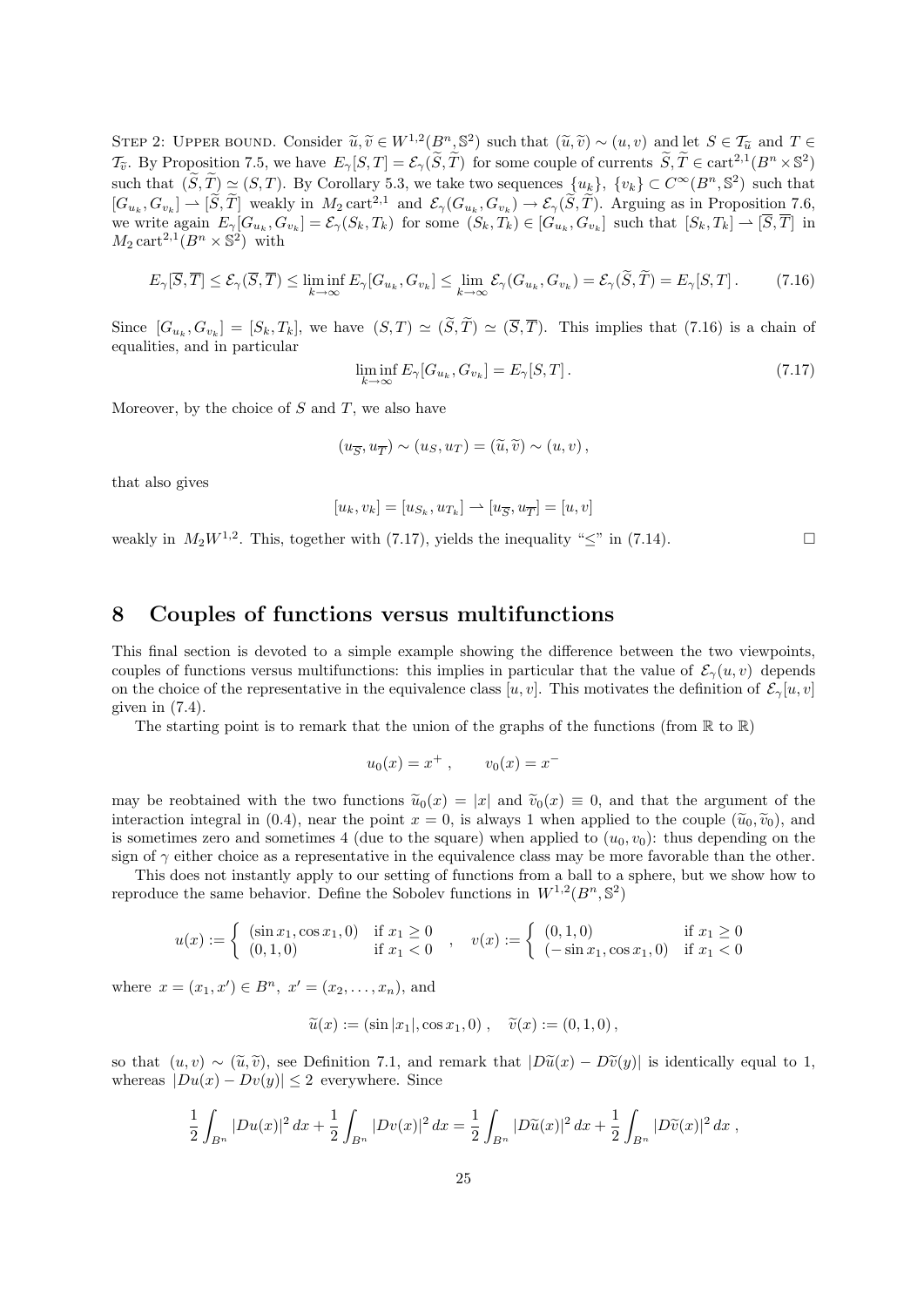we need only compare the values at  $(u, v)$  and  $(\tilde{u}, \tilde{v})$  of the last integral in (0.4), namely we consider

$$
\Delta_r := \int_{B^n} \int_{\tilde{B}_r(x)} \frac{1}{2} (|Du(x) - Dv(y)|^2 + |Dv(x) - Du(y)|^2) dy dx
$$
  
\n
$$
- \int_{B^n} \int_{\tilde{B}_r(x)} \frac{1}{2} (|D\tilde{u}(x) - D\tilde{v}(y)|^2 + |D\tilde{v}(x) - D\tilde{u}(y)|^2) dy dx
$$
  
\n
$$
= \int_{B^n} \int_{\tilde{B}_r(x)} \left[ \frac{1}{2} (|Du(x) - Dv(y)|^2 + |Dv(x) - Du(y)|^2) - 1 \right] dy dx
$$
  
\n
$$
= \int_{B^n} \int_{\tilde{B}_r(x)} (|Du(x) - Dv(y)|^2 - 1) dy dx
$$
  
\n
$$
= \int_{B^n} \int_{\tilde{B}_r(x)} (|D_1 u(x) - D_1 v(y)|^2 - 1) dy dx,
$$

where in the second-last equality we exploited the peculiar symmetry of the couples  $(u, v)$  and  $(v, u)$ with respect to the transformation  $(x_1, x') \mapsto (-x_1, x')$ , and in the last one the fact that all functions only depend on  $x_1$ , and we have denoted by  $D_1$  the derivative with respect to  $x_1$ . We will find a simple estimate as  $r \to 0$ , thus from now on we suppose r small enough for all our geometrical considerations to hold true. For  $|x_1| > r$  the integrand function vanishes on  $B_r(x)$  and we have

$$
\Delta_r = \int_{A_r} \int_{\widetilde{B}_r(x)} (|D_1 u(x) - D_1 v(y)|^2 - 1) \, dy \, dx \,,
$$

where we set  $A_r := \{x \in B^n : -r < x_1 < r\}$ . Now define

$$
C_r := \{ x \in A_r : || (x_2, \ldots, x_n) || < 1 - 2r \},
$$

a cylinder such that  $\tilde{B}_r(x)$  is just  $B_r(x)$  whenever  $x \in C_r$ . Since the volume of  $A_r \setminus C_r$  is of order  $r^2$  and the integrand function is bounded (say, by 5) we may write

$$
\Delta_r = O(r^2) + \int_{C_r} \int_{B_r(x)} (|D_1 u(x) - D_1 v(y)|^2 - 1) dy dx.
$$

Now set

$$
D_1 u_0(x) := \begin{cases} (1,0,0) & \text{if } x_1 \ge 0 \\ (0,0,0) & \text{if } x_1 < 0 \end{cases}, \quad D_1 v_0(y) := \begin{cases} (0,0,0) & \text{if } y_1 \ge 0 \\ (-1,0,0) & \text{if } y_1 < 0 \end{cases}
$$

and remark that if  $x \in C_r$  we have

$$
D_1 u(x) = D_1 u_0(x) + O(r)
$$
 and  $D_1 v(y) = D_1 v_0(y) + O(r)$   $\forall y \in B_r(x)$ ,

thus

$$
\Delta_r = O(r^2) + \int_{C_r} \int_{B_r(x)} (|D_1 u_0(x) - D_1 v_0(y)|^2 - 1) dy dx =: O(r^2) + \int_{C_r} \int_{B_r(x)} \phi(x, y) dy dx
$$

as the volume of  $C_r$  is of the order of r. We write down the values taken by this last integrand:

$$
\phi(x,y) = \begin{cases}\n0 & \text{if } x_1 > 0, \ y_1 > 0 \text{ or } x_1 < 0, \ y_1 < 0 \\
3 & \text{if } x_1 > 0, \ y_1 < 0 \\
-1 & \text{if } x_1 < 0, \ y_1 > 0\n\end{cases}
$$

Thus (computing the integral of the function  $x_1$  on the half sphere  $x_1 > 0$ )

$$
\Delta_r = O(r^2) + \frac{2}{\omega_n r^n} \int_{\{x \in C_r | x_1 > 0\}} \int_{\{y \in B_r(x) | y_1 < 0\}} 1 \, dx \, dy = O(r^2) + \frac{2\omega_{n-1}^2 r}{(n+1)\omega_n} \, .
$$

This proves in particular that  $\Delta_r > 0$  for all r suitably small: thus, since

$$
\mathcal{E}_{\gamma}(u,v) - \mathcal{E}_{\gamma}(\widetilde{u},\widetilde{v}) = \gamma \Delta_r ,
$$